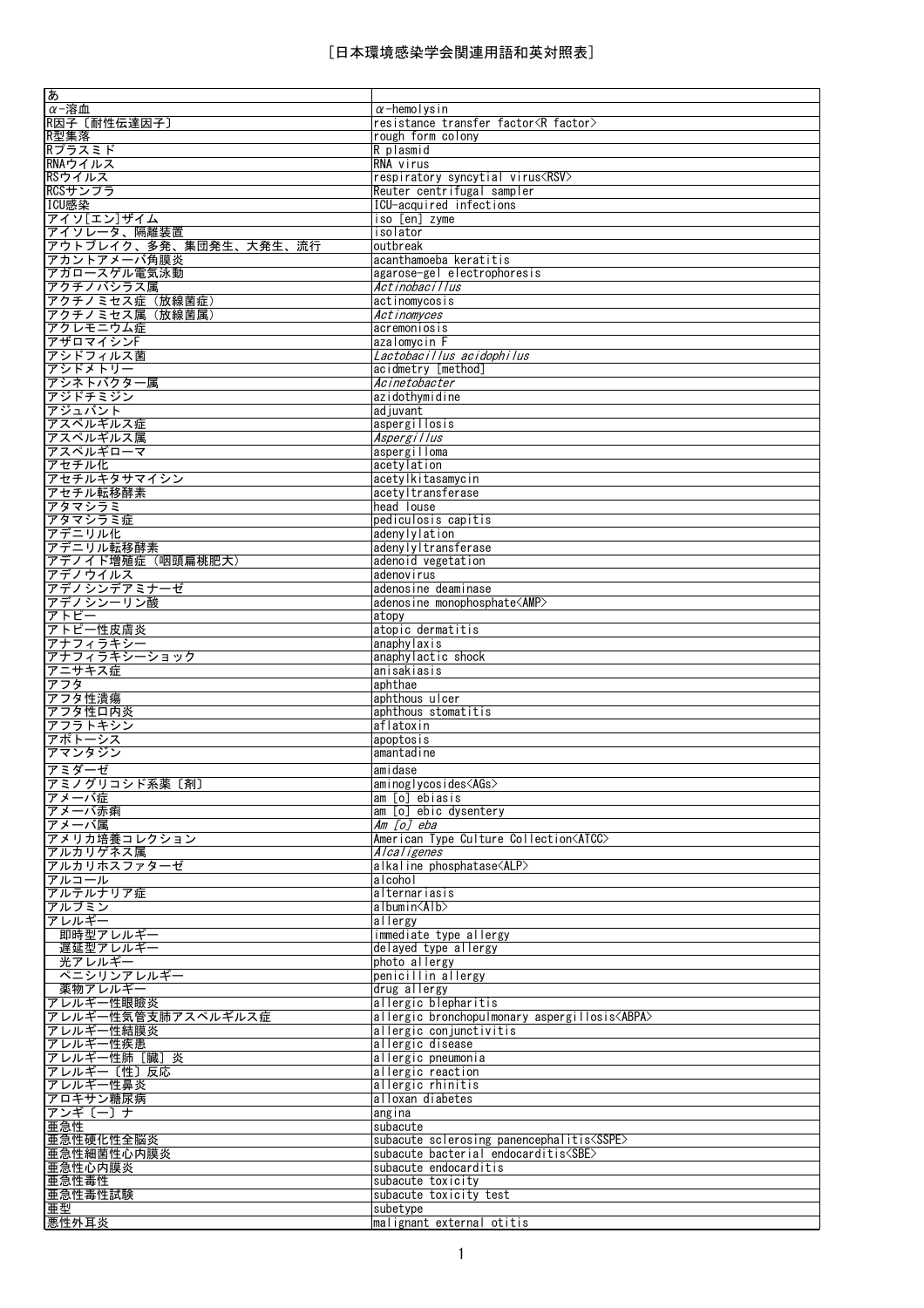| 洗い出し法                           | wash method                              |
|---------------------------------|------------------------------------------|
| 泡風呂(ジャクジー)、気泡風呂                 | whirlpool spa                            |
| 泡風呂[商標]、気泡風呂=whirlpool spa[一般名] | Jacuzz i                                 |
| 安全域                             | safety margin                            |
| 安全性試験                           | safetv test                              |
| 暗視野顕微鏡                          |                                          |
|                                 | dark-field microscopy                    |
| 暗発色菌                            | scotochromogen                           |
| 鞍鼻                              | saddle nose                              |
|                                 |                                          |
| L١                              |                                          |
| E型肝炎                            | hepatitis E                              |
| EBウイルス                          | Epstein-Barr virus <ebv></ebv>           |
| イソコナゾール                         | isoconazole                              |
|                                 |                                          |
| イチゴ舌                            | strawberry tongue                        |
| イヌ小胞子菌                          | Microsporum canis                        |
| イヌ流産菌                           | Brucella canis                           |
| イミダゾール系薬〔剤〕                     | imidazole derivatives                    |
| インサイチュ・ハイブリッド形成                 | in situ hybridization                    |
| インジェクションプラグ[注入用ゴム付きキャップ]        | injection plug                           |
| インジケータ[滅菌の確認指標]                 | indicator                                |
| インターフェロン                        | interferon <ifn=if></ifn=if>             |
|                                 |                                          |
| インターロイキン                        | interleukin <il></il>                    |
| インディナビル                         | indinavir                                |
| インドール反応                         | indole reaction                          |
| インドール陽性プロテウス                    | indole-positive Proteus                  |
| インフォームドコンセント                    | informed consent                         |
| インフルエンザ                         | influenza                                |
| インフルエンザウイルス                     | influenza virus                          |
| インフルエンザ菌                        | Haemophilus influenzae                   |
|                                 | influenza vaccine                        |
| インフルエンザワクチン                     |                                          |
| 位相差顕微鏡                          | phase-contrast microscope                |
| 医原性疾患 (医原病)                     | iatrogenic disease                       |
| 医薬品情報                           | drug information $\langle DI \rangle$    |
| 医薬品の臨床試験の実施に関する基準               | good clinical practice <gcp></gcp>       |
| 医用電子工学 (医用電子装置)                 | $medical electronics<$ ME $>$            |
| 易感染〔性〕宿主                        | [immuno] compromised host                |
| 易熱性毒素                           | heat labile toxin                        |
| 依存性試験                           | dependency test                          |
| 胃潰瘍                             | gastric ulcer                            |
| 胃腸障害                            | gastrointestinal disturbance             |
|                                 |                                          |
| 胃腸症状                            | gastrointestinal symptom                 |
| 胃痛                              | stomachache                              |
| 胃部不快感                           | stomach discomfort                       |
| 胃粘膜病変                           | gastric mucosal lesion <agml></agml>     |
| 異型肺炎 (非定型肺炎)                    | atypical pneumonia                       |
| 異型麻疹                            | atypical measles                         |
| 異染小体                            | metachromatic body                       |
| 異染性                             | metachromasy                             |
| 移植抗原                            | transplantation antigen                  |
| 移植片対宿主病                         | graft-versus-host disease <gvhd></gvhd>  |
|                                 | graft-versus-host reaction <gvhr></gvhr> |
| <u>移植片対宿主反応</u>                 |                                          |
| 移植免疫                            | transplantation immunity                 |
| 意識混濁                            | clouding of consciousness                |
| 萎縮腎                             | contracted kidney                        |
| 萎縮性鼻炎                           | atrophic rhinitis                        |
| 萎縮膀胱                            | contracted bladder                       |
| 遺伝                              | heredity                                 |
| 遺伝子                             | gene                                     |
| 遺伝子組換え                          | gene recombination                       |
| 遺伝子型                            | genotype                                 |
| 遺伝子診断                           | gene diagnosis                           |
| 遺伝子操作                           | gene manipulation, genetic engineering   |
| 遺伝子伝達                           | genetic transfer                         |
| 遺伝子突然変異                         |                                          |
|                                 | gene mutation                            |
| 遺伝子標的                           | gene targeting                           |
| 遺伝〔子〕病                          | genetic diseases                         |
| 遺伝子変換                           | gene convension                          |
| 遺伝的素因                           | hereditary predisposition                |
| 遺伝的背景                           | genetic background                       |
| 維持化学療法                          | maintenance chemotherapy                 |
| 泉熱                              | Izumi fever                              |
| 一回量(投与量)                        | dose (dosage)                            |
| 一時的中心ライン                        | temporary central line                   |
| 一重項酸素                           |                                          |
|                                 | single oxygen $\langle 0, \rangle$       |
| 一濃度ディスク法                        | single disc method                       |
| 一方向流、定方向流                       | unidirectional flow                      |
| 一般的(普遍的)予防措置(策)                 | universal precautions                    |
| 一般毒性試験                          | general toxicity test                    |
| 一般薬理試験                          | general pharmacological test             |
| 五日熱(塹壕熱)                        | five day fever                           |
| 医療機器、医用機器                       | lmedical instrument                      |
| 医療器具関連感染サーベイランス                 | device-associated infection surveillance |
| 医療器材、医用器材                       | medical devices                          |
|                                 |                                          |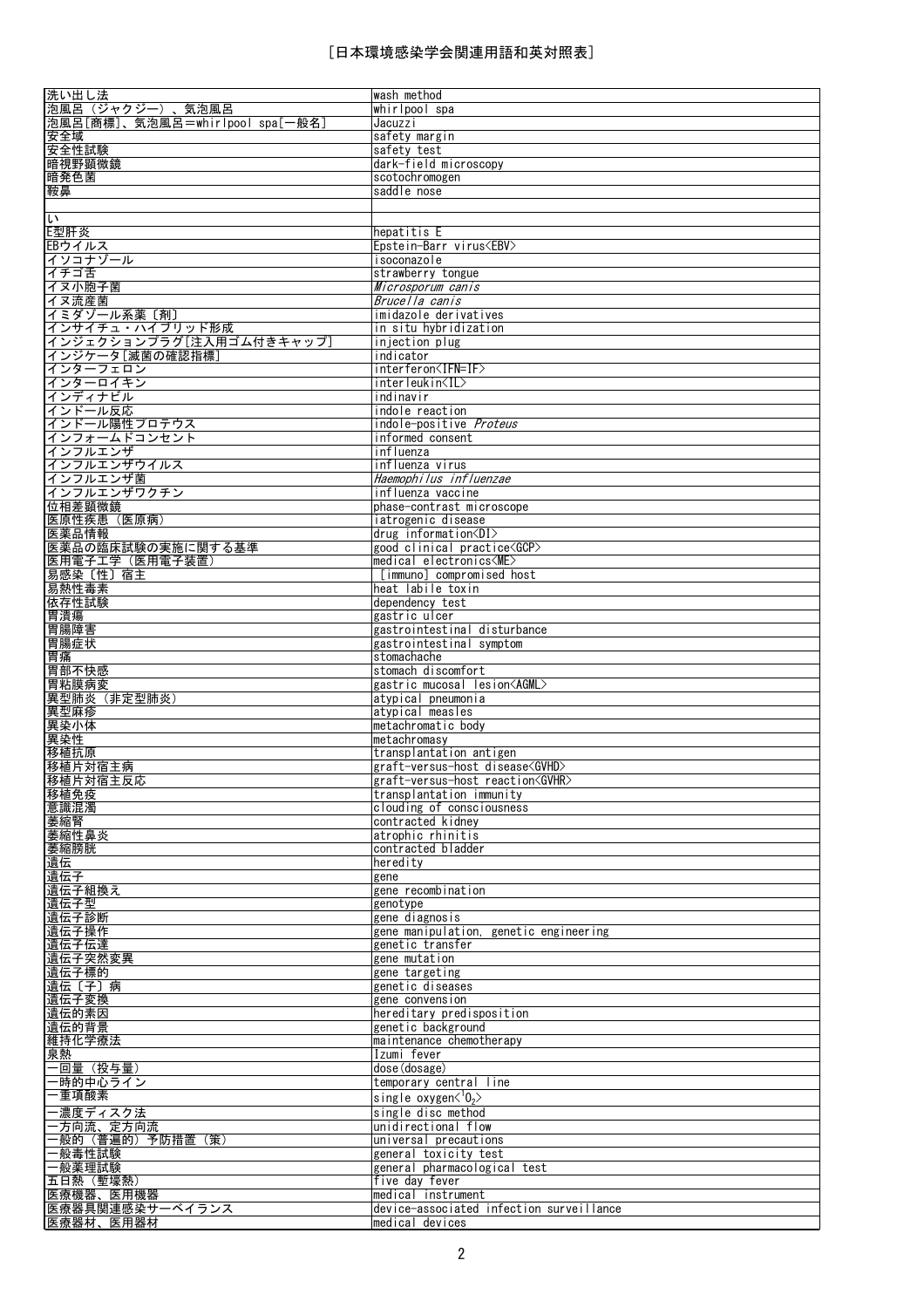| 医療計画                                                                                        | health planning                                                          |
|---------------------------------------------------------------------------------------------|--------------------------------------------------------------------------|
| 医療従事者、医療関係者                                                                                 | health care worker                                                       |
| 医療従事者<br>医療廃棄物                                                                              | health professionals<br>medical waste                                    |
| 医療用具、医療器具                                                                                   | medical equipment                                                        |
| 陰圧室                                                                                         | depressurized room                                                       |
| 陰イオン界面活性剤                                                                                   | anionic surface active agent                                             |
| 因子血清                                                                                        | factor serum                                                             |
| 咽後膿瘍                                                                                        | retropharyngeal abscess                                                  |
| 咽 [喉] 頭異常 [感] 症                                                                             | pharyngolaryngeal paresthesia                                            |
| 咽喉頭炎                                                                                        | pharyngo-laryngitis                                                      |
| 咽頭炎<br>咽頭気管支炎                                                                               | pharyngitis, laryngitis<br>laryngotracheobronchitis                      |
| 咽頭結核                                                                                        | pharyngeal tuberculosis                                                  |
| 咽頭結膜熱 (プール性結膜炎)                                                                             | pharyngoconjunctival fever                                               |
| 咽頭ジフテリア                                                                                     | pharyngeal diphtheria                                                    |
| 咽頭スワブ                                                                                       | throat swab                                                              |
| 咽頭膿瘍                                                                                        | pharyngeal abscess                                                       |
| 咽頭培養                                                                                        | throat swab culture                                                      |
| 咽頭扁桃炎                                                                                       | pharyngotonsillitis                                                      |
| 咽頭扁桃肥大 (アデノイド増殖症)                                                                           | adenoid vegetation<br>cryptitis                                          |
| 陰窩炎<br>陰窩(腺窩)性扁桃炎                                                                           | lacunar tonsillitis                                                      |
| 陰部ヘルペス                                                                                      | herpes genitalis                                                         |
| 院内感染〔症〕                                                                                     | hospital(nosocomial) infection                                           |
| 飲料水                                                                                         | potable water                                                            |
|                                                                                             |                                                                          |
| ぅ                                                                                           |                                                                          |
| ウイスコットーアルドリッチ症候群                                                                            | Wiskott-Aldrich syndrome                                                 |
| ウイダール反応                                                                                     | Widal reaction                                                           |
| ウイルス<br>ウイルス感染〔症〕                                                                           | virus<br>viral infection                                                 |
| ウイルス血症                                                                                      | viremia                                                                  |
| ウイルス性角膜炎                                                                                    | viral keratitis                                                          |
| ウイルス性肝炎                                                                                     | viral hepatitis                                                          |
| ウイルス性出血熱                                                                                    | viral hemorrhagic fever                                                  |
| ウイルス性髄膜炎                                                                                    | viral meningitis                                                         |
| ウイルス性肺炎                                                                                     | viral pneumonia                                                          |
| ウェゲナー肉芽腫症<br>ウエスタン・ブロット法                                                                    | Wegener granulomatosis                                                   |
| ウエルシュ菌                                                                                      | western bloting method<br>Clostridium perfringens                        |
| ウォッシャーステリライザ、洗浄滅菌器                                                                          | washer sterilizer                                                        |
|                                                                                             |                                                                          |
|                                                                                             |                                                                          |
| ウォッシャーディスインフェクタ、洗浄消毒器<br>ウシ [型] 結核菌                                                         | washer disinfector<br>Mycobacterium bovis                                |
| 牛型結核 (症)                                                                                    | bovine tuberculosis                                                      |
| ウシ血清アルブミン                                                                                   | bovine serum albumin <bsa></bsa>                                         |
| ウシ胎児血清                                                                                      | fetal calf serum <fcs></fcs>                                             |
| ウシ流産菌                                                                                       | Brucella abortus                                                         |
| ウッド灯                                                                                        | Wood's lamp                                                              |
| ウレアーゼ試験                                                                                     | urease test                                                              |
|                                                                                             | Ureaplasma<br>urokinase                                                  |
|                                                                                             | dental caries                                                            |
|                                                                                             | caries activity                                                          |
|                                                                                             | passive hemagglutination                                                 |
| ウレアプラズマ属<br>ウロキナーゼ<br>齲蝕<br>齲蝕活動性<br>受身赤血球凝集反応<br>受身皮膚アナフィラキシー                              | passive cutaneous anaphilaxis <pca></pca>                                |
|                                                                                             |                                                                          |
|                                                                                             | hepatitis A                                                              |
|                                                                                             | hepatitis A virus <hav></hav>                                            |
|                                                                                             | group A Streptococcus <gas></gas>                                        |
|                                                                                             | flagella antigen <h antigen=""></h>                                      |
|                                                                                             | hepatitis B virus <hbv></hbv>                                            |
|                                                                                             | human leukocyte antigen                                                  |
|                                                                                             | hemagglutinating virus of Japan <hvj></hvj>                              |
| え<br>A型肝炎<br>A型肝炎ウイルス<br>A群レンサ球菌<br>H抗原 (鞭毛抗原)<br>HBウイルス<br>HLA抗原<br>HVJウイルス、センダイウイルス<br>L型 | Lister form <l-form></l-form>                                            |
| L型菌                                                                                         | L-form bacterium( $p/$ .-ria)<br>mucoid form colony                      |
| M型集落<br>MMRワクチン (麻疹、ムンプス、風疹)                                                                | measles mumps and rubella vaccine                                        |
| N-アセチルガラクトサミン                                                                               | $N$ -acetylgalactosamine $\langle$ Gal $NAc \rangle$                     |
| N-アセチルグルコサミン                                                                                | $N$ -acetylglucosamine <glcnac></glcnac>                                 |
| N-アセチルムラミン酸                                                                                 | N-acetylmuranic acid <murnac></murnac>                                   |
| NAC寒天培地                                                                                     | nalidixic acid cetrimide agar medium                                     |
| NAGビブリオ                                                                                     | non-agglutinable vibrio                                                  |
| NBT試験<br>NNISシステム、全米病院感染サーベイランスシステム                                                         | nitroblue tetrazolium test                                               |
| S型集落                                                                                        | National Nosocomial Infections Surveillance system<br>smooth form colony |
| S状静脈洞炎                                                                                      | sinusphlebitis                                                           |
| SPF[動物]                                                                                     | specific pathogen free[animal]                                           |
| S-R変異                                                                                       | smooth-rough variation                                                   |
| SS寒天培地                                                                                      | Salmonella-Shigella agar medium                                          |
| ST合剤<br>エアカーテン                                                                              | sulfamethoxazole-trimethoprim<br>air cartin                              |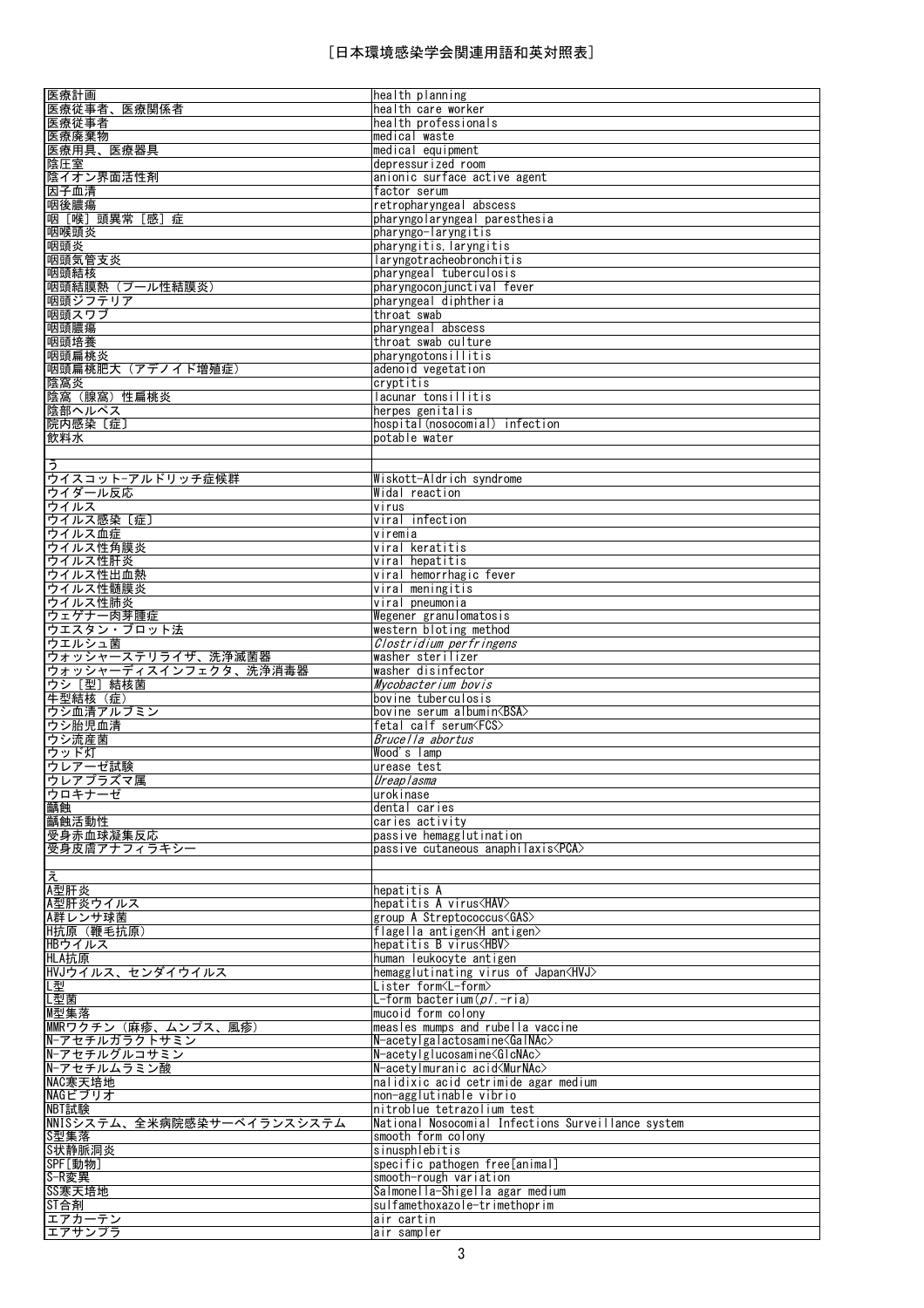| エアサンプリング                  | air sampling                                         |
|---------------------------|------------------------------------------------------|
| エアシャワー                    | air shower                                           |
| エアフィルタ、空気ろ過装置             | air filter                                           |
| エアレーション                   | aeration                                             |
| エアロゾル                     | aerosol                                              |
| エアロゾル療法                   | aerosolization (aerosol therapy)                     |
| エイケネラ属                    | Eikene I la                                          |
| エイズ(後天性免疫不全症候群)           | acquired immune deficiency syndrome <aids></aids>    |
| エイズウイルス(ヒト免疫不全ウイルス)       | human immunodeficiency virus <hiv></hiv>             |
| エイズ関連症候群                  | AIDS related complex <arc></arc>                     |
| エオジン メチレンブルー寒天            | eosin-methylene blue <emb> agar</emb>                |
| エキノコックス症                  | echinococcosis                                       |
| エクスホリアチン                  | exfoliatin                                           |
| エクソトキシン(外毒素)              | exotoxin                                             |
| エコーウイルス                   | echovirus                                            |
| エコナゾール                    | econazole                                            |
| エシェリキア属                   | Escherichia                                          |
|                           |                                                      |
| エタンブトール                   | ethambutol <eb></eb>                                 |
| エチオナミド                    | ethionamide <eth></eth>                              |
| エチレンオキシドガス                | ethylene oxide gas $\langle E0G \rangle$             |
| エチレンオキサイドガス滅菌、エチレンオキシドガス滅 | ethylene oxide gas sterilization                     |
| 菌、酸化エチレンガス滅菌              |                                                      |
| エプロン、前掛け                  | apron                                                |
| エボラウイルス                   | Ebola virus                                          |
| 工ボラ出血熱                    | Ebola hemorrhagic fever                              |
| エラスターゼ                    | elastase                                             |
| エーリキア症                    | ehrichiosis                                          |
| エリスロポイエチン                 | erythropoietin                                       |
| エルシニア属                    | Yersinia                                             |
| エロコッカス属                   | Aerococcus                                           |
| エロモナス属                    | Aeromonas                                            |
| エンテロウイルス                  | enterovirus                                          |
| エンテロコッカス属                 | Enterococcus                                         |
| エンテロトキシン (腸管毒)            | enterotoxin                                          |
| エンテロバクター属                 | Enterobacter                                         |
| エンドトキシン (内毒素)             | endotoxin                                            |
| エンドトキシンショック               | endotoxin shock                                      |
| エンドトキシンテスト                | endotoxin test                                       |
| エンビオマイシン                  |                                                      |
|                           | enviomycin <evm>, tuberactinomycin</evm>             |
| エンラマイシン                   | enramycin≺EDC>                                       |
| 会陰部膿瘍                     | perineal abscess                                     |
| 壊死                        | necrosis                                             |
| 壊死性潰瘍性歯肉炎                 | necrotizing ulcerative gingivitis                    |
| 壊死性気管支肺炎                  | necrotizing bronchopneumonia                         |
| 壊死性筋膜炎                    | necrotizing fasciitis                                |
| 壊死性胆囊炎                    | necrotizing cholecystitis                            |
| 壊死性腸炎                     | necrotizing enteritis                                |
| 壊死性リンパ節炎                  | necrotizing lymphadenitis                            |
| 壊疽                        | gangrene                                             |
| ガス壊疽                      | gas gangrene                                         |
| 糖尿病性壊疽                    | diabetic gangrene                                    |
| フルニエール壊疽                  | Fournier's gangrene                                  |
| 壊疽性口内炎                    | gangrenous stomatitis                                |
| 壊疽性膿瘡                     | ecthyma gangrenosum                                  |
| 永久的中心ライン                  | permanent central line                               |
| 衛星現象                      | satellite phenomenon                                 |
| 衛生的手洗い                    | hygienic hand washing                                |
| 鋭利物損傷                     | sharps injury                                        |
| 疫学調査                      | epidemiological study                                |
| 疫学                        | epidemiology                                         |
| 液状便                       | liquid stool                                         |
| 〔体〕液性免疫                   | humoral immunitv                                     |
| 液体希釈法                     | broth dilution method                                |
| 微量液体希釈法                   | broth microdilution method                           |
| 液体クロマトグラフィー               |                                                      |
|                           | liquid chromatography                                |
|                           |                                                      |
| ガス液体クロマトグラフィー             | gas-liquid chromatography <glc></glc>                |
| 高速(高性能)クロマトグラフィー          | high performance liquid chromatography <hplc></hplc> |
| 液体石けん                     | liquid soap                                          |
| 液体培地                      | liquid medium                                        |
| 液体培養                      | liquid culture                                       |
| 易感染患者、易感染宿主、感染防御能低下宿主、免疫不 | compromised host                                     |
| 全者                        |                                                      |
| 易感染患者、感染防御能低下患者、免疫不全患者    | compromised patient                                  |
| 易熱性毒素                     | heat labile toxin                                    |
| 易熱性物質                     | heat-sensitive material                              |
| 遠心エアサンプラ                  | centrifugal sampler                                  |
| 炎症                        | inflammation                                         |
| 炎症性腸疾患                    | imflammatory bowel disease                           |
| 炎症性肉芽腫                    | pyogenic granuloma                                   |
| 炎性視神経萎縮                   | postneuritic optic (nerve) atrophy                   |
| 嚥下性肺炎                     | aspiration pneumonia                                 |
| お                         |                                                      |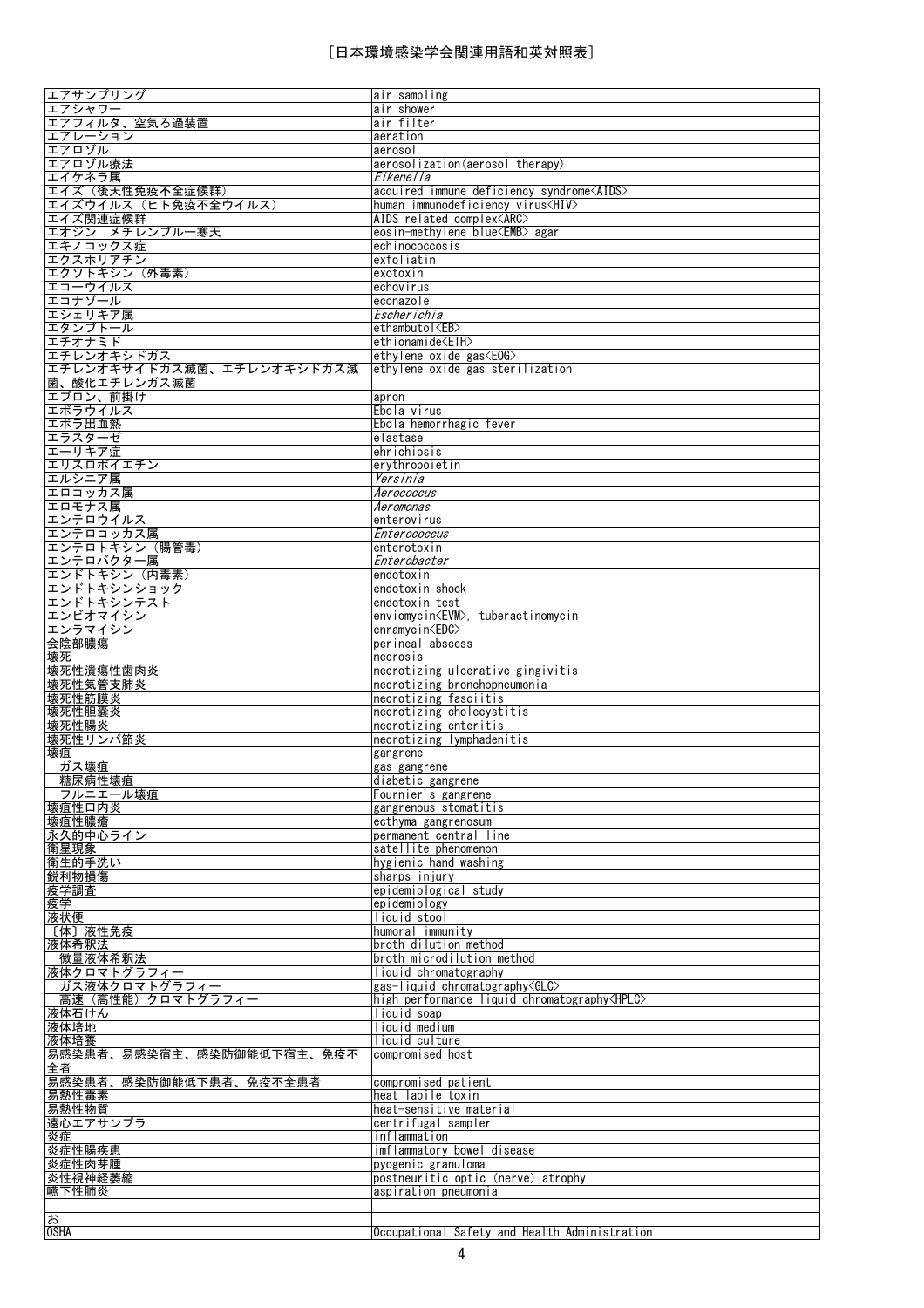| オウム病                  | psittacosis                                                       |
|-----------------------|-------------------------------------------------------------------|
| オウム病クラミジア             | Chlamydia psittaci                                                |
| オキサセフェム系薬 [剤]         | oxacephems                                                        |
| オキサノグラフ法              | auxanographic method                                              |
| オキシコナゾール              | oxiconazole                                                       |
| オキシダーゼ試験              | oxidase test                                                      |
| オスラー結節                | Osler's node                                                      |
| オゾン発生器                | ozonator                                                          |
| オートクレーブ、高圧蒸気滅菌        | autoclave                                                         |
| オートラジオグラフィ            | autoradiography                                                   |
| オーバーキル、過剰殺滅           | overkill                                                          |
| オプソニン                 | opsonin                                                           |
| オプソニン処理 (化)           | opsonization                                                      |
| オルソミクソウイルス            | orthomyxovirus                                                    |
| 汚溝、排泄腔                | cloaca                                                            |
| 汚染                    | contamination                                                     |
| 汚染菌                   | contaminant                                                       |
| 汚染区域                  | contaminated area                                                 |
| 汚染手術                  | contaminated operation                                            |
| 汚染除去処理                | decontamination procedure                                         |
| 汚染創                   | contaminated wound                                                |
| 汚物室、不潔物収納室            | dirty utility room                                                |
| 悪寒戦慄                  | shaking chills                                                    |
| 悪心                    | nausea                                                            |
| 悪露                    | lochia                                                            |
| 黄色肉芽腫性腎盂腎炎            | xanthograulomatous pyelonephritis                                 |
| 黄色ブドウ球菌               | Staphy lococcus aureus                                            |
| メチシリン感性黄色ブドウ球菌        | methicillin-susceptible Staphylococcus aureus <mssa></mssa>       |
| メチシリン耐性黄色ブドウ球菌        | methicillin-resistant Staphylococcus aureus <mssa></mssa>         |
| 黄癬                    | tinea favosa, favus                                               |
| 黄疸                    | jaundice, icterus                                                 |
| 閉塞性黄疸                 | obstructive jaundice                                              |
| 黄疸出血性レプトスピラ           | Leptospira interrogans serovar icterohemorrhagica                 |
| 黄疸出血性レプトスピラ症          | Leptospira interohemorrhagica                                     |
| 黄熱ウイルス                | yellow fever virus                                                |
| 黄熱病                   | yellow fever                                                      |
| 嘔吐                    | vomiting, emesis                                                  |
| 横隔膜下膿瘍                | subphrenic abscess                                                |
| 音響陰影                  | acoustic shadow                                                   |
|                       |                                                                   |
| ゕ                     |                                                                   |
| γ-アミノ酪酸               | $\gamma$ -aminobutyric acid $\langle$ GABA $\rangle$              |
|                       |                                                                   |
| r-グルタミール トランスペプチターゼ   | $\gamma$ -Glutamyl transpeptidase $\langle \gamma$ -GTP $\rangle$ |
| γ-グロブリン               | $\gamma$ -globulin                                                |
| γ-溶血 (非溶血)            | $\gamma$ -hemolysis                                               |
| GAM寒天培地               | GAM agar medium                                                   |
| カスガマイシン               | kasugamycin <ksm></ksm>                                           |
| カタラーゼ                 | catalase                                                          |
| カタール性虫垂炎              | catarrhal appendicitis                                            |
| ガチフロキサシン              | gatifloxacin <gflx> (AM-1155)</gflx>                              |
| カテーテル感染               | catheter infection                                                |
| カテーテル関連血流感染           | catheter-associated blood stream infection (BSI)                  |
| カテーテル関連感染             | catheter-associated infection                                     |
| カテーテル関連尿路感染           | CAUTI: catheter-associated urinarytract infection                 |
| カテーテル由来感染             | catheter-related infection                                        |
| カテーテル由来菌血症 (敗血症)      | catheter-related bacteremia (sepsis)                              |
|                       | catheter-related blood stream infection (BSI)                     |
| カテーテル由来血流感染<br>カナマイシン | kanamycin <km></km>                                               |
| カプレオマイシン              | capreomycin <cprm></cprm>                                         |
| カポジ水痘様発疹症             | Kaposi's varicelli form eruption                                  |
| カポジ肉腫                 | Kaposi's sarcoma <ks></ks>                                        |
| カラ・アザール               | Kala-azar                                                         |
| カリエス                  | caries                                                            |
| カリニ肺炎                 | pneumocystis carinii pneumonia                                    |
| カルタゲナー症候群             | Kartagener's syndrome                                             |
| カルチノイド症候群             | carcinoid syndrome                                                |
| カルバペネム系薬[剤]           | carbapenems                                                       |
| カルボキシ メチルセルロース        | carboxymethyl cellulose <cmc></cmc>                               |
| カルメット・ゲラン桿菌           | Bacille de Calmette et Guerin <bcg></bcg>                         |
| カンジダ症                 | candidiasis                                                       |
| カンジダ属                 | Candida                                                           |
| カンピロバクター属             | <i>Campylobacter</i>                                              |
| ガイドライン、指針             | guideline                                                         |
| ガウンテクニック              | gown technique                                                    |
| ガス壊疽                  | gas gangrene                                                      |
| ガス液体クロマトグラフィー         | gas-liquid chromatography <glc><br/><b>GAS PAK method</b></glc>   |
| ガスパック法<br>ガス滅菌        | gas sterilization                                                 |
|                       | Grdnerella                                                        |
| ガードネレラ属               | Gaffky table                                                      |
| ガフキー号数<br>ガラクトマンナン    | galactomannan                                                     |
| ガンゴーサ                 | ganngosa                                                          |
| ガンシクロビル               | ganciclovir                                                       |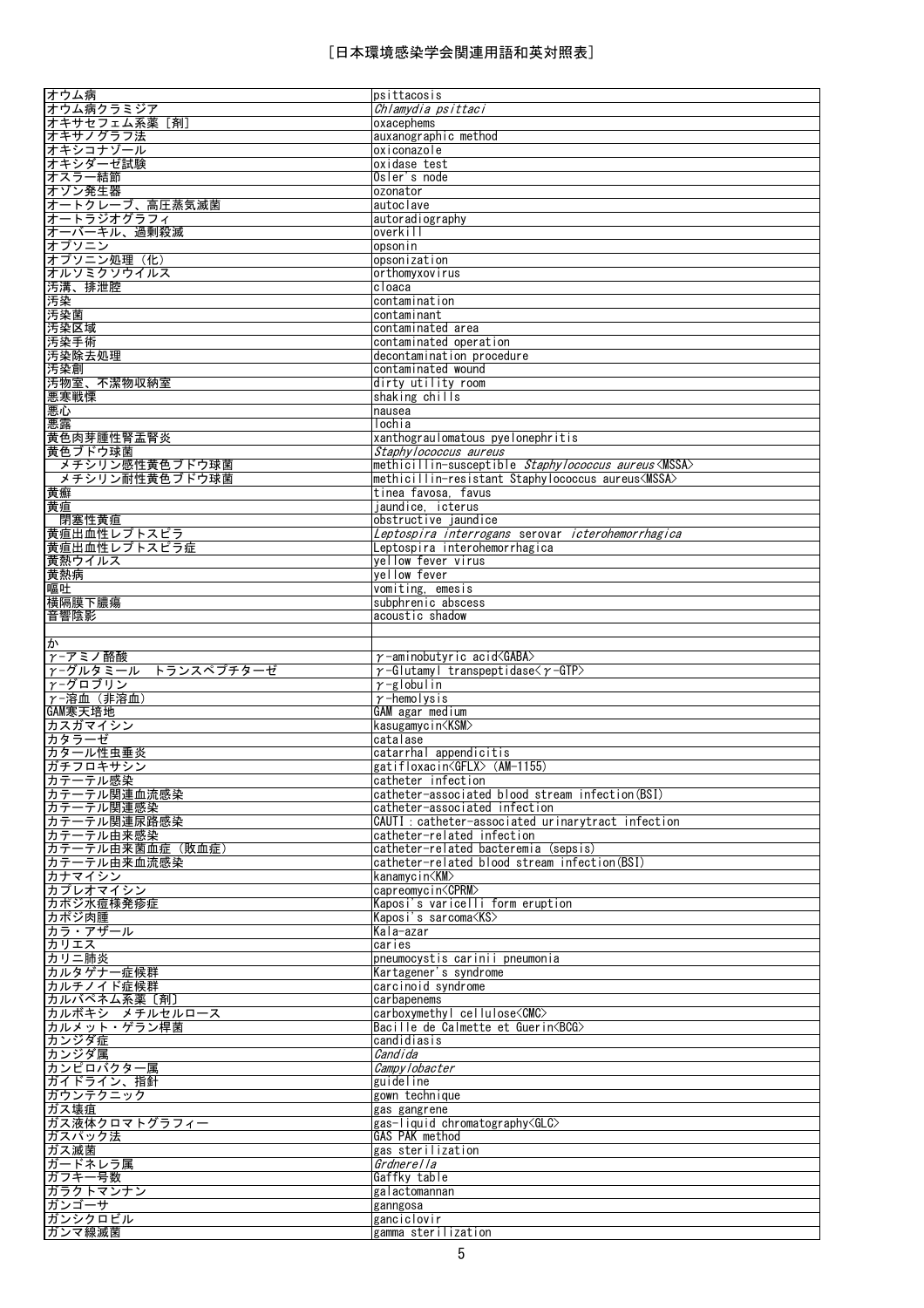| かぜ症候群                        | common cold syndrome                                                                  |
|------------------------------|---------------------------------------------------------------------------------------|
| がま腫                          | ranula                                                                                |
| 火炎滅菌<br>下気道感染[症]             | flame sterilization, burning flame sterilization<br>lower respiratory tract infection |
| 下行[性]感染                      | descending infection                                                                  |
| 下垂体膿瘍                        | pituitary abscess                                                                     |
| 下部尿路感染症                      | lower urinary tract infection                                                         |
| 化学構造                         | chemical structure                                                                    |
| 化学発光                         | chemiluminescence <cl></cl>                                                           |
| 化学メディエータ<br>化学療法             | chemical mediator<br>chemotherapy                                                     |
| 維持化学療法                       | maintenance chemotherapy                                                              |
| 経験的化学療法                      | empiric chemotherapy                                                                  |
| 術後化学療法                       | postoperative chemotherapy                                                            |
| 免疫化学療法                       | immunochemotherapy                                                                    |
| 予防的化学療法                      | prophylactic chemotherapy, chemoprophylxis                                            |
| 化学療法係数                       | chemotherapeutic index                                                                |
| 化学療法薬〔剤〕<br>化膿性              | chemotherapeutic agents<br>purulent-, pyogenic-, suppurative-                         |
| 化膿性炎症                        | purulent inflammation                                                                 |
| 化膿性関節炎                       | purulent arthritis                                                                    |
| 化膿性汗腺炎                       | hidradenitis suppurativa                                                              |
| 化膿性眼内炎                       | purulent endophtalmitis                                                               |
| 化膿性肝膿瘍                       | purulent (suppurative) liver abscess                                                  |
| 化膿性胸膜炎<br>化膿性骨髄炎             | purulent pleurisy (pleuritis)<br>purulent osteomyelitis                               |
| 化膿性耳下腺炎                      | purulent parotiditis                                                                  |
| 化膿性膵炎                        | suppurative pancreatitis                                                              |
| 化膿性静脈炎                       | suppurative phlebitis                                                                 |
| 化膿性心膜炎                       | purulent pericarditis                                                                 |
| 化膿性髄膜炎                       | purulent (suppurative) meningitis                                                     |
| 化膿性唾液管炎<br>化膿性中耳炎            | purulent sialodochitis<br>purulent otitis media                                       |
| 化膿性腹膜炎                       | purulent peritonitis, pyoperitonitis                                                  |
| 化膿レンサ球菌                      | Steptococcuc pyogenes                                                                 |
| 加齢                           | ag [e] ing                                                                            |
| 仮性クループ                       | pseudocroup                                                                           |
| 仮性結核 [症]<br>(偽結核)            | pseudotuberuculosis                                                                   |
| 苛性カリ包埋<br>可動性室内空気清浄機         | potassium hydroxide mount<br>mobile room air cleaner                                  |
| 痂皮性膿痂疹                       | impetigo crustosa                                                                     |
| 過酢酸                          | peracetic acid                                                                        |
|                              |                                                                                       |
| 過酸化水素ガスプラズマ滅菌                | hydrogen peroxide gas plasma sterilization                                            |
| 過敏症                          | hypersensitivity                                                                      |
| 接触過敏症                        | contact hypersensitivity                                                              |
| 即時型過敏症                       | immediate hypersensitivity                                                            |
| 遅延型過敏症                       | delayed hypersensitivity                                                              |
| 光過敏症<br>薬物過敏症                | photosensitivity<br>hypersensitivity to drug                                          |
| 顆粒球                          | granulocyte                                                                           |
| 顆粒球減少〔症〕                     | granulocytopenia                                                                      |
| 顆粒球減少性アンギ〔一〕ナ                | agranulocytic angina                                                                  |
| 顆粒球コロニー刺激因子                  | granulocyte colony stimulating factor <g-csf></g-csf>                                 |
| 顆粒球増多〔症〕                     | granulocytosis<br>granulocyte transfusion                                             |
| 顆粒球輸注<br>牙関緊急 (開口傷害)         | trismus                                                                               |
| 芽胞(胞子)                       | spore                                                                                 |
| 鷲口瘡(口腔カンジダ症)                 | thrush (oral candidiasis)                                                             |
| 回帰熱                          | relapsing fever                                                                       |
| 回帰熱ボレリア                      | Borrelia recurrentis<br>retrospective study                                           |
| 回顧的調査、後ろ向き調査、後ろ向き研究<br>回復期血清 | convalescent serum                                                                    |
| 回復期保菌者                       | convalescent carrier                                                                  |
| 灰白髄炎、ポリオ                     | poliomvelitis                                                                         |
| 疥癬                           | scabies                                                                               |
| 蛔虫                           | ascaris                                                                               |
| 蛔虫症                          | ascariasis                                                                            |
| 開放性結核                        | open tuberculosis                                                                     |
| 開放創<br>開放式ドレナージ法             | open wound<br>open drainage system                                                    |
| 潰瘍                           | ulcer                                                                                 |
| アフタ性潰瘍                       | aphthous ulcer                                                                        |
| 角膜潰瘍                         | corneal ulcer                                                                         |
| 潰瘍性口内炎                       | ulcerative stomatitis                                                                 |
| 潰瘍性大腸炎<br>外因性感染              | ulcerative colitis<br>exogenous infection                                             |
| 外因性真菌症                       | exogenous mycosis                                                                     |
| 外陰炎                          | vulvitis                                                                              |
| 外陰潰瘍                         | ulcus vulvae                                                                          |
| 外陰膿瘍                         | vulva abscess                                                                         |
| 外陰〔部〕膣炎                      | vulvovaginitis                                                                        |
| 外陰〔部〕膣カンジダ症<br>外酵素           | vulvovaginal candidiasis<br>exoenzyme                                                 |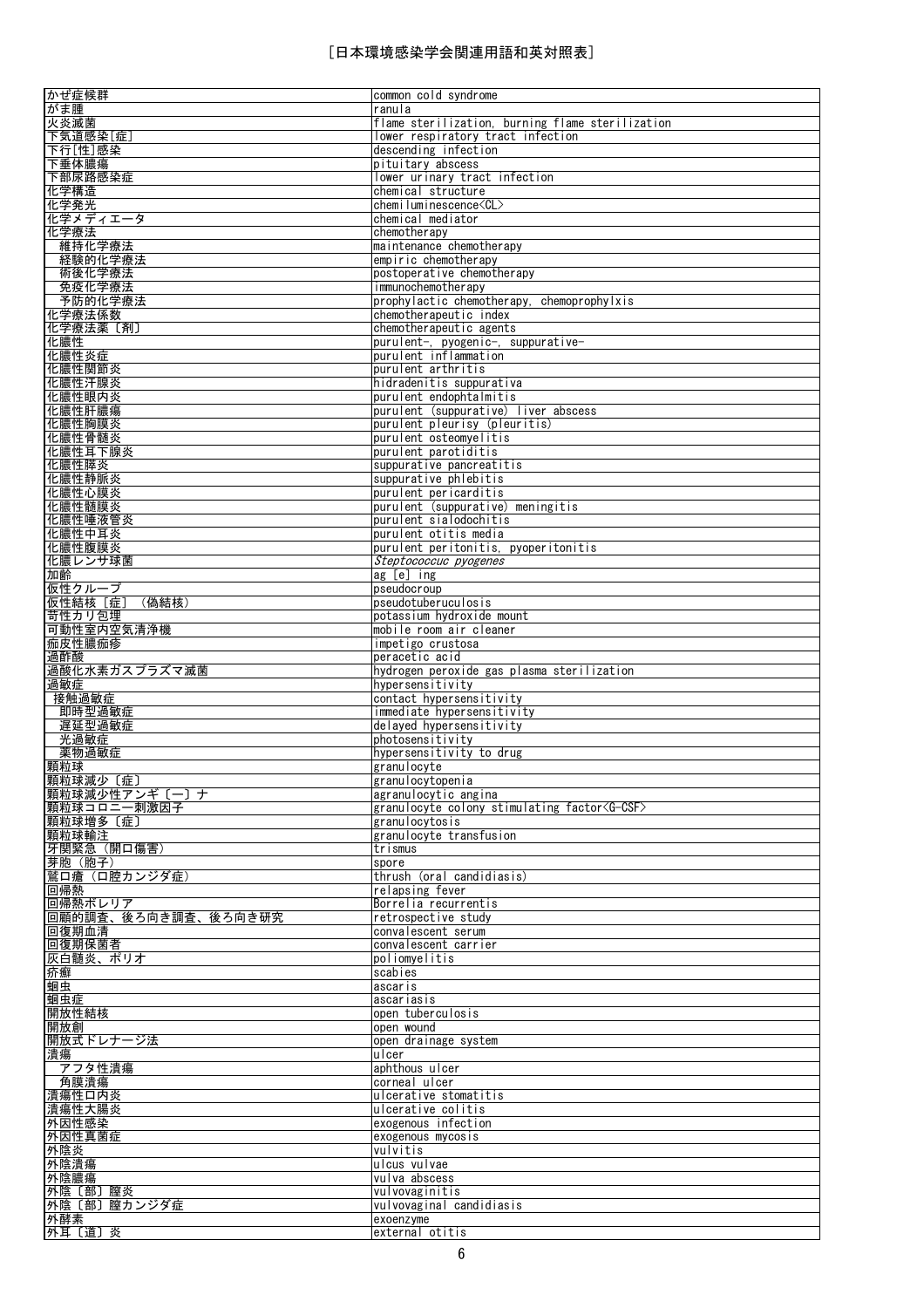| 外傷                                              | trauma                                                             |
|-------------------------------------------------|--------------------------------------------------------------------|
| 外傷性骨髄炎                                          | traumatic osteomyelitis                                            |
| 外傷性創傷感染                                         | traumatic wound infection                                          |
| 外傷性腹膜炎                                          | traumatic peritonitis                                              |
| 〔菌体〕外毒素(エクソトキシン)                                | exotoxin                                                           |
| 外麦粒腫                                            | external hordeolum                                                 |
| 外膜                                              | outer membrane                                                     |
| 外用薬                                             | external use agent                                                 |
| 外来患者                                            | outpatient                                                         |
| 角膜炎                                             | keratitis                                                          |
| 角膜潰瘍                                            | corneal ulcer                                                      |
| 角膜真菌症                                           | keratomycosis                                                      |
| 角膜膿瘍                                            | corneal abscess                                                    |
| 角膜ヘルペス                                          | herpes simplex keratitis, herpes corneae                           |
| 拡散法                                             | diffusion method                                                   |
| 画線培養                                            | streak culture                                                     |
| 核酸合成阻害薬                                         | nuleic acid synthesis inhibitor                                    |
| <u>核酸分解酵素</u>                                   | nuclease                                                           |
| 喀痰                                              | sputum $(p/-ta)$                                                   |
| 喀痰培養                                            | sputum culture                                                     |
| 隔壁                                              | septum ( <i>pl</i> .-ta)                                           |
| 隔離                                              | isolation                                                          |
|                                                 | isolation room                                                     |
| 隔離病室、隔離室<br>隔離病棟                                | isolation ward                                                     |
|                                                 |                                                                    |
| 隔離予防策                                           | isolation precautions<br>definite diagnosis                        |
| 確定診断<br>確認培地                                    | differential medium                                                |
|                                                 | submaxillaritis, submaxillitis                                     |
| 顎下腺炎                                            |                                                                    |
| 顎関節炎                                            | temporomandibular arthritis                                        |
| 顎口虫症                                            | gnthostomiasis                                                     |
| 顎骨炎<br>型別ファージ                                   | osteitis od iaw                                                    |
| 活性酸素                                            | typing phage<br>active oxygen(superoxide)                          |
| 滑液包〔囊〕炎                                         | bursitis                                                           |
| 滑膜炎                                             | synovitis                                                          |
| 川崎病(皮膚粘膜リンパ節症候群)                                | Kawasaki disease, mucocutaneous, lymphonode syndrome <mcls></mcls> |
| 汗腺炎                                             | hydradenitis                                                       |
| 肝炎                                              | hepatitis                                                          |
| A型肝炎                                            | hepatitis $\overline{A}$                                           |
| B型肝炎                                            | hepatitis B <hb></hb>                                              |
| C型肝炎                                            | hepatitis C                                                        |
|                                                 |                                                                    |
|                                                 |                                                                    |
| D型肝炎                                            | hepatitis D                                                        |
| E型肝炎                                            | hepatitis E                                                        |
| ウイルス性肝炎                                         | viral hepatitis                                                    |
| 劇症肝炎                                            | fulminant hepatitis                                                |
| 非A非B型肝炎<br>慢性肝炎                                 | non A, non B viral hepatitis<br>chronic hepatitis                  |
|                                                 | drug induced hepatitis                                             |
| 薬物性肝炎                                           | hepatitis virus                                                    |
| 肝炎ウイルス<br>肝下膿瘍                                  | subhepatic abscess                                                 |
|                                                 | liver function test(s)                                             |
| <u> 肝機能検査</u>                                   | liver dysfunction                                                  |
| 肝〔機能〕障害<br>肝吸虫                                  | oriental liver fluke. Clonorchis sinensis                          |
| 肝吸虫症                                            | clonorchiasis                                                      |
| 肝ジストマ                                           | hepatodistomiasis                                                  |
| 肝胆管炎                                            | hepato-cholangitis                                                 |
| 肝毒性                                             | hepatotoxicity                                                     |
| 肝内結石                                            | hepatolithiasis                                                    |
|                                                 | liver abscess                                                      |
| 肝膿瘍<br>アメーバ性肝膿瘍                                 | amebic liver abscess                                               |
| 化膿性肝膿瘍                                          | purulent (suppurative) liver abscess                               |
| 肝不全                                             | hepatic failure                                                    |
| 冠状動脈疾患集中治療室                                     | coronary care unit <ccu></ccu>                                     |
| 看護                                              | nursing                                                            |
|                                                 | nurse                                                              |
|                                                 | bacillus                                                           |
|                                                 | agar                                                               |
|                                                 | agar medium                                                        |
|                                                 | agar plate dilution method                                         |
| 看護婦〔士〕<br>桿菌<br>寒天<br>寒天培地<br>寒天平板希釈法<br>乾性カリエス | caries sicca                                                       |
|                                                 | dry anterior rhinitis                                              |
|                                                 | caseous pneumonia                                                  |
| 乾燥性前鼻炎<br>乾酪性肺炎<br>乾酪性副鼻腔炎                      | caseous sinusitis                                                  |
| 乾酪変性                                            | caseous degeneration                                               |
|                                                 | dry heat sterilization, dry air sterilization                      |
|                                                 | hot air sterilizer. fan oven                                       |
| 乾熱滅菌<br>乾熱滅菌器<br>間欠自己導尿                         | intermittent self-catheterization                                  |
| 間欠導尿                                            | intermittent catheterization                                       |
| 間欠熱                                             | intermittent fever                                                 |
| 間欠滅菌                                            | fraction sterilization                                             |
| 間質性腎炎                                           | interstitial nephritis                                             |
| 間質性肺炎<br>間質性膀胱炎                                 | interstitial pneumonia<br>interstitial cystitis                    |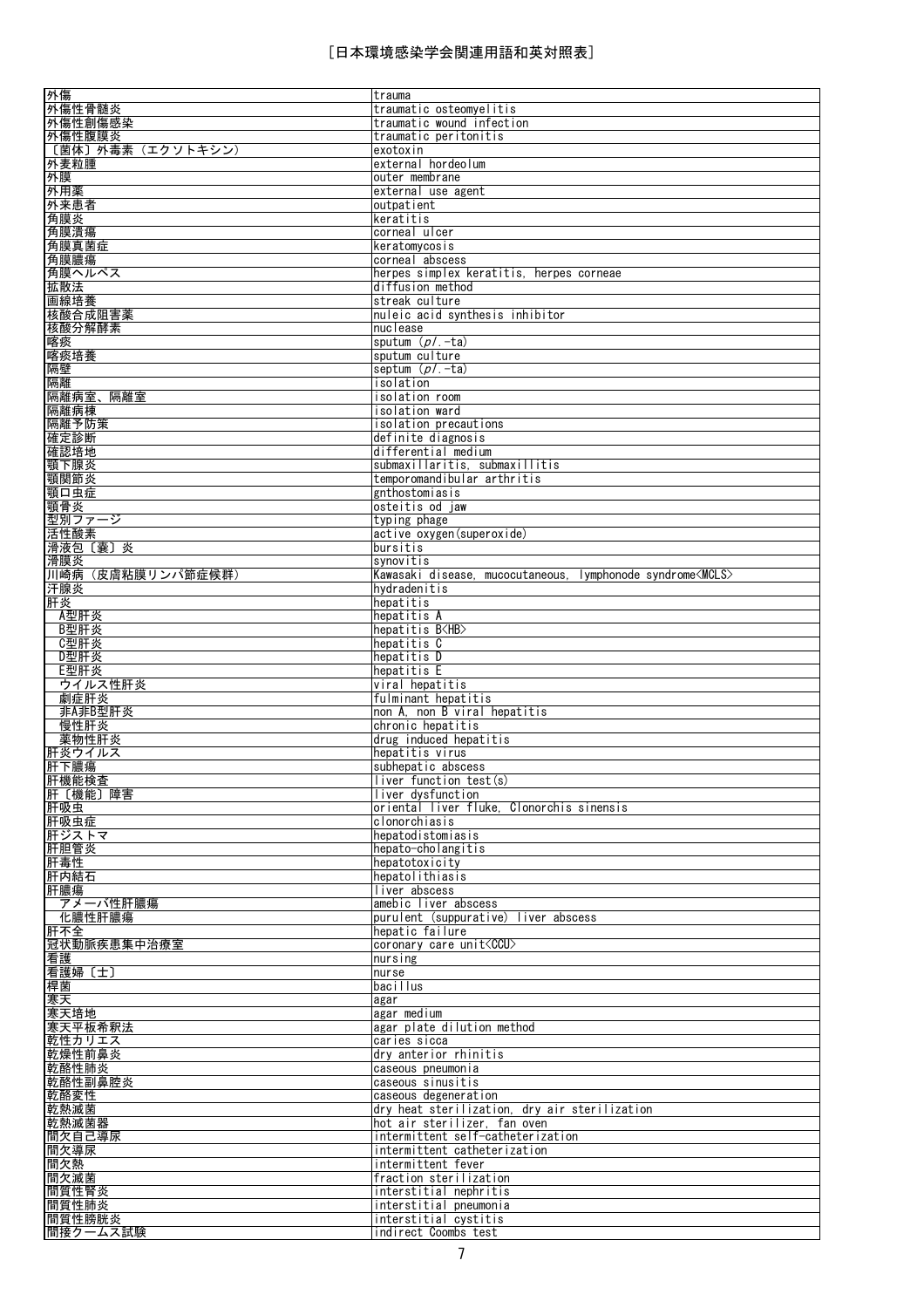| 間接蛍光抗体法                               | indirect immunofluorescent ntibody test                  |
|---------------------------------------|----------------------------------------------------------|
| 間接接触伝播                                | indirect contact spread<br>indirect pathogen             |
| 間接病原体<br>韓国〔型〕出血熱(腎症候性出血熱)            | Korean hemorrhagic fever <khf></khf>                     |
| 韓国〔型〕出血熱ウイルス                          | Korean hemorrhagic fever virus                           |
| 感〔受〕性                                 | susceptibility, sensitivity                              |
| 感〔受〕性菌                                | sensitive bacteria                                       |
| 感受性試験                                 | susceptibility test<br>sensitivity disc[method]          |
| 感受性ディスク〔法〕<br>感受性分布                   | susceptibility distribution                              |
| 感染〔症〕                                 | infection[infectious disease]                            |
| 侵襲性感染                                 | invasive infection                                       |
| 外傷性創傷感染                               | traumatic wound infection                                |
| 周術期感染                                 | surgical site infection<br>serious infection             |
| 重篤感染〔症〕<br>条虫症                        | taenia infection                                         |
| ICD、感染管理(制御)医師                        | infection control doctor                                 |
| ICN、感染管理 (制御) 看護師                     | Infection control nurse                                  |
| ICP、感染管理担当者、感染制御専門家                   | Infection control practitioner                           |
| 感染経路                                  | route of infection<br>transmission-based precautions     |
| 感染経路別予防策<br>感染源                       | infectious source, source of infection                   |
| 感染源隔離                                 | source isolation                                         |
| 感染手術                                  | dirty and infected operation                             |
| 感染症サーベイランス                            | infection surveillance                                   |
| 感染制御プログラム                             | infection-control programs<br>infectious, infected       |
| 感染性<br>感染性肝炎                          | infectious hepatitis                                     |
| 感染性下痢症                                | infectious diarrhea                                      |
| 感染性筋炎                                 | infective myositis                                       |
| 感染〔性〕結石                               | infective calculus $(p/$ calculi)                        |
| 感染性紅斑<br>感染性褥瘡                        | erythema infectiosum<br>infected decubitus               |
| 感染性ショック                               | septic shock                                             |
| 感染性心内膜炎                               | $infective endocarditis1E2$                              |
| 感染性心膜炎                                | infective pericarditis                                   |
| 感染性膵壊死                                | infective necrosis of pancreas                           |
| 感染性腸炎<br>感染性廃棄物                       | infectious enterocolitis (enteritis)<br>infectious waste |
| 感染性粉瘤                                 | infectious(infected) atheroma                            |
| 感染制御                                  | infection control and prevention                         |
|                                       | infection clinical nurse specialist                      |
| 感染専門看護師                               |                                                          |
| 感染対策委員会、院内感染対策委員会、病院感染対策委             | infection control committee                              |
| 員会                                    |                                                          |
| ICT、感染対策チーム、感染制御チーム<br>感染巣            | Infection control team<br>infection focus                |
| 感染創                                   | infection wound                                          |
| 感染徴候                                  | sign of infection                                        |
| 感染防御 [機構]                             | defence mechanism against infection                      |
| 〔感染〕防御試験<br>感染防御衣                     | protection test<br>protective clothing                   |
| 感染免疫                                  | infection immunity                                       |
| 感染予防                                  | prophylaxis                                              |
| 感染流産                                  | septic abortion, infrctious abortion                     |
| 50%感染量                                | 50% infective dose $\langle$ ID <sub>50</sub> $\rangle$  |
| 感染力<br>感冒                             | infectivity<br>common cold                               |
| 監視培養                                  | surveillance culture                                     |
| 関節炎                                   | arthritis                                                |
| 関節結核                                  | tuberculous arthritis                                    |
| 換気                                    | ventilation                                              |
| 換気回数[時間当たりの]                          | air changes per hour (ACH)                               |
| 環境汚染                                  | environmental pollution                                  |
| 環境サーベイランス                             | environmental surveillance                               |
| 環境微生物調査                               | environmental sampling                                   |
| 環境微生物調査                               | microbial sampling                                       |
| 環境保護局[米国]                             | Environmental Protection Agency (EPA)                    |
| 眼窩尖端症候群<br>眼窩膿瘍                       | orbital apex syndrome<br>orbital abscess                 |
| 眼窩蜂巣炎                                 | orbital phlegmon [e]                                     |
| 眼感染〔症〕                                | eye infection                                            |
| 眼球突出                                  | exophthalmos                                             |
| 眼結核                                   | ocular tuberculosis                                      |
|                                       | blepharitis                                              |
| 眼瞼炎<br>眼瞼膿瘍                           | eyelid abscess                                           |
| 眼瞼皮膚炎                                 | dermatitis of eyelid                                     |
|                                       | nystagmus                                                |
|                                       | oculomycosis                                             |
| 眼振 (眼球震盪)<br>眼真菌症<br>眼トキソプラズマ症<br>眼内炎 | ocular toxoplasmosis<br>endophthalmitis                  |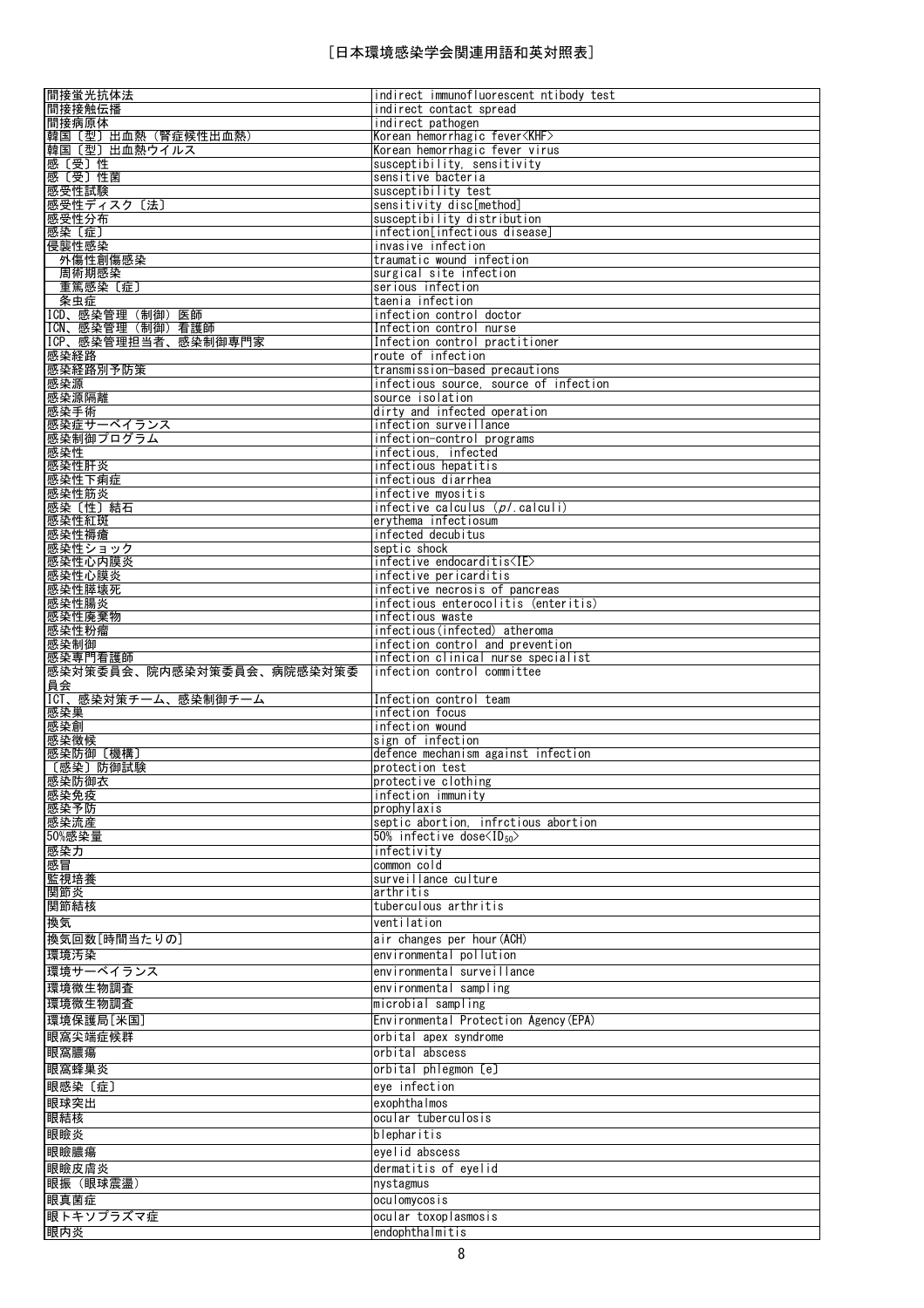| 眼軟膏                    | eye ointment                                                  |
|------------------------|---------------------------------------------------------------|
| 眼ヒストプラスマ症              | ocular histoplasmosis                                         |
| 眼ワクシニア                 | ocular vaccinia                                               |
| 頑癬                     | marginated eczema                                             |
| 癌化学療法                  | cancer chemotherapy                                           |
| 癌性胸膜炎                  | carcinomatous(cancerous) pleurisy                             |
| 顔面紅潮                   | hot flush, malar flush                                        |
| 顔面シールド付きマスク            | facechild mask                                                |
|                        |                                                               |
| き                      |                                                               |
| Q熱                     | Q fever, abattoir fever                                       |
| キノロン系〔抗菌〕薬〔剤〕          | auinolone                                                     |
| キレート薬[剤]               | chelating agents                                              |
| ギ〔一〕 ムザ染色              | Giemsa stain                                                  |
| 気管系リンパ組織               | bronchus associated lymphoid tissue                           |
| 気管支炎                   | bronchitis                                                    |
| 気管支拡張症                 | bronchiectasis                                                |
|                        | bronchodilator                                                |
| 気管支拡張薬 [剤]<br>気管支胸膜瘻   | bronchopleural fistula                                        |
|                        | bronchial tuberculosis                                        |
| 気管支結核                  | bronchial asthma                                              |
| 気管支喘息                  |                                                               |
| 気管支ドレナージ               | bronchial drainage                                            |
| 気管支嚢胞                  | bronchial cyst                                                |
| 気管支肺炎                  | bronchopneumonia<br>bronchoalveolar lavage <bal></bal>        |
| 気管支肺胞洗浄<br>気管支肺胞洗浄液    | bronchoalveolar lavage fluid <balf></balf>                    |
|                        | bronchial secrete                                             |
| 気管支分泌液<br>気管内注入療法      | endobronchial instillation                                    |
| 気腫性腎盂腎炎                |                                                               |
| 気腫性胆囊炎                 | emphysematous pyelonephiritis<br>emphysematous cholecystitis  |
|                        |                                                               |
| 気腫性膀胱炎                 | emphysematous cystitis                                        |
| 気道感染[症]<br>気道感染隔離 (予防) | respiratory tract infection<br>respiratory isolation          |
|                        | bronchial stenosis                                            |
| 気道狭窄                   |                                                               |
| 気道閉塞<br>気導             | bronchial obstruction<br>air conduction                       |
| 気導骨導差                  | air bone gap                                                  |
| 希釈法                    | dilution method                                               |
| 希少薬                    | orphan drug                                                   |
| 寄生体                    | parasite                                                      |
| 寄生虫                    | parasite                                                      |
| 寄生虫[感染]症               | parasitic infection, parasitism                               |
| 寄生虫疾患                  | parasitic disease                                             |
| 寄生虫性腫瘤                 | parasotoma                                                    |
| 亀頭炎                    | balanitis                                                     |
| 亀頭包皮炎                  | balanoposthitis                                               |
| 基質拡張型 β-ラクタマーゼ         | extended-spectrum $\beta$ -lactamases $\langle ESBLs \rangle$ |
| 基準株                    | type straim                                                   |
| 基準種                    | type species                                                  |
| 基本小体                   | elementaly body                                               |
| 器官培養                   | organ culture                                                 |
| 器材関連感染                 | device-related infections                                     |
| <u>岐阜嫌気性〔寒天培地〕</u>     | Gifu anaerobic medium agar <gam agar=""></gam>                |
| 偽結核 (仮性結核[症])          | pseudotuberculosis                                            |
| 偽結核菌                   | Yersinia pseudotuberculosis                                   |
| 偽膜                     | pseudomembrane                                                |
| 偽膜性咽頭炎                 | pseudomembranous laryngitis                                   |
| 偽膜性腸炎                  | pseudomembranous enteritis                                    |
| 偽膜性大腸炎                 | pseudomembranous colitis <pmc></pmc>                          |
| 偽膜性鼻炎                  | pseudomembranous rhinitis                                     |
| 偽陽性                    | false positive                                                |
| 機械洗浄                   | mechanical cleaning                                           |
| 機械的腸閉塞                 | mechanical ileus                                              |
| 機能障害(低下)               | altered function                                              |
| 拮抗[作用]                 | antagonism                                                    |
| 逆隔離、保護隔離               | reversed isolation                                            |
| 逆性石鹸                   | invert soap                                                   |
| 逆転写酵素                  | reverse transcriptase                                         |
| 逆転写酵素阻害薬               | reverse transcriptase inhibitor                               |
| 丘疹                     | papule                                                        |
| 吸光度                    | optical density <0D>                                          |
| 260nm吸光度               | absorbance at 260 nm $\langle A_{260} \rangle$                |
| 吸収                     | absorption                                                    |
| 吸着                     | attachment, adsorption                                        |
| 吸虫類                    | fluke. Trematoda                                              |
| 吸入薬                    | inhalant                                                      |
| 吸入療法                   | inhalation therapy                                            |
| 給食、まかない、給食サービス         | catering                                                      |
| <u>急性</u>              | acute                                                         |
| 球菌                     | cocus (p / . coci)                                            |
| 球後視神経炎                 | retrobulbar neuritis                                          |
| 嗅覚減退〔症〕<br>嗅覚障害        | hyposmia                                                      |
|                        | dysodiasmia                                                   |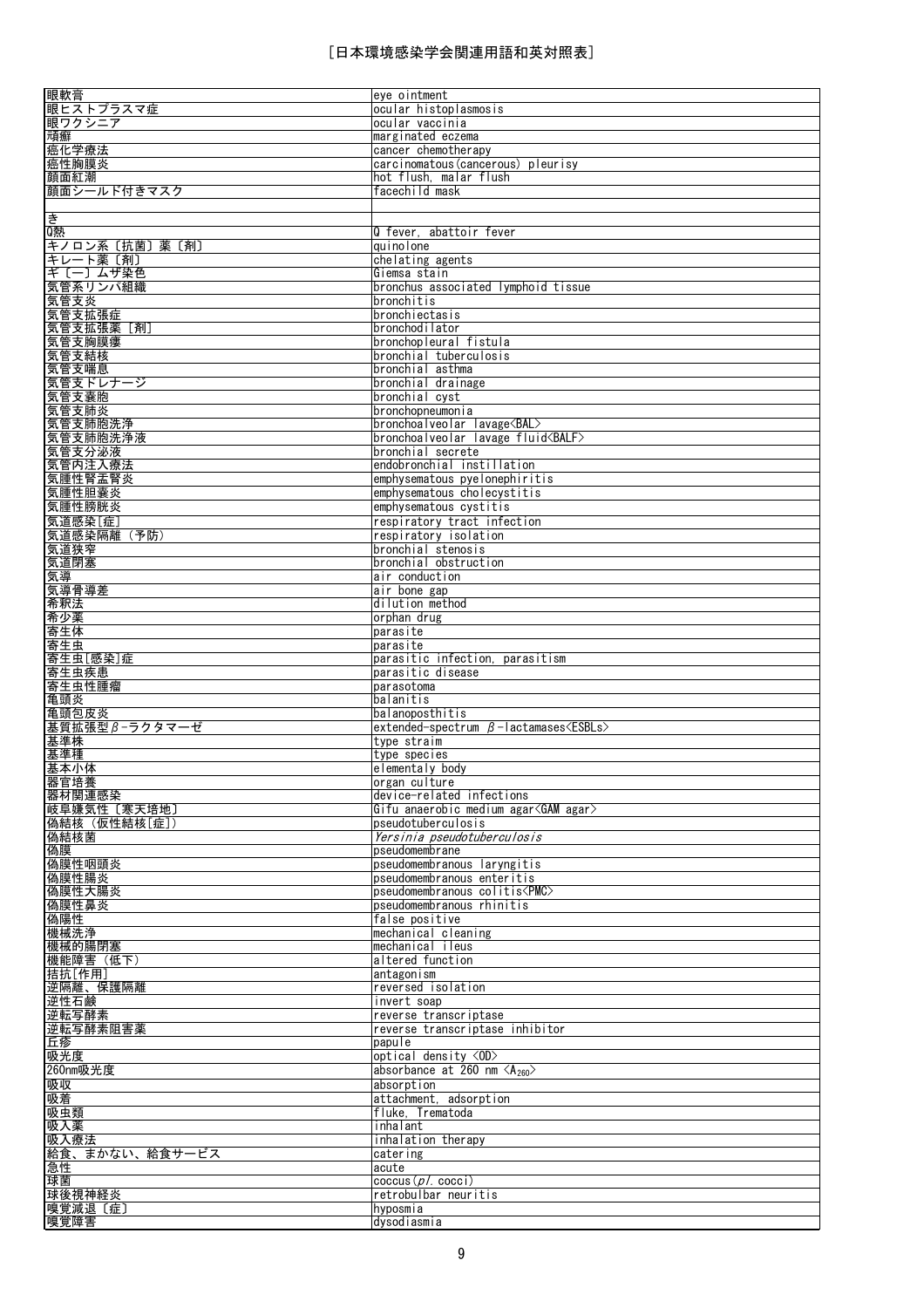| 嗅覚脱失                                                             | anosmia                                                      |
|------------------------------------------------------------------|--------------------------------------------------------------|
| 救急部、救急病棟                                                         | casualty department                                          |
|                                                                  |                                                              |
| 牛海綿状脳症                                                           | bovine spongiform encephalopathy <bse></bse>                 |
| 牛型結核〔症〕                                                          | bovine tuberculosis                                          |
| 牛血清アルブミン                                                         | bovine serum albumin <bsa></bsa>                             |
| 牛痘ウイルス                                                           | cowpox virus                                                 |
| <u>牛肺疫菌様微生物</u>                                                  | pleuropneumonia-like organism <pplo></pplo>                  |
| 巨細胞性肺炎                                                           | giant cell pneumonia                                         |
|                                                                  | cytomegalic inclusion disease <cid></cid>                    |
| 巨細胞封入体小                                                          |                                                              |
| 巨大集落                                                             | giant colony                                                 |
| 去痰薬                                                              | expectorant                                                  |
| 狂犬病                                                              | rabies                                                       |
| 狂犬病ウイルス                                                          | rabies virus                                                 |
| 供与体 (金)                                                          | donor                                                        |
| 協力作用(相乗作用)                                                       | synergism, synergy                                           |
|                                                                  |                                                              |
| 狭域抗菌薬〔剤〕                                                         | narrow spectrum, antibacterial agents                        |
| 莢膜                                                               | capsule                                                      |
| 莢膜抗原 (K抗原)                                                       | capsular antigen <k antigen=""></k>                          |
| 胸腔穿刺                                                             | pleurocentesis                                               |
| 胸水                                                               | pleural effusion                                             |
| 胸痛症                                                              | pleurodynia                                                  |
|                                                                  |                                                              |
| 胸内苦悶                                                             | precordial anxiety                                           |
| 胸膜炎(肋膜炎)                                                         | pleuritis (pleurisy)                                         |
| 化膿性胸膜炎                                                           | purulent pleuritis                                           |
| 癌性胸膜炎                                                            | carcinomatous (cancerous) pleuritis, pleuritis carcinomatosa |
| <u>強角膜炎</u>                                                      | sclerokeratitis                                              |
| 強膜炎                                                              | sclritis                                                     |
| 頬骨突起炎                                                            | zygomaticitis                                                |
|                                                                  |                                                              |
| 頬部膿瘍                                                             | abscess of cheek                                             |
| 競合的拮抗                                                            | competitive antagonism                                       |
| 凝固線溶系                                                            | coagulation-fibrinolysis system                              |
| 凝集反応                                                             | agglutination                                                |
| 蟯虫                                                               | Enterobius vermicularis                                      |
| 蟯虫症                                                              | enterobiasis                                                 |
|                                                                  |                                                              |
| 局所感染〔症〕                                                          | local infection                                              |
| 局所潅流〔症〕                                                          | regional perfusion                                           |
| 局所症状                                                             | local symptom                                                |
| 局所注入療法                                                           | local (regional) instillation                                |
| 局所投与                                                             | topical (local) administration                               |
| (血中濃度−時間)曲線下面積                                                   | area under the curve $\triangle$ AUC $>$                     |
|                                                                  |                                                              |
| 許容曝露濃度                                                           | permissible exposure limits (PELs)                           |
| 菌(叢)、常在菌(叢)                                                      | flora                                                        |
|                                                                  | bacterial strain                                             |
|                                                                  |                                                              |
|                                                                  | fungus ball                                                  |
|                                                                  |                                                              |
|                                                                  | bacteremia                                                   |
|                                                                  | microbial substitution                                       |
|                                                                  | superinfection                                               |
|                                                                  | mycelium                                                     |
|                                                                  | bacterial species                                            |
|                                                                  | mvcetoma                                                     |
|                                                                  | exotoxin                                                     |
| 菌株<br>〔真〕菌球<br>菌血症<br>菌交代現象<br>菌交代症<br>菌糸<br>菌種<br>菌腫<br>[菌体]外毒素 |                                                              |
|                                                                  | somatic antigen $\langle 0$ antigen $\rangle$                |
|                                                                  | endotoxin                                                    |
|                                                                  | original endotoxin protein <oep></oep>                       |
| 菌体抗原<br>[菌体]内毒素<br>菌体内毒素蛋白<br>[真]菌要素                             | fungus (fungal) element                                      |
| 筋性防御                                                             | defence musculaire                                           |
| 筋肉内注射                                                            | intramuscular injection <im></im>                            |
| 筋肉内投与                                                            | intramuscular administration                                 |
|                                                                  | fasciitis                                                    |
| 筋膜炎                                                              |                                                              |
| 緊急手術                                                             | emergency operation                                          |
|                                                                  |                                                              |
|                                                                  |                                                              |
| クームス試験                                                           | Coombs (Coombs') test                                        |
| クラミジア〔性〕子宮頸管炎                                                    | chlamydial cervicitis                                        |
| クラミジア〔性〕尿道炎                                                      | chlamydial urethritis                                        |
|                                                                  |                                                              |
| クラミジア〔性〕肺炎                                                       | chlamydial pneumonia                                         |
| クラミジア感染 [症]                                                      | chlamydia [I] infection                                      |
| クラミジア属                                                           | Chlamydia                                                    |
| クリーンゾーン                                                          | clean zone                                                   |
| クリーンベンチ                                                          | clean bench                                                  |
| クリーンルーム                                                          | cleanroom                                                    |
| クリティカル、侵襲的                                                       | critical                                                     |
| クリプトコックス症                                                        | cryptococcosis                                               |
|                                                                  |                                                              |
| クリプトコックス属                                                        | cryptococcus                                                 |
| クリプトストロマ症                                                        | cryptostromosis                                              |
| クリプトスポリジウム症                                                      | cryptosporidiosis                                            |
| クリプトスポリジウム属                                                      | Cryptosporidium                                              |
| クレアチニン                                                           | creatinine <cr></cr>                                         |
| クレアチニン クリアランス                                                    | creatinine clearance <ccr></ccr>                             |
| クレーデ点眼法                                                          | Credéprocedure                                               |
|                                                                  |                                                              |
| クレゾール石けん液                                                        | saponated cresol solution                                    |
| クロイツフェルト・ヤコブ病                                                    | Creutzfeldt-jakob disease <cjd></cjd>                        |
| クローン病<br>クロコナゾール                                                 | Crohn's disease<br>cloconazole                               |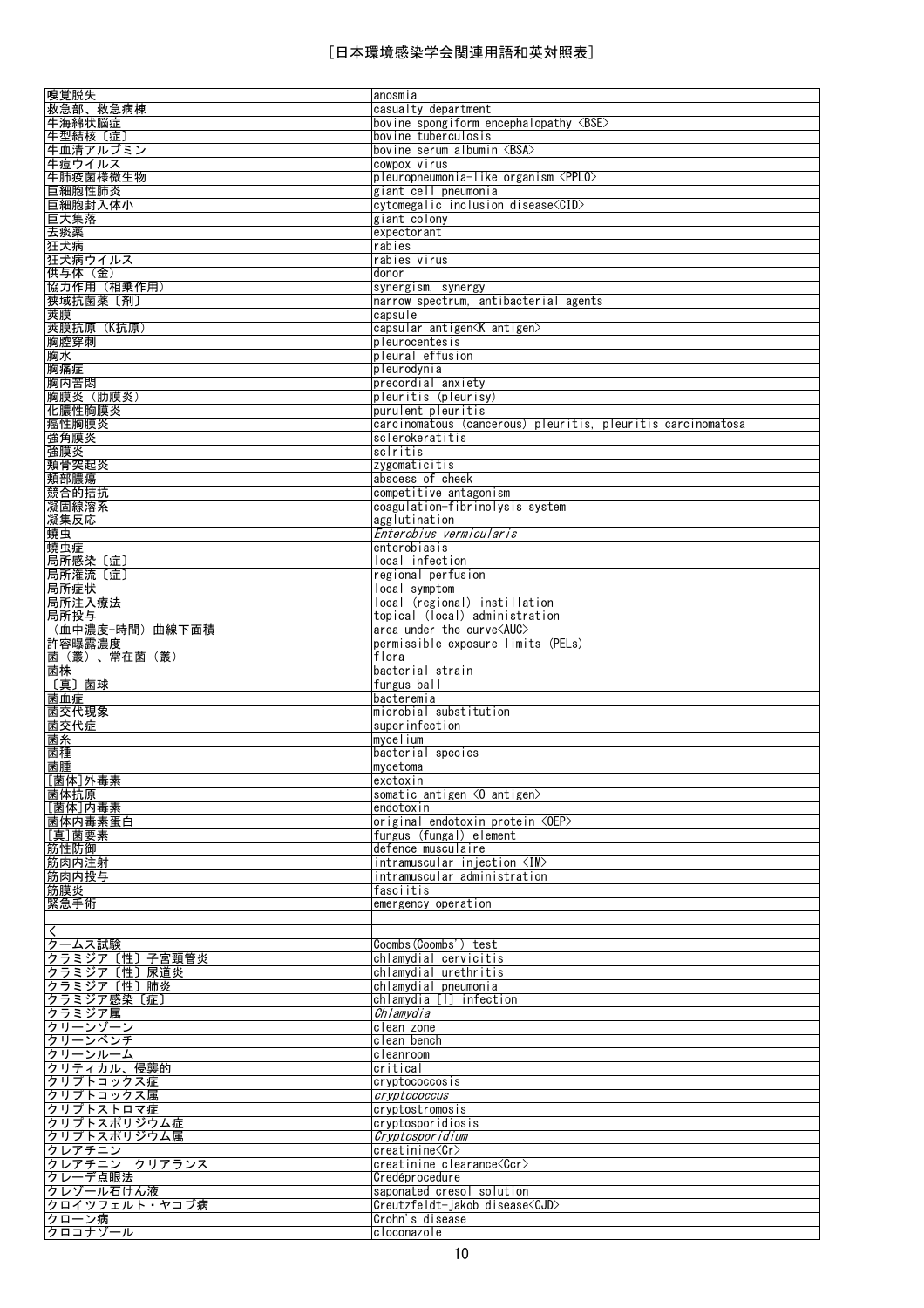| クロスセクショナルサーベイ                                                           | cross-sectional survey                                                 |
|-------------------------------------------------------------------------|------------------------------------------------------------------------|
| クロストリジウム属                                                               | Clostridium                                                            |
|                                                                         |                                                                        |
| クロトリマゾール                                                                | Clotrimazole                                                           |
| クロモバクテリウム属                                                              | Chromobacterium                                                        |
| クロモミコーシス                                                                | chromomycosis                                                          |
| クロラムフェニコール アセチルトランスフェラーゼ                                                | chloramphenicol acetyltransferase <catase></catase>                    |
|                                                                         |                                                                        |
| クロルヘキシジン                                                                | chlorhexidine                                                          |
| グラミシジンS                                                                 | gramicidin S                                                           |
| グラム陰性桿菌                                                                 | gram-negative bacilli <gnb></gnb>                                      |
|                                                                         |                                                                        |
| グラム陰性桿菌                                                                 | gram-negative rod(s)                                                   |
| グラム陰性球菌                                                                 | gram-negative cocci <gnc></gnc>                                        |
| グラム陰性菌                                                                  | gram-negative bacteria <gnb></gnb>                                     |
| グラム染色〔法〕                                                                | Gram(Gram's) stain                                                     |
|                                                                         |                                                                        |
| グラム陽性桿菌                                                                 | gram-positive bacilli <gnb></gnb>                                      |
| グラム陽性桿菌                                                                 | gram-positive rod(s)                                                   |
| グラム陽性球菌                                                                 | gram-positive cocci <gnc></gnc>                                        |
| グラム陽性菌                                                                  | gram-positive bacteria <gnb></gnb>                                     |
|                                                                         |                                                                        |
| グリコカリックス                                                                | glycocalyx                                                             |
| グルタミン酸オキザロ酢酸トランスアミナーゼ<br>グルタミン酸ピルビン酸トランスアミナーゼ                           | glutamic oxaloacetic transaminase <got></got>                          |
|                                                                         | glutamic pyruvic transaminase <gpt></gpt>                              |
| グルタルアルデヒド                                                               | glutaraldehyde                                                         |
|                                                                         |                                                                        |
| グルタルアルデヒド[化学名]、グルタラール[一般名]                                              | glutaraldehyde(glutaral)                                               |
| グローブジュース法                                                               | glove juice method                                                     |
| グロコット染色                                                                 | Grocott stain                                                          |
| くも膜炎                                                                    | arachnitis(arachnoiditis)                                              |
|                                                                         |                                                                        |
| 駆毒薬〔剤〕                                                                  | antisyphilitics                                                        |
| 駆梅療法                                                                    | treatment of syphilis, antisyphilitical cure                           |
| 組み換え                                                                    | recombination                                                          |
| 組み換え(形容詞)                                                               | recombinat                                                             |
|                                                                         |                                                                        |
| 空気感染                                                                    | airborne infection                                                     |
| 空気感染隔離                                                                  | airborne infection isolation (AII)                                     |
| 空気調和 (空調)                                                               | heating, ventilation, air conditioning (HVAC)                          |
| 空気伝播、空気感染                                                               | airborne transmission                                                  |
|                                                                         |                                                                        |
| 空気予防策                                                                   | airborne precaution                                                    |
| 空中細菌、空中浮遊菌                                                              | airborne bacteria                                                      |
| 空中細菌測定器、空中浮遊菌測定器                                                        | airborne microbe sampler                                               |
| 空中塵埃、浮遊粒子                                                               | airborne particle                                                      |
|                                                                         |                                                                        |
| 空中浮遊塵埃、空中塵埃、浮遊微粒子                                                       | floating dust (particle)                                               |
| 空調病                                                                     | air conditioner diseases                                               |
|                                                                         |                                                                        |
| ゖ                                                                       |                                                                        |
| K抗原                                                                     | capsular antigen <k antigen=""></k>                                    |
|                                                                         |                                                                        |
| ケア環境、治療環境                                                               | environment of care                                                    |
|                                                                         |                                                                        |
|                                                                         |                                                                        |
| ケミカルインジケータ、化学的インジケータ                                                    | chemical indicator                                                     |
| ケモスタット                                                                  | chemostat                                                              |
| ケモタキシス(走化性)                                                             | chemotaxis                                                             |
| ゲオトリクム症                                                                 | geotrichosis                                                           |
| 毛虱                                                                      | pubic celsi                                                            |
|                                                                         |                                                                        |
| 毛虱症                                                                     | phthiriasis pubis                                                      |
| 下痢〔症〕                                                                   | diarrhea                                                               |
| 感染性下痢症                                                                  | infectious diarrhea                                                    |
| 急性下痢症                                                                   | acute diarrhea                                                         |
| コレラ様下痢症                                                                 | choleraic diarrhea                                                     |
|                                                                         |                                                                        |
| 細菌性下痢症                                                                  | bacterial diarrhea                                                     |
| 水様性下痢症                                                                  | serous diarrhea, watery diarrhea                                       |
| 伝染性 (流行性) 下痢症                                                           | epidemic diarrhea                                                      |
| 乳児下痢症                                                                   | infantile diarrhea                                                     |
|                                                                         | mucous diarrhea                                                        |
| 粘液性下痢                                                                   |                                                                        |
| 流行性下痢症                                                                  | epidemic diarrhea                                                      |
| 旅行者下痢症                                                                  | traveler's diarrhea                                                    |
| 外科感染症                                                                   | surgical infection                                                     |
| 外科用マスク、サージカルマスク                                                         | surgical mask                                                          |
|                                                                         |                                                                        |
| 形質転換                                                                    | transformation                                                         |
| 形質転換株                                                                   | transformant                                                           |
| 形質導入                                                                    | transduction                                                           |
| 蛍光顕微鏡                                                                   | fluorescence microscope                                                |
|                                                                         |                                                                        |
| 蛍光抗体法                                                                   | fluorescent antibody technique <fat></fat>                             |
| 蛍光染色〔法〕                                                                 | fluorescence stain [method]                                            |
| 蛍光活性セルソーター                                                              | fluorescence-activated cell sorter <facs></facs>                       |
|                                                                         | transtracheal aspiration <tta> method</tta>                            |
|                                                                         | transbronchial biopsy <tbb></tbb>                                      |
| 経気管吸引法<br><u>経気管支生検</u>                                                 |                                                                        |
| 経気管支投与                                                                  | transbronchial administration                                          |
|                                                                         | transbronchial lung biopsy <tblb></tblb>                               |
|                                                                         | empiric [chemo] therapy                                                |
|                                                                         |                                                                        |
|                                                                         | empiric therapy                                                        |
|                                                                         | oral                                                                   |
|                                                                         | oral transmission                                                      |
|                                                                         | oral administration                                                    |
| 経気管支肺生検<br>経験的〔化学〕療法<br>経験的治療、経験主義的治療<br>経口<br>経口感染<br>経口投与<br>経口抗菌薬[剤] | oral antibacterial agents                                              |
|                                                                         | oral contraceptive <oc></oc>                                           |
| 経口避妊薬                                                                   |                                                                        |
| 経口ポリオ生ワクチン                                                              | oral live poliovirus vaccine                                           |
| 経産道感染                                                                   | birth canal infection                                                  |
| 経静脈高カロリー輸液<br>経胎盤感染                                                     | intravenous hyperalimentation <ivh><br/>transplacental infection</ivh> |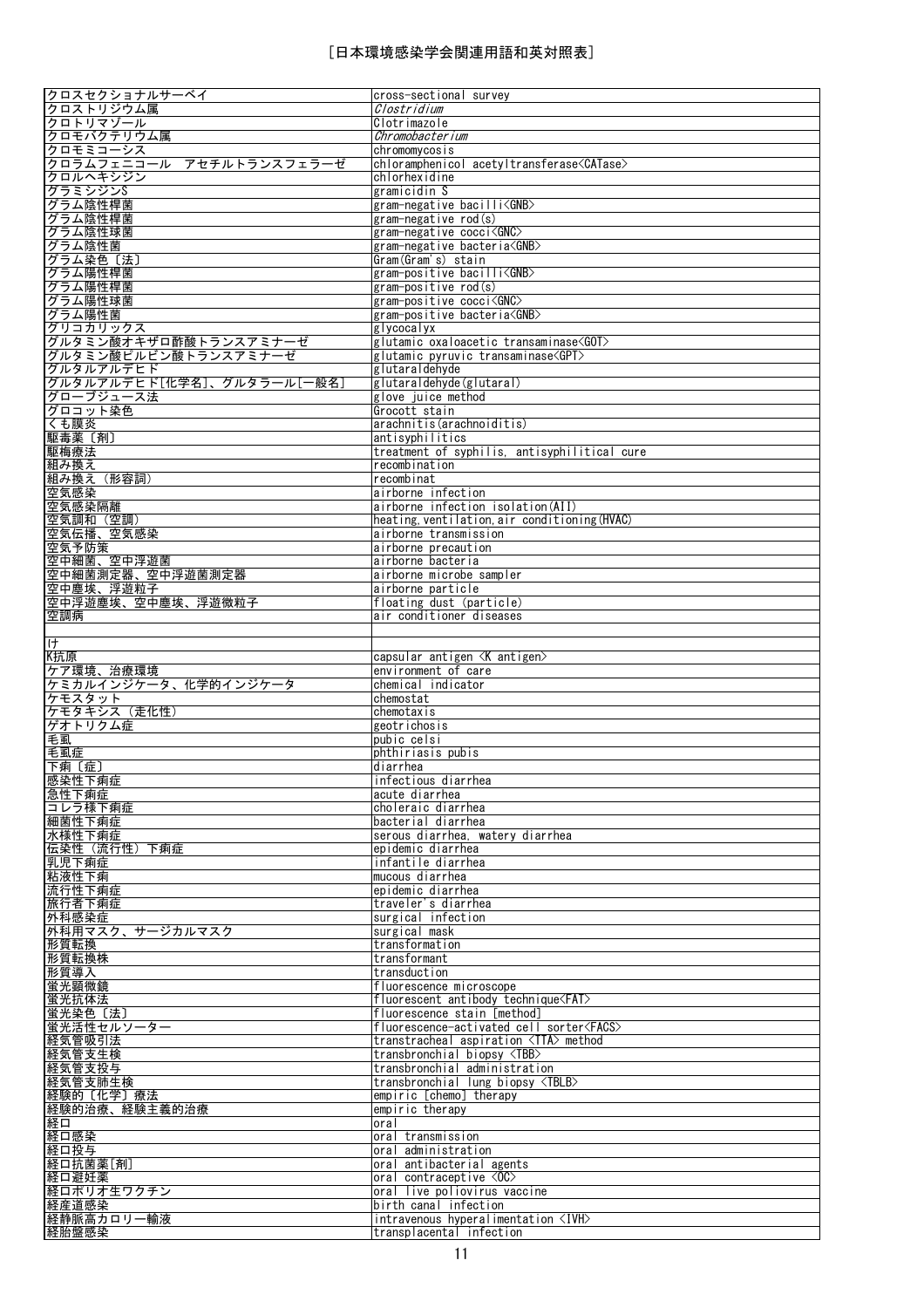| 経膣投与                    | vaginal administration                            |
|-------------------------|---------------------------------------------------|
| 経皮吸収                    | percutaneous absorption                           |
| 経鼻カテーテル                 | transnasal catheter                               |
| 経鼻感染                    | transnasal infection                              |
| 経鼻接種〔法〕                 | transnasal inoculation[method]                    |
| 痙攣発作                    | convulsive attack                                 |
| 稽留熱                     | continuous fever                                  |
| 継代                      | passage                                           |
| 継代培養                    | subculture                                        |
| 憩室炎                     | diverticulitis                                    |
| 憩室穿孔                    | perforated diverticular disease                   |
| 劇症型A群レンサ球菌感染症           |                                                   |
|                         | toxic shock like syndrome <tsls></tsls>           |
| 劇症肝炎                    | fulminant hepatitis                               |
| 血液学的検査                  | hematological test                                |
| 血液学的所見                  | hematological findings                            |
| 血液寒天培地                  | blood agar medium                                 |
| 血液気管支関門                 | blood-bronchus barrier                            |
| 血液凝固                    | blood coagulation(clotting)                       |
| 血液凝固機能障害                | blood coagulation disorder                        |
| 血液凝固系                   | blood coagulation(clotting)system                 |
| 血液疾患                    | blood disease                                     |
| 血液学的所見                  | hematological fingings                            |
| 血液髄液関門                  | blood-brain barrier <bbb></bbb>                   |
| 血液像                     | differential white blood cell.<br>hemogram        |
| 血液胎盤関門                  | blood-placenta bariier                            |
| 血液透析                    | blood dialysis, hemodialysis <hd></hd>            |
| 血液脳関門                   | blood-brain barrier <bbb></bbb>                   |
| 血液媒介感染                  | bloodborne infection                              |
| 血液培養                    | blood culture                                     |
| 血液房水関門                  | blood-aqueous barrier                             |
| 血液由来病原体                 | bloodborne pathogens                              |
| 血瘤腫                     | blood boil                                        |
| 血管透過性                   | vascular permeability (osmosis)                   |
| 血管凝固症候群                 | intravascular coagulation syndrome                |
| 血管内留置カテーテル              | intravascular catheter                            |
| 血行感染                    | hematogenous infection                            |
| 血行性                     | hematogenous                                      |
| 血行性骨髄炎                  | hematogenous osteomyelitis                        |
| 血行性肺炎                   | hematogenous pneumonia                            |
| 血行性播種                   | hematogenous dissemination                        |
| 血行動態                    | hemodynamics                                      |
| 血小板減少〔症〕                | thrombocytopenia                                  |
| 血小板増多〔症〕                | thrombocytosis                                    |
| 血小板輸注                   | platelet transfusion                              |
| 血漿                      | plasma                                            |
| 血漿交換                    | plasma exchange                                   |
| 血漿中濃度                   | plasma concentration                              |
| 血性耳漏                    | bloody otorrhea                                   |
| 血性帯下                    | bloody discharge                                  |
| 血性腹水                    | bloody ascites                                    |
| 血清                      | serum                                             |
| 血清学的診断〔法〕               | serologic diagnosis                               |
| 血清型                     | serotype, serovar                                 |
| 血清型別                    | serotyping                                        |
| 血清肝炎                    | serum hepatitis                                   |
| 血清殺菌作用                  | serum bactericidal activity                       |
| 血清蛋白結合                  | serum protein binding                             |
| 血痰                      | blood-stained sputum                              |
| 血清中濃度                   | serum concentration                               |
| 血清病                     | serum sickness                                    |
| 血中ウイルス感染症、血液媒介ウイルス感染症   | bloodborne virus infection                        |
| 血中尿素窒素                  | blood urea nitrogen <bun></bun>                   |
| 血中濃度                    | blood concentration                               |
| 血中濃度曲線下面積               | area under the blood concentration vs. time curve |
| 血中濃度-時間曲線下面積            | area under the curve <auc></auc>                  |
| 血便                      | bloody stool                                      |
| 血流感染                    | bloodstream infection                             |
|                         | tuberculosis $\langle TB \rangle$                 |
| 結核                      | Mycobacterium tuberculosis                        |
| 結核菌                     | tuberculoma                                       |
| 結核腫                     | tuberculid                                        |
| 結核疹                     |                                                   |
| 結核性                     | tuberculous                                       |
| 結核性空洞                   | tuberculous cavity                                |
| 結核性腎盂腎炎                 | tuberculous pyelonephritis                        |
| 結核性髄膜炎                  | tuberculous meningitis                            |
| 結核性精巣上体炎                | tuberculous epididymitis                          |
| 結核性リンパ節炎                | tuberculous lymphadenitis                         |
| 結合親和性                   | binding affinity                                  |
| 結節性紅斑                   | erythema nodosum                                  |
| 結膜炎                     | conjunctivitis                                    |
| 結膜充血                    | conjunctival injections                           |
| 犬吠〔様〕咳                  | barking cough                                     |
|                         |                                                   |
| 健康ボランティア、健常人<br>健康(常)成人 | healthy volunteers<br>healthy adult               |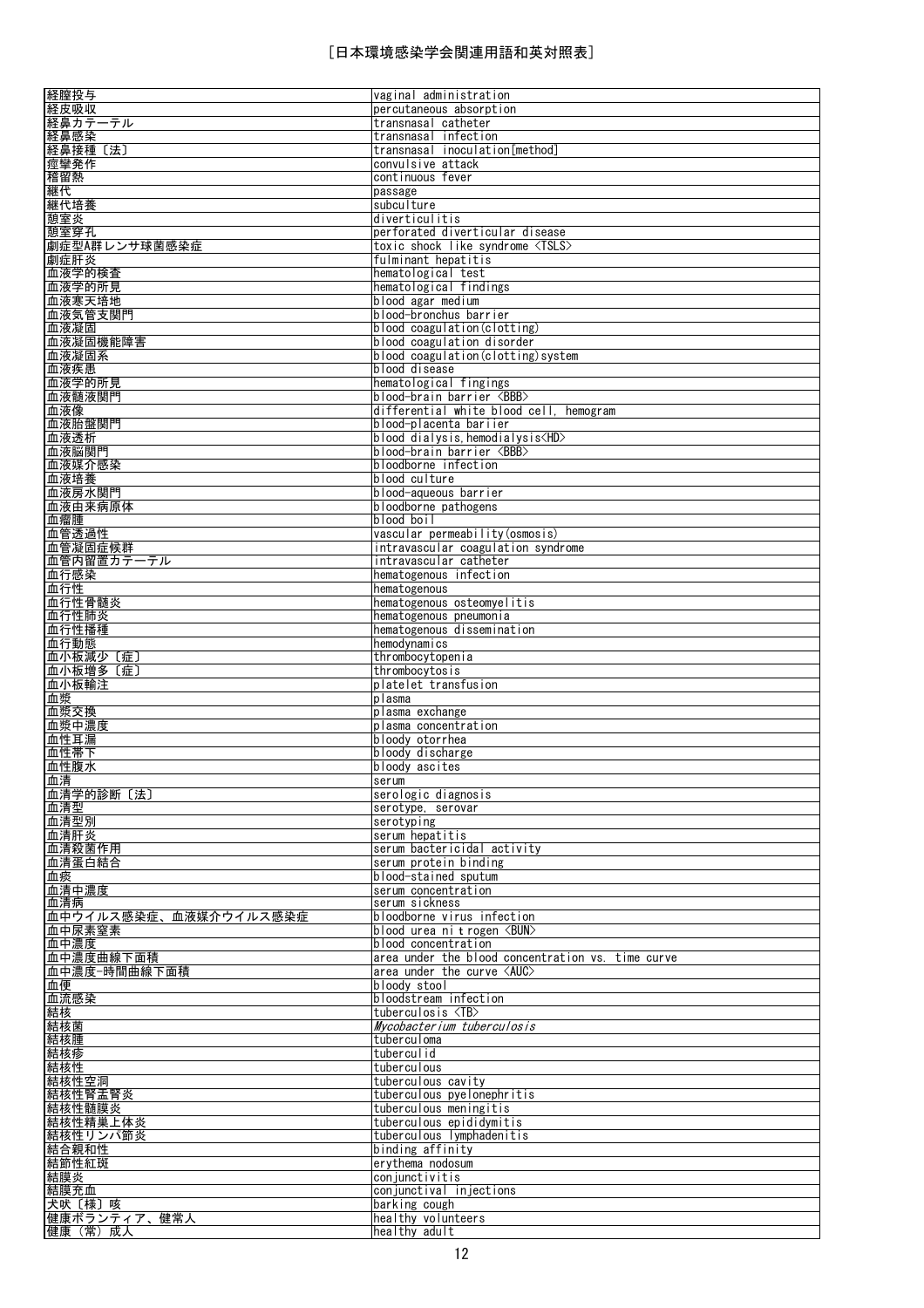| 健康対照者                | healthy controls                                   |
|----------------------|----------------------------------------------------|
| 健康保菌者                | healthy carrier                                    |
|                      |                                                    |
| 健常者                  | healthy persons                                    |
| 検疫伝染病                | quarantine disease                                 |
| 検査所見                 | laboratory findings                                |
| 検査で確認した血流感染          | LCBI : labolatory confirmed blood stream infection |
| 検体収集                 | specimen collection                                |
| 嫌気性菌                 | anaerobe, anaerobic bacteria                       |
| 嫌気性感染〔症〕             | anaerobic infection                                |
| 嫌気培養〔法〕              | anaerobic culture                                  |
|                      |                                                    |
| 顕性感染                 | apparent infection                                 |
| 懸滴培養                 | hanging deop culture                               |
| 瞼板腺炎 (マイボーム腺炎)       | tarsadenitis, meibomitis, meibomianitis            |
| 原因菌                  | causative organism                                 |
| [原因]不明熱              | fever of unknown (undermined) origin <fuo></fuo>   |
| 原因療法                 | causal treatment                                   |
| 原核細胞                 | proscaryocyte                                      |
| 原核生物                 | proscaryote                                        |
| 原虫                   | protozoa                                           |
|                      |                                                    |
| 原虫感染 〔症〕             | protozoal infection                                |
| 原発性菌血症               | primary bacteremia                                 |
| 原発性血流感染              | primary blood stream infection                     |
| 原発性(先天性)硬化性胆管炎       | primary sclerosing cholangitis                     |
| 原発性皮膚コクシジオイデス症       | primary cutaneous coccidioidomycosis               |
| 原発性腹膜炎               | primary peritonitis                                |
| 原発性免疫不全              | primary immune deficiency                          |
| 原発性(先天性)免疫不全症候群      | primary immune deficiency syndrome                 |
| 限局性脳炎                | cerebritis                                         |
|                      |                                                    |
| 限局性腹膜炎               | localized peritonitis                              |
| 眩暈[症] (めまい)          | vertigo, dizziness, giddiness                      |
| 滅菌剤                  | sterilant                                          |
| 滅菌保証                 | sterility assurance                                |
| 厳重隔離                 | strict isolation                                   |
|                      |                                                    |
|                      |                                                    |
| コアグラーゼ               | coagulase                                          |
| コアグラーゼ陰性ブドウ球菌        | coagulase negative Staphylococcus <cns></cns>      |
| コクサッキーウイルス           | coxsackie virus                                    |
| コクシエラ属               | <i>Coxiella</i>                                    |
| コクシジオイジン             | coccidioidin                                       |
| コクシジオイデス症            | coccidioidomycosis                                 |
| コッホの原則               | Koch's postulates                                  |
|                      |                                                    |
|                      |                                                    |
| コプリック斑               | Koplik spots                                       |
| コホート看護、集団隔離、コホーティング  | cohorting                                          |
| コラゲナーゼ               | collagenase                                        |
| コリネバクテリウム属           | Corynebacterium                                    |
| コレラ                  | cholera                                            |
| コレラ毒素                | cholera toxin                                      |
| コレラ様下痢               | choleraic diarrhea                                 |
| コロナイゼーション、定着、保菌状態    | colonization                                       |
| コロナウイルス属             | coronavirus                                        |
| コロニー (集落)            | colony                                             |
| コロニー(集落)形成単位         | colony-forming units <cfu></cfu>                   |
| コロニー形成単位             | colony forming units (CFU)                         |
| コロニー刺激因子             | colony stimulating factor <csf></csf>              |
| コンジュゲイティブ トランスポゾン    | conjugative transposon                             |
| コンジローマ               | condyloma                                          |
| コンタミネーションコントロール、汚染征圧 | contamination control                              |
| コンポーネントワクチン          | component vaccine                                  |
| コーンミール寒天培地           | cornmeal agar medium                               |
|                      | gumma                                              |
| 〔梅毒性〕ゴム腫             |                                                    |
| 小型球形ウイルス             | small round structured virus <srsv></srsv>         |
| 小型球形ウイルス腸炎           | small round structured virus enteritis             |
| 固形石けん                | bar soap                                           |
| 固相酵素免疫〔測定〕法          | enzyme-linked immunosorbent assay <elisa></elisa>  |
| 固体培地                 | solid medium                                       |
| 固定薬疹                 | fixed drug eruption                                |
| 個人防御用装備、個人防御用器材      | personal protective equipment (PPE)                |
| 呼吸器感染〔症〕             | respiratory infection                              |
| 呼吸器疾患                | respiratory disease                                |
| 呼吸困難                 | dyspnea                                            |
| 呼吸不全                 | respiratory failure                                |
| 枯草菌                  | Bacillus subtilis                                  |
| 股関節炎                 | coxitis                                            |
| 股部白癬                 | tinea cruris                                       |
| 鼓膜炎                  | myringitis                                         |
| 鼓膜切開術                | myringotomy, tympanotomy, paracentesis tympanii    |
| 口蓋垂炎                 | staphylitis                                        |
| 口蓋扁桃炎                | tonsillitis palatina, palatine tonsillitis         |
| 口腔カンジダ症(鷲口瘡)         | oral candidiasis (thrush)                          |
| 口腔底蜂巢炎               | phlegmon of oral floor                             |
| 口腔毛状白板(斑)病           | hairy leukoplakia                                  |
| 口腔微生物叢<br>口腔レンサ球菌    | oral microbial flora                               |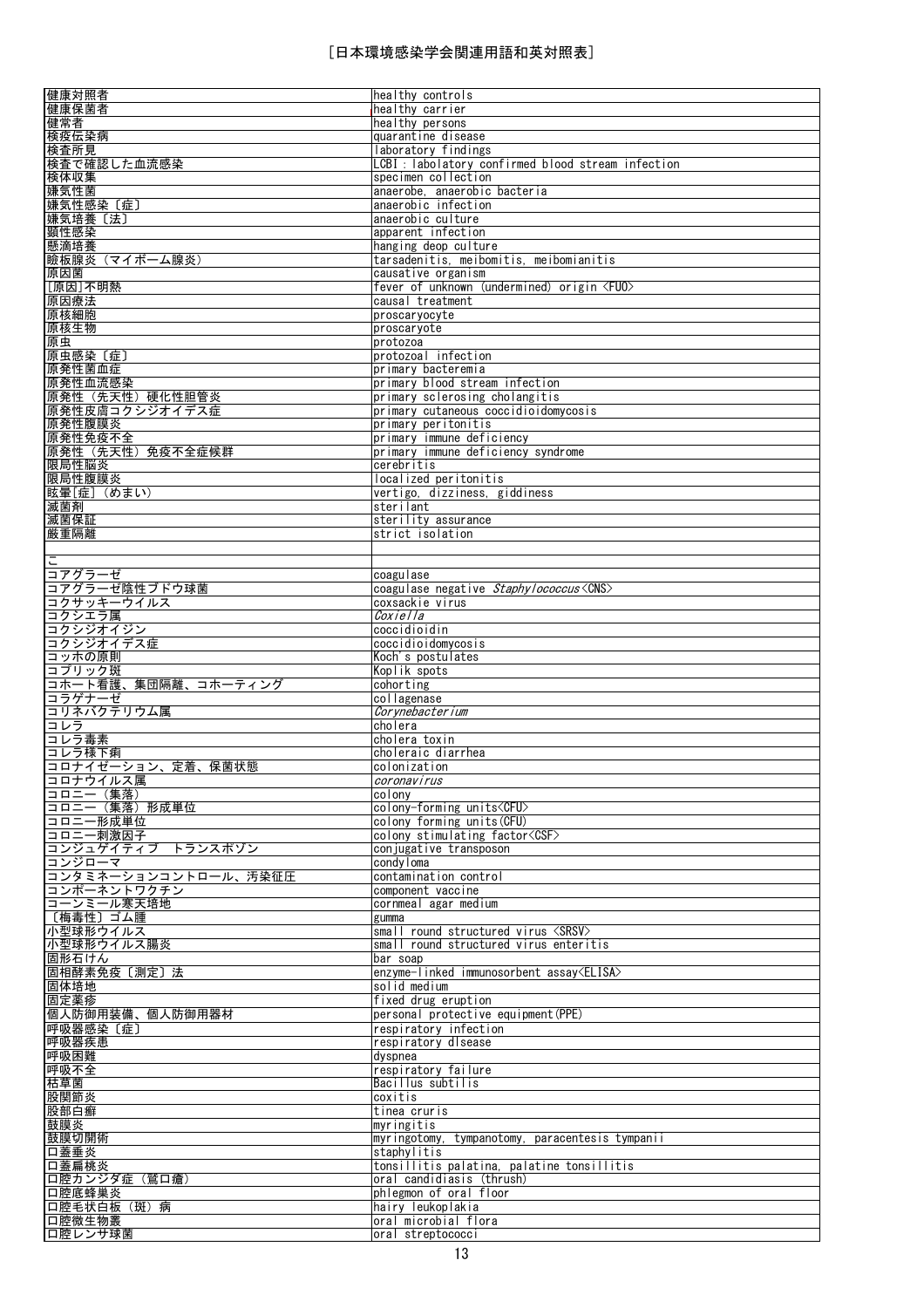| 口唇炎                                                                                   | chelitis                                               |
|---------------------------------------------------------------------------------------|--------------------------------------------------------|
| 口唇ヘルペス (疱疹)                                                                           | labial herpes                                          |
| 口内炎                                                                                   | stomatitis                                             |
| 甲状腺炎                                                                                  | thyroiditis                                            |
| 広域抗菌薬[剤]                                                                              | broad spectrum antibacterial agents                    |
| 交差汚染                                                                                  | cross contamination                                    |
| 交差感染                                                                                  | cross infection                                        |
| 交差耐性                                                                                  | cross resistance                                       |
| 交差反応                                                                                  | cross reaction                                         |
| 交差免疫電気泳動〔法〕                                                                           | counter immunoelectrophoresis <cie></cie>              |
| 厚生省                                                                                   | Ministry of Health and Welfare                         |
|                                                                                       | chlamydospore                                          |
| 厚膜胞子                                                                                  |                                                        |
| 光学顕微鏡                                                                                 | light microscope                                       |
| 光学密度                                                                                  | optical density <0D>                                   |
| 光線過敏症                                                                                 | photodermatosis, photosensitivity                      |
| 光線過敏性薬疹                                                                               | photosensitive drug eruption                           |
| 肛門周囲膿瘍                                                                                | periproctal abscess                                    |
| 好塩基球                                                                                  | basophil[e]                                            |
| 好塩〔性〕菌                                                                                | halophile                                              |
| 好気性感染                                                                                 | aerobic infection                                      |
| 好気性菌                                                                                  | aerobe, aerobic bacteria                               |
| 好酸球                                                                                   | eosinophil [e]                                         |
| 好酸球減少〔症〕                                                                              | eosinopenia                                            |
| 好酸球增多 〔症〕                                                                             | eosinophilia                                           |
| 好酸球増多性鼻炎                                                                              | eosinophilic rhinitis                                  |
| 好獣性                                                                                   | zoophilic                                              |
| 好人性                                                                                   | anthropophilic                                         |
| 好中球                                                                                   | neutrophil                                             |
|                                                                                       |                                                        |
| 好中球減少 〔症〕                                                                             | neutropenia                                            |
| 好中球増多〔症〕                                                                              | neutrophilia                                           |
| 抗ウイルス薬[剤]                                                                             | antiviral agents                                       |
| 抗炎症薬〔剤〕                                                                               | antiinflammatory agents                                |
| 抗癌化学療法                                                                                | anticancer chemotherapy                                |
| 抗癌化学療法薬〔剤〕                                                                            | anticancer chemotherapeutic agents                     |
| 抗癌薬〔剤〕                                                                                | anticancer agents                                      |
| 抗凝固薬〔剤〕                                                                               | anticoagulants                                         |
| 抗菌                                                                                    | antimicrobial                                          |
| 抗菌薬〔剤〕                                                                                | antibacterial agents                                   |
| 抗菌薬、抗微生物薬〔剤〕                                                                          | antimicrobial agent                                    |
| 抗菌作用(抗菌力)                                                                             | antibacterial activity                                 |
| 抗菌スペクトル                                                                               | antibacterial spectrum                                 |
|                                                                                       | antibacterial antibiotics                              |
|                                                                                       |                                                        |
| 抗菌性抗生物質                                                                               |                                                        |
| 抗菌性石けん、抗菌剤入り石けん                                                                       | antimicrobial soap                                     |
| 抗結核薬〔剤〕                                                                               | antituberculous agents                                 |
| 抗血清                                                                                   | antiserum                                              |
| 抗原                                                                                    | antigen <ag></ag>                                      |
| 抗原性                                                                                   | antigenicity                                           |
| 抗原虫薬〔剤〕                                                                               | antiprotozoal agents                                   |
| 抗酸〔性〕菌                                                                                | acid-fast bacterium(pl. -ria)                          |
| 抗酸菌感染症                                                                                | mycobacterial infection                                |
| 抗酸菌症                                                                                  | mycobacteriosis                                        |
| 抗酸性染色〔法〕                                                                              | acid-fast bacteria stain [method]                      |
| 抗真菌作用                                                                                 | antifungal (antimycotic) activity                      |
| 抗真菌性抗生物質                                                                              | antimycotic antibiotics                                |
| 抗真菌薬 [剤]                                                                              | antifungal agents                                      |
| 抗ストレプトキナーゼ                                                                            | antistreptokinase <ask></ask>                          |
|                                                                                       | antistreptolysin O <aso(aslo)></aso(aslo)>             |
|                                                                                       | antibiotics                                            |
|                                                                                       | antibiotic-associated diarrhea                         |
|                                                                                       | antibiotic resistance                                  |
|                                                                                       | antibody <ab></ab>                                     |
|                                                                                       | antibody-coated bacteria                               |
|                                                                                       | antitoxin                                              |
| 抗ストレプトリジン0<br>抗生物質<br>抗生物質関連〔性〕下痢<br><u>抗生物質耐性</u><br>抗体<br>抗体被膜細菌<br>抗毒素<br>抗白血病薬〔剤〕 | antileukemic agents                                    |
| 抗ヒスタミン薬                                                                               | antihistamic agents                                    |
| 抗微生物作用                                                                                | antimicrobial activity                                 |
| 抗微生物スペクトル                                                                             | antimicrobial spectrum                                 |
| 抗微生物薬                                                                                 | antimicrobial agents                                   |
| 抗マラリア薬〔剤〕                                                                             | antimalarial agents                                    |
|                                                                                       | antipseudomonal agents                                 |
|                                                                                       | efficacy                                               |
| 抗緑膿菌薬〔剤〕<br>効果、効能、有効性<br>紅色陰癬                                                         | erythrasma                                             |
| 紅斑                                                                                    | erythema                                               |
| 紅斑熱群リケッチア                                                                             | Rickettsia ricekttsii                                  |
| 高圧蒸気滅菌                                                                                | steam sterilization under pressure                     |
| 高圧酸素療法                                                                                | hyperbaric oxygen therapy <hbo></hbo>                  |
|                                                                                       | thermophile                                            |
| 高温菌<br>高水準消毒                                                                          | high level disinfection                                |
|                                                                                       | high efficiency particulate air <hepa> filter</hepa>   |
| 高性能粒子除去フィルター<br>高速(高性能)液体クロマトグラフィー                                                    | high performance liquid chromatography <hplc></hplc>   |
|                                                                                       | hvperuricemia                                          |
| 高尿酸血症                                                                                 |                                                        |
| 高熱<br>高ビリルビン血症                                                                        | high [grade] fever, hyperthermia<br>hyperbilirubinemia |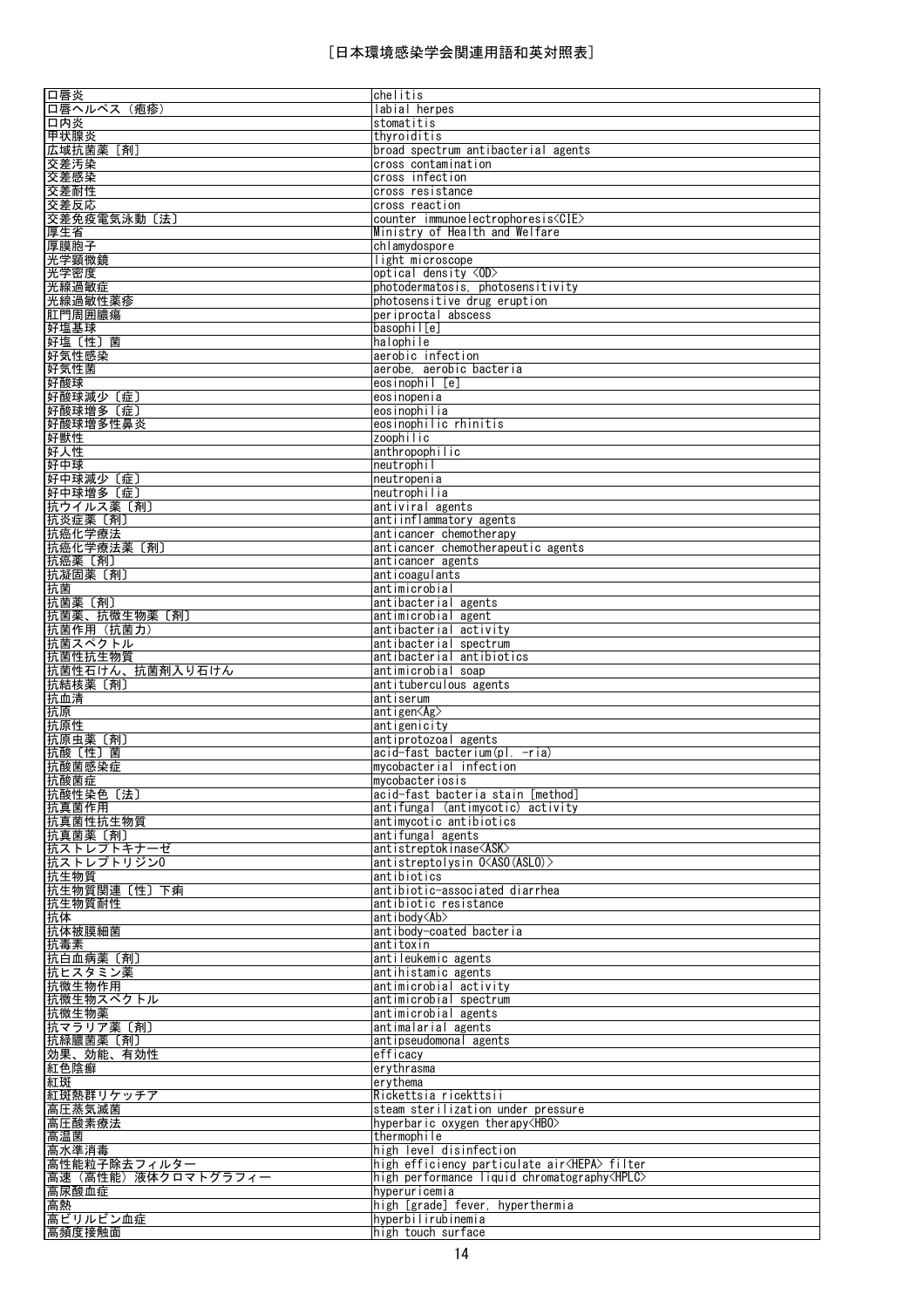| 硬結                                                                                                                        | induration                                        |
|---------------------------------------------------------------------------------------------------------------------------|---------------------------------------------------|
|                                                                                                                           | hard chancre                                      |
| 硬性下疳                                                                                                                      |                                                   |
| 硬膜炎                                                                                                                       | pachymeningitis                                   |
| 硬膜下膿瘍                                                                                                                     | subdural abscess (empyema)                        |
| 硬膜外膿瘍                                                                                                                     | extradural abscess                                |
|                                                                                                                           |                                                   |
| 後天〔性〕免疫、獲得免疫                                                                                                              | acquired immunity                                 |
| 後天性免疫不全症候群                                                                                                                | acquired immune deficiency syndrome <aids></aids> |
| 後反弓強直(後弓反張)                                                                                                               | opisthotonus                                      |
| 後天梅毒                                                                                                                      | acquired syphilis                                 |
|                                                                                                                           |                                                   |
| 鉤虫症                                                                                                                       | ancylostomiasis, hookworm disease                 |
| 酵素〔標識〕抗体法                                                                                                                 | enzyme-labelled antibody method                   |
|                                                                                                                           | enzyme immunoassay $\langle EIA \rangle$          |
| 酵素免疫〔測定〕法                                                                                                                 |                                                   |
| 酵母                                                                                                                        | yeast                                             |
| 酵母様微生物 (真菌)                                                                                                               | yeast like organism <ylo></ylo>                   |
| 喉頭炎                                                                                                                       | laryngitis                                        |
|                                                                                                                           | epiglottitis                                      |
| 喉頭蓋炎                                                                                                                      |                                                   |
| 喉頭気管支炎                                                                                                                    | laryngotracheobronchitis                          |
| 喉頭結核                                                                                                                      | laryngeal tuberculosis                            |
| 喉頭ジフテリア                                                                                                                   | laryngeal diphtheria                              |
|                                                                                                                           |                                                   |
| 喉頭蜂窩織炎 (喉頭蜂巣炎)                                                                                                            | laryngeal phlegmon                                |
| 構音障害                                                                                                                      | articulation disorders, psellism                  |
| 構成型                                                                                                                       | constitutive                                      |
| 構成酵素                                                                                                                      | constitutive enzyme                               |
|                                                                                                                           |                                                   |
| 構成型耐性                                                                                                                     | constitutive resistance                           |
| 合成抗菌薬〔剤〕                                                                                                                  | synthetic antibacterial agents                    |
| 合成培地                                                                                                                      | synthetic medium                                  |
|                                                                                                                           |                                                   |
| 国立衛生研究所                                                                                                                   | National Institute of Health <nih></nih>          |
| 黒癬                                                                                                                        | tinea nigra                                       |
| 骨関節感染症                                                                                                                    | osteroarthrao infection                           |
|                                                                                                                           |                                                   |
| 骨関節結核                                                                                                                     | tuberculous osteoarthritis                        |
| 骨柩                                                                                                                        | involucrum                                        |
| 骨髄移植                                                                                                                      | bone marrow transplantation                       |
| 骨髄炎                                                                                                                       | osteomvelitis                                     |
|                                                                                                                           |                                                   |
| 骨盤死腔炎                                                                                                                     | pelvic cellulitis                                 |
| 骨盤内炎症性疾患                                                                                                                  | pelvic inflammatory disease <pid></pid>           |
| 骨盤内膿瘍                                                                                                                     | pelvic abscess                                    |
|                                                                                                                           |                                                   |
| 骨盤腹膜炎                                                                                                                     | pelvic peritonitis, pelveoperitonitis             |
| 骨膜下膿瘍                                                                                                                     | subperiosteal abscess                             |
| 混合感染                                                                                                                      | mixed infection                                   |
|                                                                                                                           |                                                   |
| 混合培養                                                                                                                      | mixed culture                                     |
| 混合ワクチン                                                                                                                    | mixed vaccine, combined vaccine                   |
| 混釈培養                                                                                                                      | pour culture                                      |
|                                                                                                                           |                                                   |
|                                                                                                                           |                                                   |
|                                                                                                                           |                                                   |
|                                                                                                                           |                                                   |
| $\frac{4}{5}$                                                                                                             |                                                   |
| SARS、重症急性呼吸器症候群                                                                                                           | severe acute respiratory syndrome                 |
| サイクロスポーラ症                                                                                                                 | cyclosporiasis                                    |
|                                                                                                                           | cytokine [s]                                      |
|                                                                                                                           | cytimegalovirus retinitis                         |
|                                                                                                                           |                                                   |
|                                                                                                                           | cytomegalovirus <cmv></cmv>                       |
|                                                                                                                           | sanitization                                      |
|                                                                                                                           | Sabouraud dextrose agar medium                    |
|                                                                                                                           | suppressor T lymphocyte                           |
|                                                                                                                           |                                                   |
|                                                                                                                           | surveillance                                      |
|                                                                                                                           | Salmonella-Shigella <ss> agar</ss>                |
| サイトカイン<br>サイトメガロウイルス網膜炎<br>サイトメガロウイルス<br>サニテーション<br>サブローデキストロース〔寒天〕培地<br>サプレッサーT細胞<br>サーベイランス、監視<br>サルモネラーシゲラ培地<br>サルモネラ症 | salmonellosis                                     |
| サルモネラ属                                                                                                                    | Salmonella                                        |
|                                                                                                                           |                                                   |
|                                                                                                                           | Salmonella enteritis                              |
| サルモネラ腸炎<br>ザルシタビン                                                                                                         | zalcytabine <ddc></ddc>                           |
|                                                                                                                           | mechanism of action                               |
|                                                                                                                           | suppository                                       |
|                                                                                                                           | acne                                              |
|                                                                                                                           |                                                   |
|                                                                                                                           | reinfection                                       |
|                                                                                                                           | reabsorption                                      |
|                                                                                                                           | re-emerging infectious disease                    |
| 作用機序 (作用機作)<br>坐剤<br>座瘡<br>再感染<br>再吸収<br>再興感染症                                                                            |                                                   |
| 再使用                                                                                                                       | reuse                                             |
| 再生不良性貧血                                                                                                                   | aplastic(hypoplastic)anemia                       |
| 再燃、発赤拡張                                                                                                                   | replase, recrudescence, flare                     |
|                                                                                                                           |                                                   |
| 再発                                                                                                                        | recurrence, recidivation                          |
| 再発性アフタ                                                                                                                    | recurrent aphtae                                  |
|                                                                                                                           | recurrent parotiditis                             |
|                                                                                                                           | urine collection method                           |
| 再発性耳下腺炎<br>採尿法                                                                                                            |                                                   |
| 細気管支炎                                                                                                                     | bronchiolitis                                     |
| 細菌                                                                                                                        | bacterium(pl.ria)                                 |
| 細菌汚染                                                                                                                      | bacterial contamination                           |
|                                                                                                                           | bacterial examination test                        |
|                                                                                                                           |                                                   |
|                                                                                                                           | biological efficacy                               |
|                                                                                                                           | bacterial infection                               |
|                                                                                                                           | bacterial                                         |
|                                                                                                                           |                                                   |
| 細菌学的検査<br>細菌学的効果<br>細菌感染症<br>細菌性<br>細菌性食中毒                                                                                | bacterial food poisoning                          |
| 細菌性ショック                                                                                                                   | bacterial shock                                   |
| 細菌性心内膜炎                                                                                                                   | bacterial endocarditis <abe></abe>                |
| 細菌性赤痢                                                                                                                     | bacillary dysentery                               |
|                                                                                                                           |                                                   |
| 細菌性前立腺炎<br>細菌性膣症                                                                                                          | bacterial prostatitis<br>bacterial vaginosis      |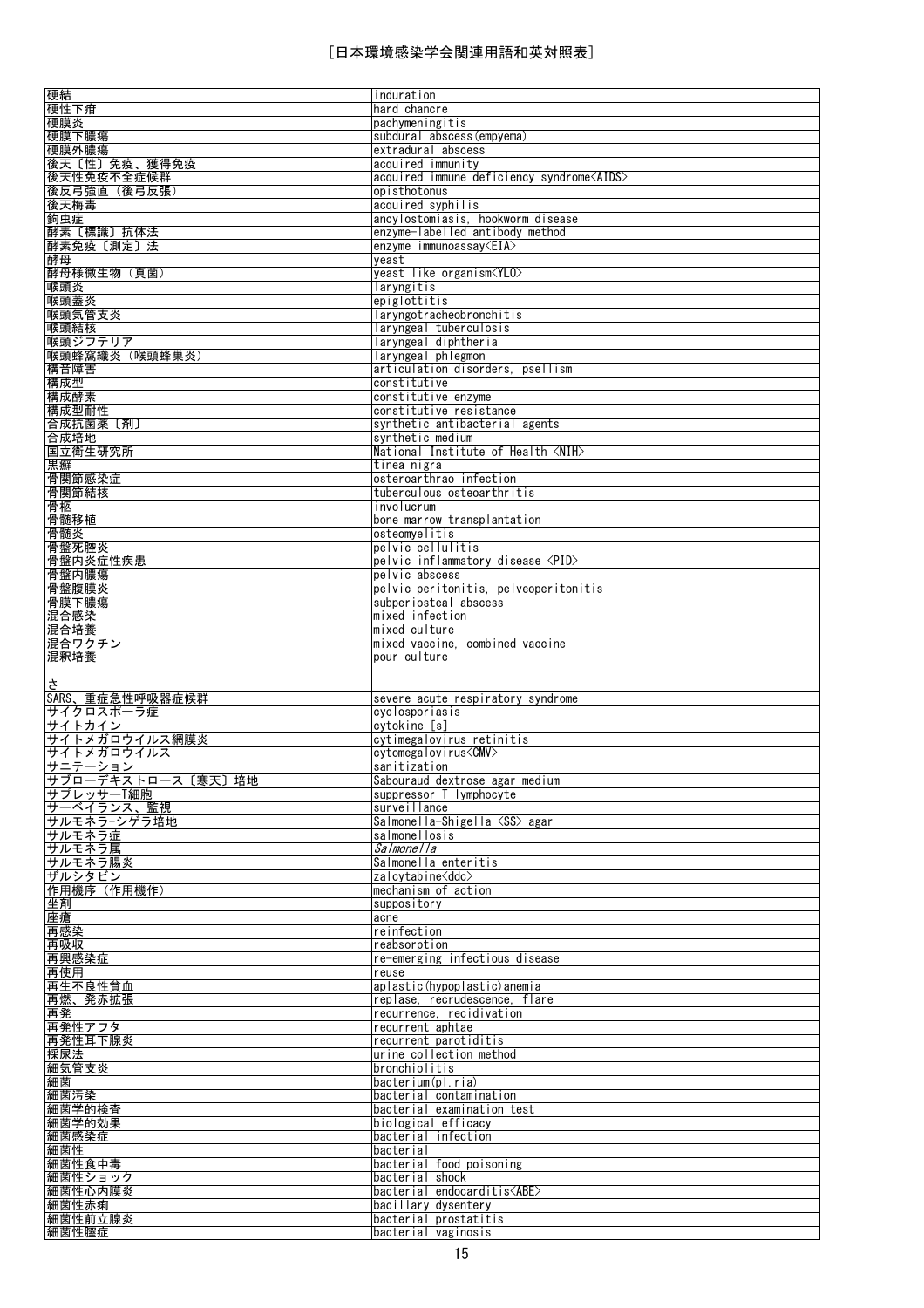|                                                                                                           | bacterial toxin                                                                 |
|-----------------------------------------------------------------------------------------------------------|---------------------------------------------------------------------------------|
| 細菌毒素<br>細菌尿                                                                                               | bacteriuria                                                                     |
| 細菌増殖の病巣                                                                                                   | focus of colonization                                                           |
| 細菌定着カテーテル                                                                                                 | colonization catheter                                                           |
| 細胆管炎                                                                                                      | cholangiolitis                                                                  |
| 細胞質                                                                                                       | cytoplasm                                                                       |
| 細胞質〔性〕遺伝子(プラスミド)                                                                                          | cytogene                                                                        |
| 細胞〔質〕膜                                                                                                    | cytoplasmic membrane(cell membrane)                                             |
| 細胞傷害型反応                                                                                                   | cytotoxic [hypersensitivity] reaction                                           |
| 細胞傷害効果                                                                                                    | cytotoxic effect                                                                |
| 細胞傷害性Tリンパ球                                                                                                | cytotoxic T lymphocyte <ctl></ctl>                                              |
| 細胞診                                                                                                       | cytodiagnosis, cytologic diagnosis                                              |
| 〔細胞〕侵入性                                                                                                   | invasiveness                                                                    |
| 細胞性免疫                                                                                                     | cell-mediated immunity, cellular immunity                                       |
| 細胞接着                                                                                                      | cell adhesion                                                                   |
| 細胞毒                                                                                                       | cytotoxin                                                                       |
|                                                                                                           |                                                                                 |
| 細胞毒性                                                                                                      | cytotoxicity                                                                    |
| 細胞培養<br>細胞壁                                                                                               | cell culture                                                                    |
|                                                                                                           | cell wall                                                                       |
| 細胞壁合成阻害薬 [剤]                                                                                              | cell wall synthesis inhibitor                                                   |
| 細胞変性効果                                                                                                    | cytopathic effect <cpe></cpe>                                                   |
| 細胞膜障害薬 [剤]                                                                                                | cell membrane inhibitor                                                         |
| 細胞融合                                                                                                      | cell fusion                                                                     |
| 細網内皮系 (網内系)                                                                                               | reticuloendothelial system <res><br/>maximum dose</res>                         |
| 最高投与量                                                                                                     |                                                                                 |
| 最高血漿中濃度                                                                                                   | peak concentration $\zeta$ C max $>$                                            |
| 最高血漿中濃度到達時間                                                                                               | T max                                                                           |
| 最終滅菌<br>最小殺菌濃度                                                                                            | terminal sterilization<br>minimal (minimum) bacterial concentration <mbc></mbc> |
|                                                                                                           | minimal (minimum) fungicidal <mbc></mbc>                                        |
| 最小殺真菌濃度<br>最小致死濃度                                                                                         | minimal (minimum) lethal concentration <mld></mld>                              |
| 最小発育阻止濃度                                                                                                  | minimal (minimum) inhibitory concentration <mic></mic>                          |
| 最小有効量                                                                                                     | minimal effective dose <med></med>                                              |
| 最小必須培地                                                                                                    | minimum essential medium <mem></mem>                                            |
| 最大許容濃度                                                                                                    | maximal (maximum) allowable concentration <mac></mac>                           |
| 最大発育許容濃度                                                                                                  | maximum growth allowance concentration                                          |
| 最大無作用量                                                                                                    | maximum non effect level                                                        |
| 催奇形性                                                                                                      | teratogenicity                                                                  |
| 催奇形性作用                                                                                                    | teratogenic activity                                                            |
| 催奇形性試験                                                                                                    | teratogenicity test                                                             |
| 臍炎                                                                                                        | omphalitis                                                                      |
| 臍帯血                                                                                                       | cord blood                                                                      |
| 在郷軍人病 (レジオネラ症)                                                                                            | legionellosis. Le                                                               |
| 在宅医療                                                                                                      | home health care                                                                |
| 在宅介護                                                                                                      | home care                                                                       |
| 在宅看護                                                                                                      | home nursing                                                                    |
| 殺菌曲線                                                                                                      | kinning curve                                                                   |
| 殺菌作用                                                                                                      | bactericidal activity                                                           |
| 殺菌灯                                                                                                       | sterilamp                                                                       |
| 殺菌濃度                                                                                                      | bactericidal concentration                                                      |
| 殺菌薬[剤]                                                                                                    | bactericidal agents, germicide                                                  |
| 擦式アルコール製剤                                                                                                 | alcohol containing antiseptic handrubs, alcohol-based hand rub                  |
|                                                                                                           |                                                                                 |
| 擦式手指消毒                                                                                                    | antiseptic hand rub                                                             |
| 擦式法                                                                                                       | rubbing method                                                                  |
| 三濃度ディスク法                                                                                                  | tri-disc method                                                                 |
| 参考〔菌〕株                                                                                                    | reference strain                                                                |
|                                                                                                           | residual toxicity                                                               |
| 残留毒性<br>産業廃棄物                                                                                             | industrial waste                                                                |
|                                                                                                           | puerperal thrombophlebitis                                                      |
|                                                                                                           | puerperal intrauterine infection                                                |
|                                                                                                           | puerperal endometritis                                                          |
|                                                                                                           | puerperal fever                                                                 |
|                                                                                                           | puerperal sepsis                                                                |
|                                                                                                           | birth canal infection                                                           |
|                                                                                                           | oxido-reductase                                                                 |
|                                                                                                           | oxidation reduction potential                                                   |
|                                                                                                           | redox potential difference                                                      |
| 産褥血栓静脈炎<br>産褥子宮内感染<br>産褥子宮内膜炎<br><u> 産褥熱</u><br>産褥敗血症<br>[経] 産道感染<br>酸化還元酵素<br>酸化還元電位<br>酸化還元酵素<br>酸化発酵試験 | oxidation-fermentation <of> test</of>                                           |
|                                                                                                           | spray                                                                           |
|                                                                                                           | chalazion                                                                       |
|                                                                                                           | wolhynian fever                                                                 |
|                                                                                                           |                                                                                 |
| L                                                                                                         |                                                                                 |
|                                                                                                           | hepatitis C                                                                     |
|                                                                                                           | Centers for Disease Control and Prevention<br>C-reactive protein <crp></crp>    |
|                                                                                                           | GAM agar medium                                                                 |
|                                                                                                           | gonococcal agar <gc agar=""></gc>                                               |
| シアル酸                                                                                                      | sialic acid                                                                     |
|                                                                                                           | cyclosporin A <cya></cya>                                                       |
| 散布<br>霰粒腫<br>塹壕熱、五日熱<br>C型肝炎<br>CDC、米国疾病対策センター<br>C反応性蛋白<br>GAM寒天培地<br>GC寒天 (淋菌用培地)<br>シクロスポリンA<br>シクロセリン | cycloserine                                                                     |
| シクロホスファミド                                                                                                 | cyclophosphamide <cy></cy>                                                      |
| シスチントリプチケース寒天培地<br>シトロバクター属                                                                               | cysteine typticase agar <cta> medium<br/>Citrobacter</cta>                      |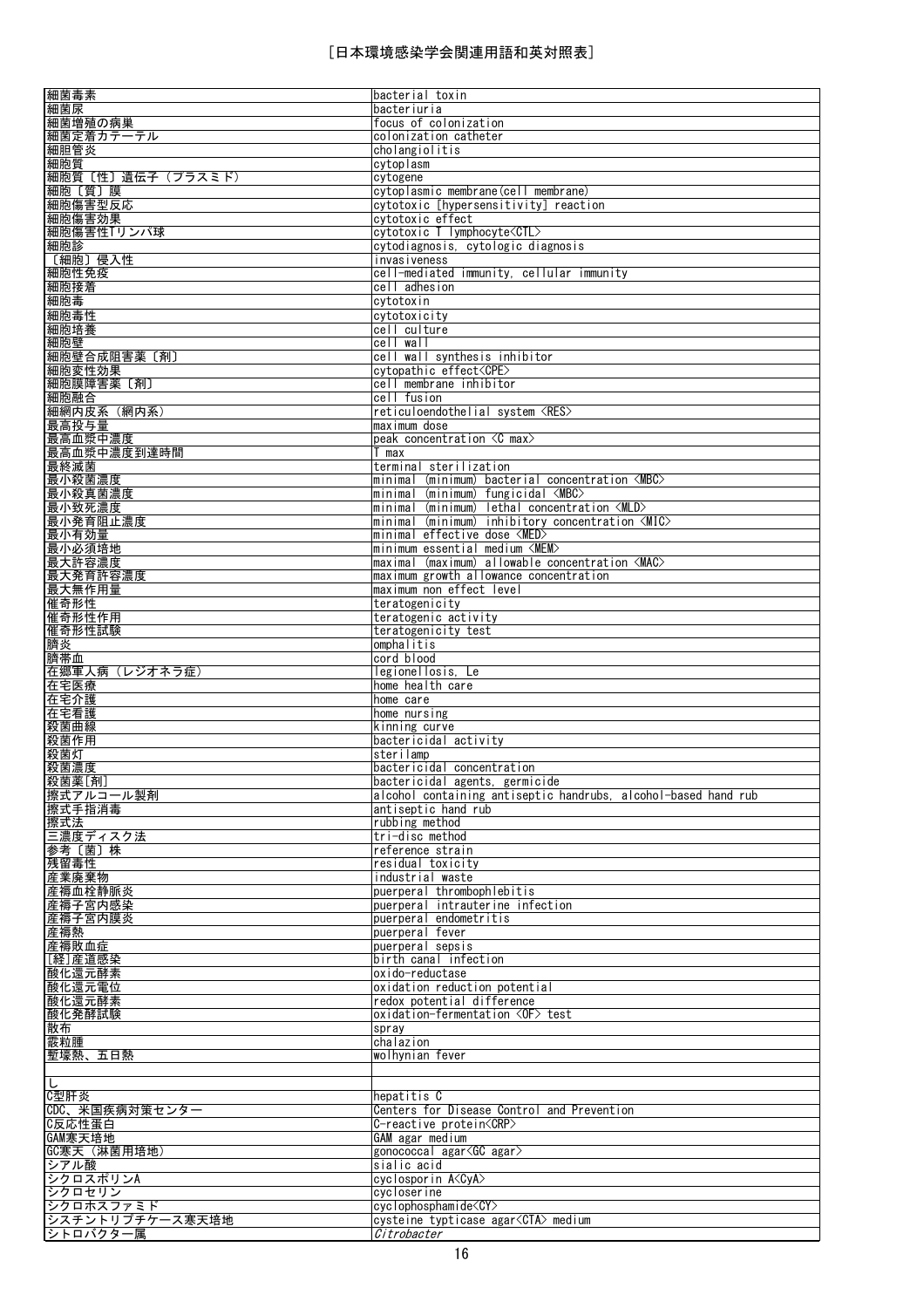| シュードアレシェリア症         | pseudallescheriasis                                              |
|---------------------|------------------------------------------------------------------|
| ショック                | shock                                                            |
| アナフィラキシーショック        | anaphylactic shock                                               |
| エンドトキシンショック         | endotoxin shock                                                  |
| 細菌性ショック<br>敗血症性ショック | bacterial shock<br>septic shock                                  |
| ペニシリンショック           | penisillin shock                                                 |
| ジエチルアミノエチル          | diethylaminoethyl <deae></deae>                                  |
| ジストマ症               | distomiasis                                                      |
| ジスルフィラム             | disulfiram                                                       |
| ジフテリア菌              | Corynebacterium diphtheriae                                      |
| ジフテリア               | diphtheria                                                       |
| シフテリア・破傷風混合トキソイド    | diphtheria-tetanus toxoid <dt></dt>                              |
| ジフテリア抗毒素            | diphtheria antitoxin                                             |
| ジフテリアトキソイド          | diphtheria toxoid                                                |
| ジフテリア毒素             | diphtheria toxin                                                 |
| ジャイレース              | gyrase                                                           |
| 子宮筋層炎               | myometritis                                                      |
| 子宮頸管炎<br>子宮結核       | cervicitis<br>uterine tuberculosis                               |
| 子宮内感染〔症〕            | intrauterine infection                                           |
| 子宮内器具               | intrauterine device <iud></iud>                                  |
| 子宮内膜炎               | endometritis                                                     |
| 子宮付属器炎              | uterine adnexitis                                                |
| 子宮付属器留膿腫            | pyopalpinx                                                       |
| 子宮旁結合織炎             | parametritis                                                     |
| 子宮留膿腫               | pyometra                                                         |
| 市中感染                | community acquired infection                                     |
| 市中肺炎                | community acquired pneumonia                                     |
| 糸球体腎炎               | glomerulonephritis                                               |
| 糸球体濾過               | glomerular filtration                                            |
| 糸状菌                 | fungus $(p/- -gi)$ , mold                                        |
| 糸状体<br>至適温度         | filament<br>optimal temperature                                  |
| 死菌ワクチン              | killed (dead) vaccine                                            |
| 死亡率                 | mortality[rate]                                                  |
| 志賀赤痢菌               | Shigella dysenteriae                                             |
| 志賀毒素産生性大腸炎          | shiga toxin-producing Escherichia coli <stec></stec>             |
| 刺激                  | irritation                                                       |
| 刺激症状                | irritative symptom                                               |
| 指示菌〔株〕              | indicator strain                                                 |
| 指定伝染病               | designated communicable disease                                  |
| 視力障害                | visual disturbance(loss)                                         |
| 紫外線<br>紫外線殺菌〔法〕     | ultraviolet<br>sterilization by ultraviolet radiation            |
| 紫外線照射               | ultra violet radiation                                           |
| 試験管内                | in vitro                                                         |
| 試験穿刺                | exploratory puncture                                             |
| 資化                  | assimilation                                                     |
| 歯牙障害                | dental deposition                                                |
| 歯冠周囲菌               | pericoronitis                                                    |
| 歯根囊胞<br>歯周炎         | radicular cyst<br>parademtitis, periodontitis                    |
| 歯周膿瘍                | alveolar abscess                                                 |
| 歯髄炎                 | pulpitis                                                         |
| 歯性上顎洞炎              | odontogenic maxillary sinusitis                                  |
| 歯槽膿漏                | pyorrhea alveolaris                                              |
| 歯〔原〕性囊胞             | odontogenic cyst                                                 |
| 歯肉炎                 | gingivitis                                                       |
| 篩骨洞炎                | ethmodial sinusitis                                              |
| 耳下腺炎                | parotiditis                                                      |
| 耳管炎                 | salpingitis                                                      |
| 耳管閉窄症<br>耳性顔面神経麻痺   | eustachian tube obstruction<br>otogenic facial palsy (paralysis) |
| 耳性脳膿瘍               | otogenic brain abscess                                           |
| 耳帯状疱疹               | herpes zoster oticus, Ramsay Hunt sundrome                       |
| 耳痛                  | otalgiam ear pain                                                |
| 耳毒性 (聴器毒性)          | otoxicity                                                        |
| 耳鳴                  | tinnitus [aurium] .ear noises(ringing)                           |
| 耳漏                  | otorrhea, ear discharge                                          |
| 自家 (己) 感染           | autoinfection                                                    |
| 自己感染                | self-infection                                                   |
| 自己免疫疾患(病)<br>自己溶菌   | autoimmune disease                                               |
| 自己溶菌酵素              | autolysis<br>autolysin                                           |
| 自然治癒                | spontaneous cure                                                 |
| 自動増殖測定装置            | biophotometer                                                    |
| 自動内視鏡洗浄装置           | automated endoscope reprocessor (AER)                            |
| 持続活性                | persistent activity                                              |
| 持続感染                | persistent infection                                             |
| 持続吸引排液〔法〕           | continuous suction drainage                                      |
| 持続性                 | substantivity                                                    |
| 持続性携帯型腹膜灌流 (透析)     | continuous ambulatory peritoneal dialysis <capd></capd>          |
| 持続性作用               | prolonged action                                                 |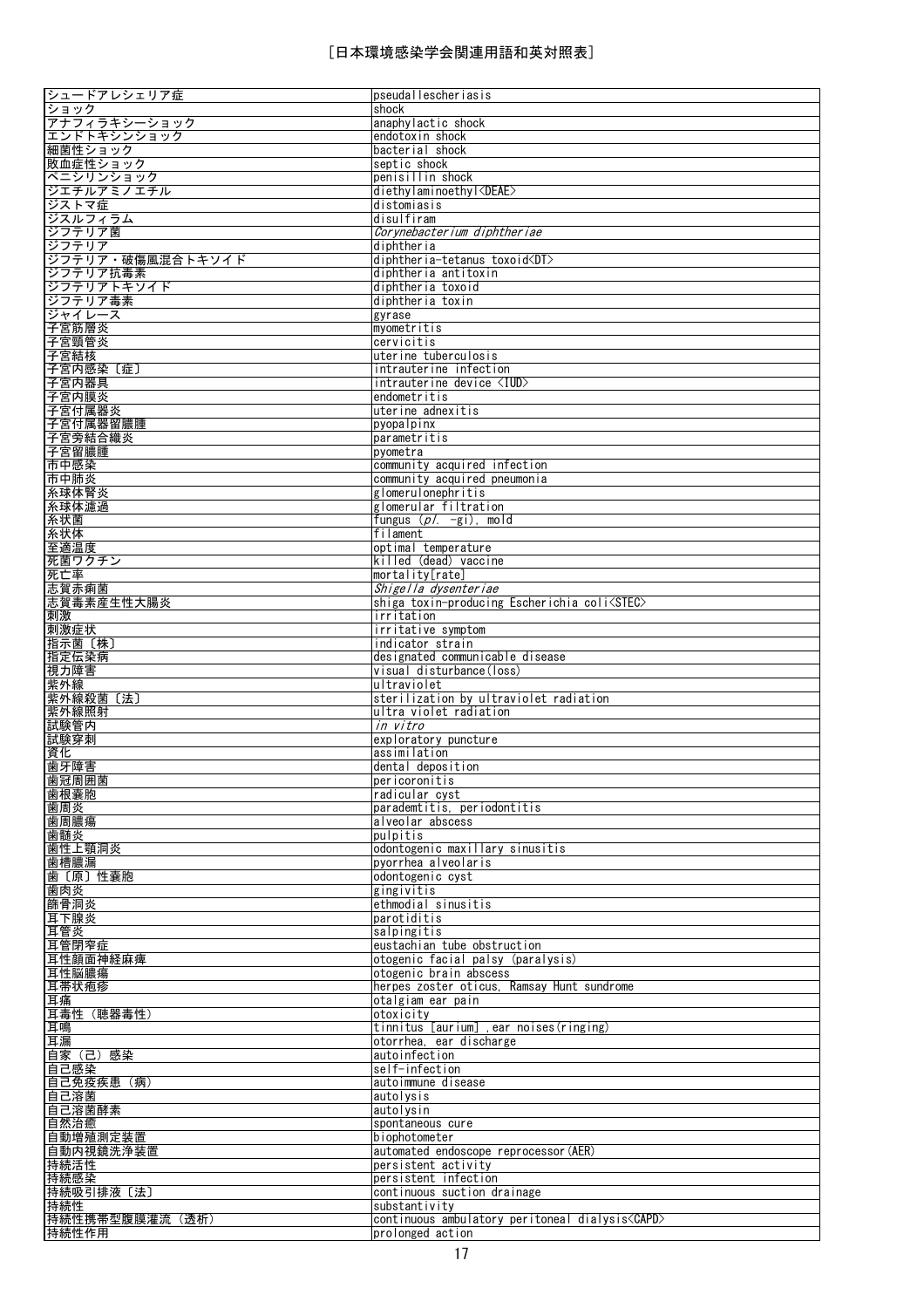| 持続性スルホンアミド                                                                                                                                                                                                       | long life sulfonamides                     |
|------------------------------------------------------------------------------------------------------------------------------------------------------------------------------------------------------------------|--------------------------------------------|
| 持続洗浄法                                                                                                                                                                                                            | continuous irrigation method               |
| 持続点滴静注                                                                                                                                                                                                           | continuous intravenous(drip) infusion      |
| 持続投与                                                                                                                                                                                                             | continuous administration                  |
| 痔瘻                                                                                                                                                                                                               | anal fistula                               |
| 色素沈着                                                                                                                                                                                                             | pigmentation                               |
| 湿疹                                                                                                                                                                                                               | eczema                                     |
| 湿性咳嗽                                                                                                                                                                                                             | productive cough                           |
| 湿熱滅菌                                                                                                                                                                                                             | moist heat sterilization                   |
| 膝関節結核                                                                                                                                                                                                            | knee joint tuberculosis                    |
| 実験感染モデル                                                                                                                                                                                                          | experimental infection model               |
| 実験動物                                                                                                                                                                                                             | experimental animal                        |
| 社会的手洗い、日常的手洗い                                                                                                                                                                                                    | social hand washing                        |
| 斜面培地                                                                                                                                                                                                             | slant medium                               |
| 斜面培養                                                                                                                                                                                                             | slant culture                              |
| 煮沸消毒                                                                                                                                                                                                             | disinfection in boiling water              |
| 弱毒化ワクチン                                                                                                                                                                                                          | attenuated vaccine                         |
| 手指消毒(剤)                                                                                                                                                                                                          | hand antisepsis                            |
| 手指消毒、手指衛生、手指消毒法                                                                                                                                                                                                  | hand hygiene                               |
|                                                                                                                                                                                                                  |                                            |
| 手指の汚染除去                                                                                                                                                                                                          | decontaminate hands                        |
| 手術衣                                                                                                                                                                                                              | operating suite                            |
| 手術時手指消毒                                                                                                                                                                                                          | surgical hand antisepsis                   |
| 手術室                                                                                                                                                                                                              | operating theatre (theater)                |
| 手術時手洗い                                                                                                                                                                                                           | surgical hand washing, surgical scrub      |
| 手術創感染                                                                                                                                                                                                            | surgical wound infection                   |
| 手術部位感染、術野感染                                                                                                                                                                                                      | surgical site infection                    |
| 手術用ガウン                                                                                                                                                                                                           | operation gown                             |
| 手術用手袋                                                                                                                                                                                                            | surgical glove                             |
| 手白癬                                                                                                                                                                                                              | tinea manum                                |
| 腫瘍ウイルス                                                                                                                                                                                                           | oncogenic virus                            |
| 腫瘍壊死因子                                                                                                                                                                                                           | tumor necrosis factor <tnf></tnf>          |
| 種痘後脳炎                                                                                                                                                                                                            | postvaccinal encephalitis                  |
| 受容体 (菌)                                                                                                                                                                                                          | recipient                                  |
| 臭鼻症                                                                                                                                                                                                              | ozena                                      |
| 周期熱                                                                                                                                                                                                              | periodic fever                             |
| 周産期感染症                                                                                                                                                                                                           | perinatal infection                        |
| 周産期死亡率                                                                                                                                                                                                           | perinatal mortality                        |
| 周術期投与                                                                                                                                                                                                            | perioperative administration               |
| 習慣性アンギ〔一〕ナ(習慣性扁桃炎)                                                                                                                                                                                               | habitual angina(tonsillitis)               |
| 集団隔離                                                                                                                                                                                                             | cohort isolation                           |
|                                                                                                                                                                                                                  |                                            |
| 集団食中毒                                                                                                                                                                                                            | mass food poisoning<br>intensive care      |
|                                                                                                                                                                                                                  |                                            |
| 集中治療                                                                                                                                                                                                             |                                            |
| 集中治療室                                                                                                                                                                                                            | intensive care unit <icu></icu>            |
| 冠状動脈疾患集中治療室                                                                                                                                                                                                      | coronary care unit <ccu></ccu>             |
| 新生児集中治療室                                                                                                                                                                                                         | neonatal intensive care unit <nicu></nicu> |
|                                                                                                                                                                                                                  | colony                                     |
|                                                                                                                                                                                                                  | colony forming units <cfu></cfu>           |
|                                                                                                                                                                                                                  | terminal infection                         |
|                                                                                                                                                                                                                  | duodenal ulcer                             |
|                                                                                                                                                                                                                  | superinfection                             |
|                                                                                                                                                                                                                  | severe infection                           |
|                                                                                                                                                                                                                  | black measles                              |
|                                                                                                                                                                                                                  | serious infection                          |
| 集落<br>集落形成単位<br>終末〔期〕感染<br>十二指腸潰瘍<br>重〔複〕感染<br>重症感染症<br>重症出血性麻疹<br>重篤感染 〔症〕<br>絨毛膜羊膜炎                                                                                                                            | chorioamnionitis                           |
|                                                                                                                                                                                                                  | mediastinitis                              |
| 縦隔〔洞〕炎<br>宿主                                                                                                                                                                                                     | host                                       |
| 宿主寄生体関係                                                                                                                                                                                                          | host-parasite relationship                 |
|                                                                                                                                                                                                                  | host defence mechanism                     |
|                                                                                                                                                                                                                  | bleeding                                   |
|                                                                                                                                                                                                                  | bleeding tendency                          |
|                                                                                                                                                                                                                  | hemorrhagic conjunctivitis <ahc></ahc>     |
|                                                                                                                                                                                                                  | hemorrhagic colitis                        |
|                                                                                                                                                                                                                  | hemorrhagic cystitis                       |
|                                                                                                                                                                                                                  | hemorrhagic fever                          |
|                                                                                                                                                                                                                  | postoperative chemotherapy                 |
|                                                                                                                                                                                                                  | postoperative infection                    |
|                                                                                                                                                                                                                  | postoperative infectious enterocolitis     |
|                                                                                                                                                                                                                  | postoperative infectioun prophylaxis       |
|                                                                                                                                                                                                                  | postoperative parametritis                 |
|                                                                                                                                                                                                                  | postoperative wound infection              |
|                                                                                                                                                                                                                  | postoperative administration               |
|                                                                                                                                                                                                                  | postoperative pneumonia                    |
|                                                                                                                                                                                                                  | postoperative peritonitis                  |
|                                                                                                                                                                                                                  | preoperative bowel preparation             |
|                                                                                                                                                                                                                  |                                            |
|                                                                                                                                                                                                                  | preoperative administration                |
|                                                                                                                                                                                                                  | intraoperative administration              |
|                                                                                                                                                                                                                  | circulatory failure                        |
| <u>宿主防御機構</u><br>出血<br>出血傾向<br>出血性結膜炎<br>出血性大腸炎<br>出血性膀胱炎<br>出血熱<br>術後化学療法<br>術後感染(症)<br>術後感染性腸炎<br>術後感染予防<br>術後子宮旁結合織炎<br>術後創感染<br>術後投与<br>術後肺炎<br>術後腹膜炎<br>術前腸管処理、術前腸管準備、術前腸管洗浄<br>術前投与<br>術中投与<br>循環不全<br>純培養 | pure culture                               |
| 準清潔手術                                                                                                                                                                                                            | clean-contaminated operation               |
| 準清潔創                                                                                                                                                                                                             | clean-contaminated wound                   |
| 準無菌手術                                                                                                                                                                                                            | clean-contaminated operation               |
| 遵守率、コンプライアンス、服用性                                                                                                                                                                                                 | compliance                                 |
| 初期硬結<br>初乳                                                                                                                                                                                                       | initial sclerosis<br>colostrum             |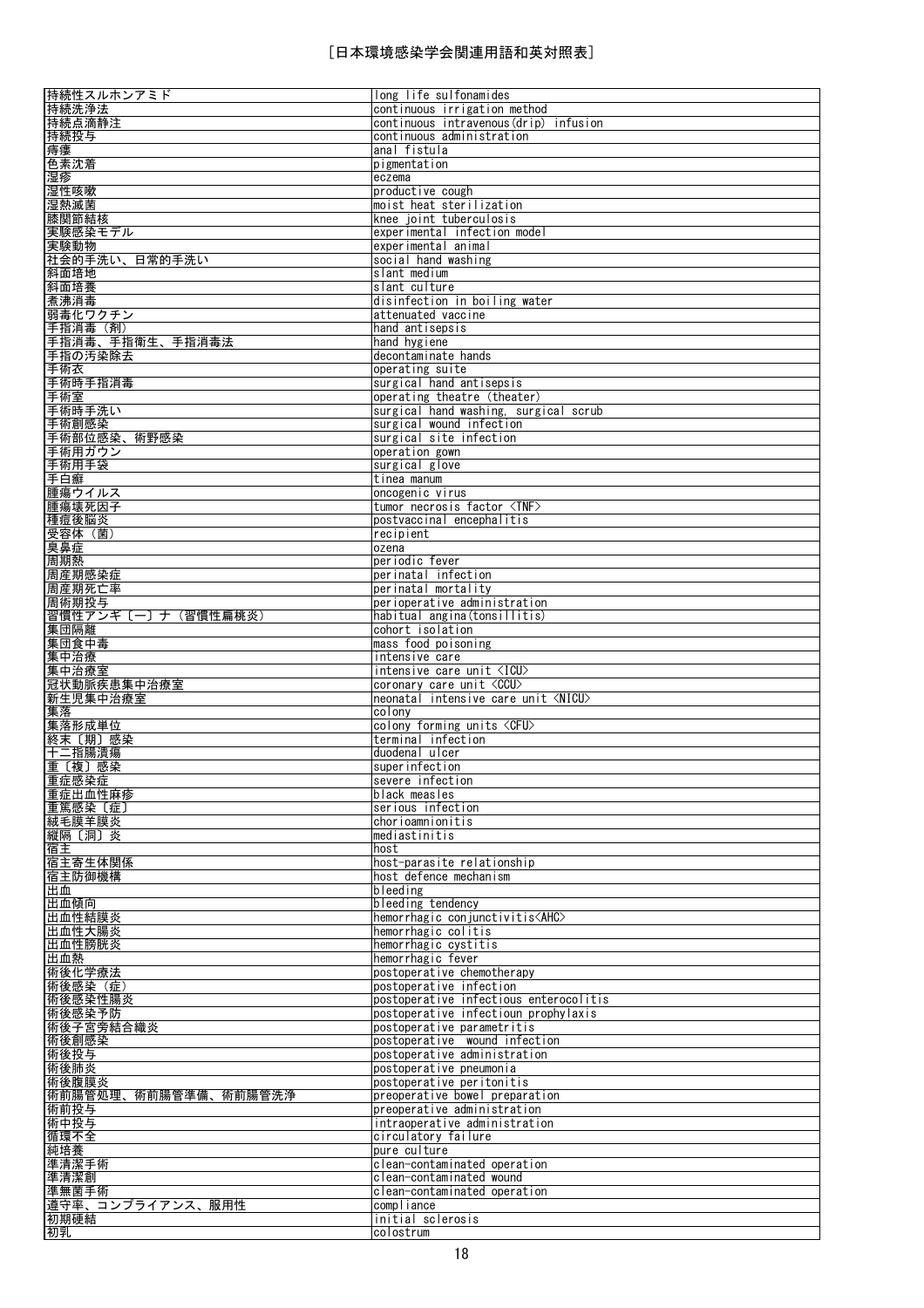| 処理                     | disposal                                             |
|------------------------|------------------------------------------------------|
| 除菌率                    | bacterial eradication rate                           |
| 除毛                     | hair removal                                         |
|                        |                                                      |
| 小児薬用量                  | child dose                                           |
| 少量長期療法                 | small amount (low dose) long term                    |
| 少量投与                   | low dose administration                              |
| 消炎鎮痛薬                  | antiinflammatory analgesic drug                      |
|                        |                                                      |
| 消化不良                   | dyspepsia                                            |
| 消化管粘膜関連リンパ組織           | mucosa-associated lymphoid tissue <malt></malt>      |
| 消毒                     | disinfection                                         |
| 消毒 [法]                 | antisepsis                                           |
|                        |                                                      |
| 消毒薬[器具・環境に使用される]       | disinfectant                                         |
| 消失半減期                  | half life <t1 2=""></t1>                             |
| 消失率                    | disappearance rate                                   |
| 猩紅熱                    | scarlet fever                                        |
|                        |                                                      |
| 硝酸銀                    | silver nitrate                                       |
| 硝子体膿瘍                  | vitreous abscess                                     |
| 焼却炉                    | incinerator                                          |
|                        | steam sterilization (autoclaving)                    |
| 蒸気滅菌(高圧蒸気滅菌)           |                                                      |
| 蒸留水                    | distilled water                                      |
| 漿液性内耳炎                 | serous labyrinthitis                                 |
| 上咽頭炎                   | epipharyngitis                                       |
| 上顎骨骨髄炎                 | osteomyelitis maxillaris                             |
|                        |                                                      |
| 上顎洞炎                   | maxillary sinusitis                                  |
| 上顎洞歯槽瘻                 | antroalveolar fistula                                |
| 上気道炎                   | upper respiratory inflammation                       |
| 上気道感染〔症〕               | upper respiratory tract infection                    |
|                        |                                                      |
| 上行〔性〕感染                | ascending infection                                  |
| 上部尿路感染症                | upper urinary tract infection                        |
| 常在〔細〕菌叢                | normal flora, resident flora                         |
| 条虫症                    | taenia infection                                     |
|                        |                                                      |
| 条虫類                    | estoidea                                             |
| 静置培養〔法〕                | stationary culture                                   |
| 静脈炎                    | phlebitis                                            |
| 静脈内注射                  | intravenous injection <jv></jv>                      |
|                        |                                                      |
| 静脈内投与                  | intravenous administration                           |
| 食〔菌〕作用                 | phagocytosis                                         |
| 食後投与                   | postprandial administration                          |
| 食細胞                    | phagocyte                                            |
|                        |                                                      |
| 食前投与                   | preprandial administration                           |
| 食中毒                    | food poisoning                                       |
| 食道炎                    | esophagitis                                          |
| 食道ヒストプラスマ症             | histoplasmosis of esophagus                          |
|                        |                                                      |
| 〔米国〕食品医薬品局             | Food anf Drug Administration <fda></fda>             |
| 食品衛生                   | food hygiene                                         |
| 食品汚染                   | food contamination                                   |
| 食物〔性〕感染                | food-borne infection                                 |
|                        |                                                      |
| 食欲(思)不振                | anorexia                                             |
| 褥瘡                     | decubitus, bedsore, pressure ulcer                   |
| 褥瘡感染                   | decubitus infection                                  |
| 職業感染                   | occupational infection                               |
| 職業曝露、業務上曝露             | occupational exposure                                |
|                        |                                                      |
| 職業病                    | industrial disease                                   |
| 心外膜炎                   | pericarditis                                         |
| 心筋炎                    | myocarditis                                          |
| 心臓外科関連感染               | cardiac surgery-related infection                    |
|                        |                                                      |
| 心臓浸出液寒天〔培地〕            | heart infusion <hi> agar</hi>                        |
| 心内膜炎                   | endocarditis                                         |
| 心囊炎                    | pericarditis                                         |
| 神経筋遮断作用                | neuromuscular junction blocking                      |
| 神経障害                   | neuropathy                                           |
|                        |                                                      |
| 神経毒性                   | neurotoxicity                                        |
| 神経毒 [素]                | neurotoxin                                           |
| 真核細胞                   | eucaryocyte                                          |
| 真核生物                   | eucarvote                                            |
|                        |                                                      |
| 真菌 (酵母様微生物)            | fungis $(p/-g)$ (yeast-like organism)                |
| 真菌感染〔症〕                | fungal infection, mycosis                            |
| 真菌球                    | fungas ball                                          |
| 真菌血症                   | fungemia                                             |
| 真菌症                    | fungus disease, mycosis                              |
|                        |                                                      |
| 真菌性眼内炎                 | fungal endophthalmitis                               |
| 真菌毒素                   | mycotoxin                                            |
| 真菌要素                   |                                                      |
|                        | fungus (fungal) element                              |
|                        |                                                      |
|                        | cholesteatoma                                        |
| 真珠腫性中耳炎                | <i>invasiveness</i>                                  |
|                        | invasive infection                                   |
|                        | exudate                                              |
|                        |                                                      |
| 滲出液<br>滲出性中耳炎          | otitis media with effusion <ome></ome>               |
| 進行性多巣性白質脳症             | progressive multifocal leukoencephalitis <pml></pml> |
| 震盪培養〔法〕                | shake method                                         |
| 侵入性<br>侵襲性感染<br>深頸部感染症 | deep neck infection                                  |
|                        | deep cervical abscess                                |
| 深頸部膿瘍                  |                                                      |
| 深在性真菌症<br>深在性白癬        | deep-seated mycosis<br>tinea profunda                |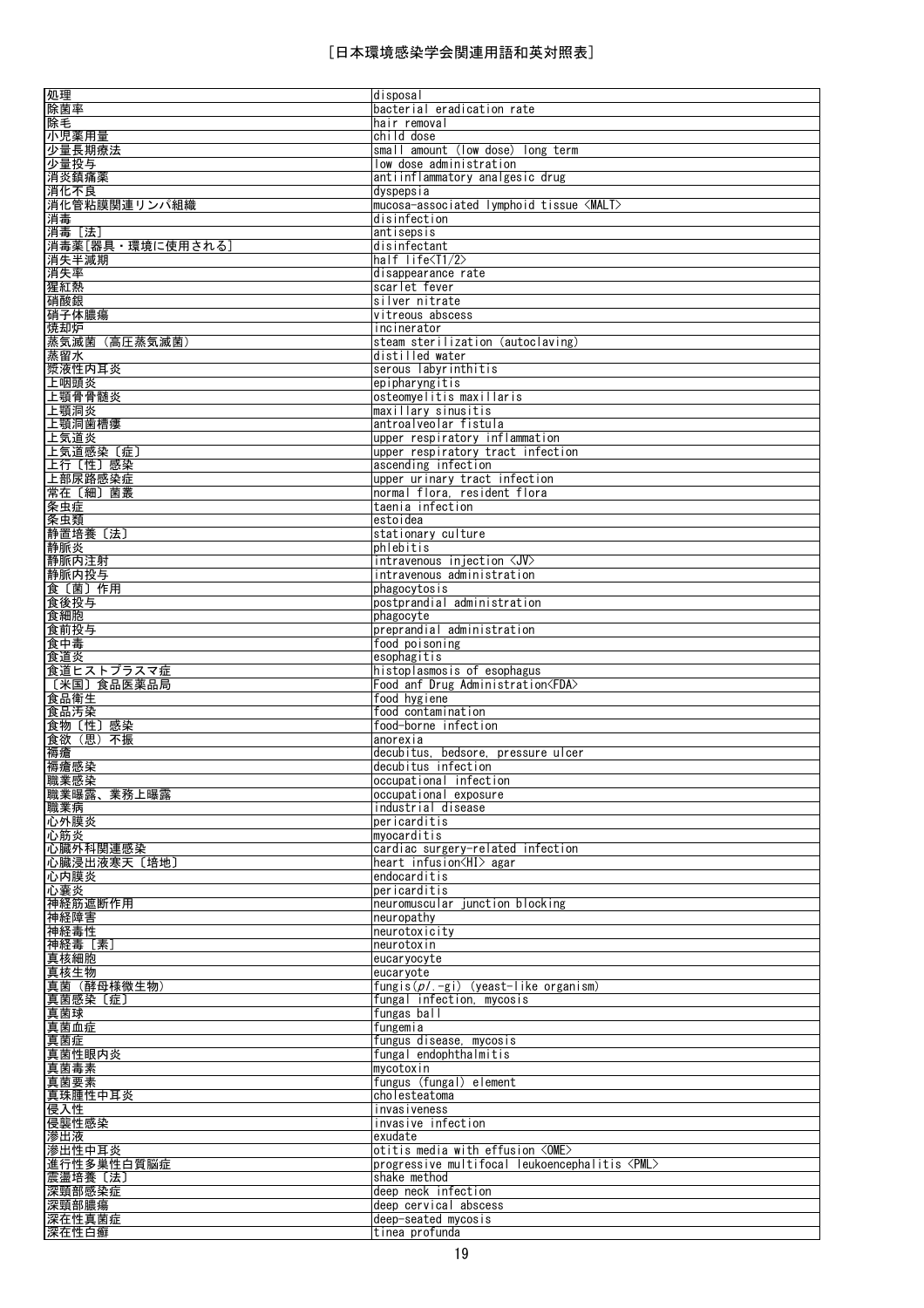| 深部静脈血栓                   | deep venous thrombosis                                      |
|--------------------------|-------------------------------------------------------------|
| 診断                       | diagnosis                                                   |
| 新興感染症                    | emerging infectious disease                                 |
| 新生児壊死性腸炎<br>新生児眼炎        | neonatal necrotizing enterocolitis<br>ophthalmia neonatorum |
| 新生児感染性乳腺炎                | neonatal infectious mastitis                                |
| 新生児集中治療室                 | newborn intensive care unit <nicu></nicu>                   |
| 新生児肺炎                    | neonatal pneumonia                                          |
| 新鮮凍結血漿                   | fresh frozen plasma <ffp></ffp>                             |
| 新鮮分離株                    | fresh isolation strain                                      |
| 人工肛門形成 〔術〕               | colostomy                                                   |
| 人工呼吸器関連肺炎                | VAP : ventilator-associated pneumonia                       |
| 人工透析                     | artificial dialysis                                         |
| 人畜共通感染、人獣共通感染            | zoonosis                                                    |
| 塵肺〔症〕                    | pneumoconiosis                                              |
| 蕁麻疹                      | urticaria                                                   |
| 腎移植                      | renal transplantation                                       |
| 腎盂腎炎<br>腎機能              | pyelonephritis<br>renal function                            |
| 腎機能障害                    | renal dysfunction                                           |
| 腎〔機能〕不全                  | renal failure, renal insufficiency                          |
| 腎結核 〔症〕                  | nephrotuberculosis, renal tuberculosis                      |
| 腎結石                      | renal calculus $(p/- -1)$ , nephrolithiasis, renal stone    |
| 腎周囲炎                     | perinephritis                                               |
| 腎周囲膿瘍                    | perirenal (perinephric) abscess                             |
| 腎デヒドロペプチダーゼ              | renal dehydropeptidase                                      |
| 腎毒性                      | renal toxicity, nephrotoxicity                              |
| 腎膿瘍                      | renal abscess                                               |
| 腎排泄                      | renal excretion<br>renal failure, renal insufficiency       |
| 腎不全<br>尋常性膿瘡             | ecthyma vulgare                                             |
| 尋常性毛瘡                    | sycosis vulgaris                                            |
|                          |                                                             |
| す                        |                                                             |
| スクラブ法[ブラシを使用した手洗い法]      | scrub method                                                |
| スクリーニングテスト               | screening test                                              |
| スクレイピー                   | scrapie                                                     |
| スチールウール法                 | steel wool method                                           |
| スタンプアガー法、接触培地法           | stamp agar method                                           |
| ステロイド                    | steroid                                                     |
| スーパーコイリング活性<br>スーパー抗原    | supercoiling activity                                       |
|                          | super antigen                                               |
|                          |                                                             |
| スルホンアミド薬                 | sulfonamides                                                |
| 巣状、限局性                   | focal                                                       |
| 頭痛                       | headache<br>extracranial complications                      |
| 頭蓋外合併症<br> 頭蓋内合併症        | intracranial complications                                  |
| 水系感染                     | water-borne infection                                       |
| 水腎症                      | hydronephrosis                                              |
| 水素イオン指数                  | hydrogen ion exponent <ph></ph>                             |
| 水平感染                     | horizontal infection                                        |
| 水平伝播                     | horizontal transmission                                     |
| 水痘                       | varicella, varisellosis, chickenpox                         |
| 水痘・帯状疱疹ウイルス              | varicella-zoster virus                                      |
| 水痘ワクチン                   | varicella vaccine                                           |
| 水頭症                      | hydrocephalus<br>tap water                                  |
| 水道水<br>水疱性膿痂疹            | impetigo bullosa                                            |
| 水様性下痢                    | watery (serous) diarrhea                                    |
| 水様性下痢症                   | serous (watery) diarrhea                                    |
| 水溶性バッグ                   | water-soluble bag                                           |
| 垂直感染                     | vertical infection                                          |
| 垂直伝播                     | vertical transmission                                       |
| 錐体炎                      | petrositis                                                  |
| 膵液瘻                      | pancreatic fistula                                          |
| 膵壊死                      | necrosis of pancreas                                        |
| 膵炎                       | pancreatitis<br>pancreatic abscess                          |
| 膵膿瘍<br>〔脳脊〕髄液            | cerebrospinal fluid <csf></csf>                             |
| 髄液検査                     | examination of cerebrospinal fluid                          |
| 髄液耳漏                     | cerebrospinal fluid otorrhea                                |
| 髄液鼻漏                     | cerebrospinal fluid rhinorrhea                              |
| 髄腔内投与                    | intrathecal(intraspinal) injection                          |
| 髄膜炎                      | meningitis                                                  |
| 髄膜炎菌                     | Neisseria meningitidis                                      |
| 髄膜刺激症状                   | meningeal irritation symptom                                |
|                          |                                                             |
| せ                        |                                                             |
| Z値<br>セファロスポリナーゼ         | Z value<br>cephalospor inase <cepase></cepase>              |
| セファロスポリン系薬〔剤〕            | cephalospor ins <ceps></ceps>                               |
| セフェム系薬〔剤〕                | cephems                                                     |
| セミクリティカル、半侵襲的<br> 世界保健機構 | semicritical<br>World Health organization <who></who>       |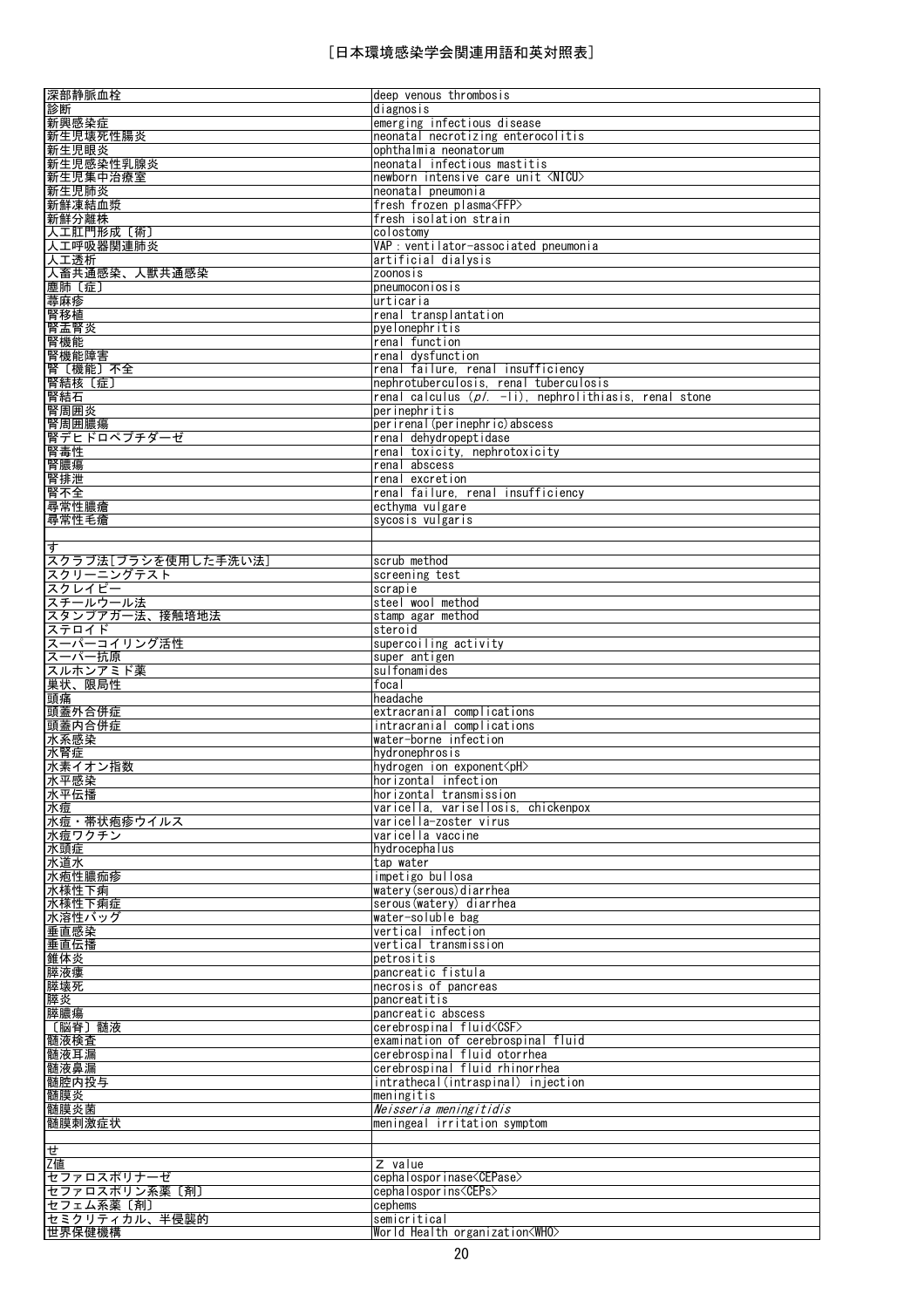| 世代時間                      | generation time                                                           |
|---------------------------|---------------------------------------------------------------------------|
| 正常細菌叢<br>生菌数              | normal [bacterial] flora<br>viable [cell] count                           |
| 生殖発生毒性試験                  | reproduction and development, toxicity test                               |
| 生残率、生存率                   | survival rate                                                             |
| 生体応答調整物質                  | biological response modifier <brm></brm>                                  |
| 生体消毒、消毒〔法〕<br>生体消毒薬       | antisepsis<br>antiseptic agent, antiseptics                               |
| 生体内                       | in vivo                                                                   |
| 生体表面隔離、ボディサーフェイスアイソレーション  | body surface isolation                                                    |
| 生体物質隔離、ボディサブスタンスアイソレーション  | body substance isolation                                                  |
| 生態学<br>生態系                | ecology<br>ecological system                                              |
| 生物学的安全キャビネット              | biological safety cabinet                                                 |
| 生物学的偽陽性                   | biological false positive <bfp></bfp>                                     |
| 生物型                       | biotype                                                                   |
| 生物型分類                     | biotyping                                                                 |
| 生理〔的〕食塩水<br>成人T細胞白血病      | physiological saline<br>adult T cell leukemia <atl></atl>                 |
| 成人「細胞白血病ウイルス              | adult T cell leukemia virus <atlv></atlv>                                 |
| 成分輸血                      | component transfusion                                                     |
| 声門下喉頭炎                    | subglottic laryngitis                                                     |
| 青色鼓膜<br>制御                | blue ear drum<br>control and prevention                                   |
| 制限酵素                      | restriction enzyme                                                        |
| 制限酵素地図                    | restriction map                                                           |
| 性感染症                      | sexulally transmitted diseases <std></std>                                |
| 性器結核                      | genital tuberculosis                                                      |
| 性器ヘルペス〔症〕<br>性パートナー       | genital herpes<br>sexual partner                                          |
| 性病                        | venereal disease(s) <vd></vd>                                             |
| 性病性リンパ肉芽腫                 | Iymphogranuloma venereum <lgv></lgv>                                      |
| 清潔                        | clean                                                                     |
| 清潔間欠導尿<br>清潔区域            | clean intermittent catheterization <cic><br/>clean area</cic>             |
| 清潔手術                      | clean operation, clean surgery                                            |
| <u>清潔創</u>                | clean wound                                                               |
| 清浄採取尿〔検体〕                 | clean-catch urine [specimen]                                              |
| 清浄室<br>清浄度クラス             | clean room<br>cleanliness class                                           |
| 清掃[環境の場合]、洗浄[器具の場合]       | cleaning                                                                  |
| 清掃用具                      | cleaning equipment (materials)                                            |
| 精管炎                       | vasitis deferentitis                                                      |
| 精管精囊炎<br>精製ツベルクリン〔蛋白〕     | vasovesiculitis<br>purified protein derivative of tubercukin <ppd></ppd>  |
| 精巣炎(睾丸炎)                  | orchitis                                                                  |
| 精巣上体炎                     | epididymitis                                                              |
| 精巣副睾丸炎、睾丸副睾丸炎             | epididymo orchitis                                                        |
| 精囊炎<br>静菌作用               | vesiculitis<br>bacteriostatic action                                      |
| 静置培養〔法〕                   | stationary culture                                                        |
| 石炭酸                       | carbolic acid                                                             |
| 石炭酸係数                     | phenol coefficient, phenol index                                          |
| 赤血球 (赤血球数)<br>赤血球凝集試験     | red blood cell erythrocytes <rbc><br/>hemagglutination<ha>test</ha></rbc> |
| 赤血球凝集抑制試験                 | hemagglutination inhibition <hi>test</hi>                                 |
| 赤血球沈降速度(赤沈値)              | blood sedimentation rate $\langle\mathrm{BSR}\rangle$                     |
| 赤血球沈降速度(赤沈値)              | ervthrocvte sedimentation rate $\langle ESR\rangle$                       |
| 赤痢<br>赤痢アメーバ              | dysentery<br>Entamoeba histolytica                                        |
| 赤痢菌寒天〔培地〕                 | Salmonella Shigella <ss> agar</ss>                                        |
| 咳・咳嗽                      | cough                                                                     |
| 切開排膿                      | incision and drainage                                                     |
| 切迫早産                      | threatened premature delivery                                             |
| 切迫流産<br>接合                | threatened abortion<br>conjugation                                        |
| 接合菌症                      | zygomycosis                                                               |
| 接合伝達株                     | conjugant                                                                 |
| 接種                        | inoculation                                                               |
| 接種菌量<br>接触過敏症             | inoculum size<br>contact hypersensitivity                                 |
| 接触感染                      | contact infection                                                         |
| 接触〔性〕皮膚炎                  | contact dermatitis                                                        |
| 接触(用)寒天培地、接触培地            | contact plate                                                             |
| 接触伝播、接触感染<br>接触法          | contact transmission<br>contact method                                    |
| 接触予防策                     | contact precautions                                                       |
| 接着                        |                                                                           |
|                           | adhesion, attachment                                                      |
| 接着性                       | adherence                                                                 |
|                           | adhesion molecule                                                         |
| 接着(付着)分子<br>節足動物<br>癤(せつ) | arthropod<br>furuncle                                                     |
| 癤腫症<br>舌炎                 | furunculosis<br>glossitis                                                 |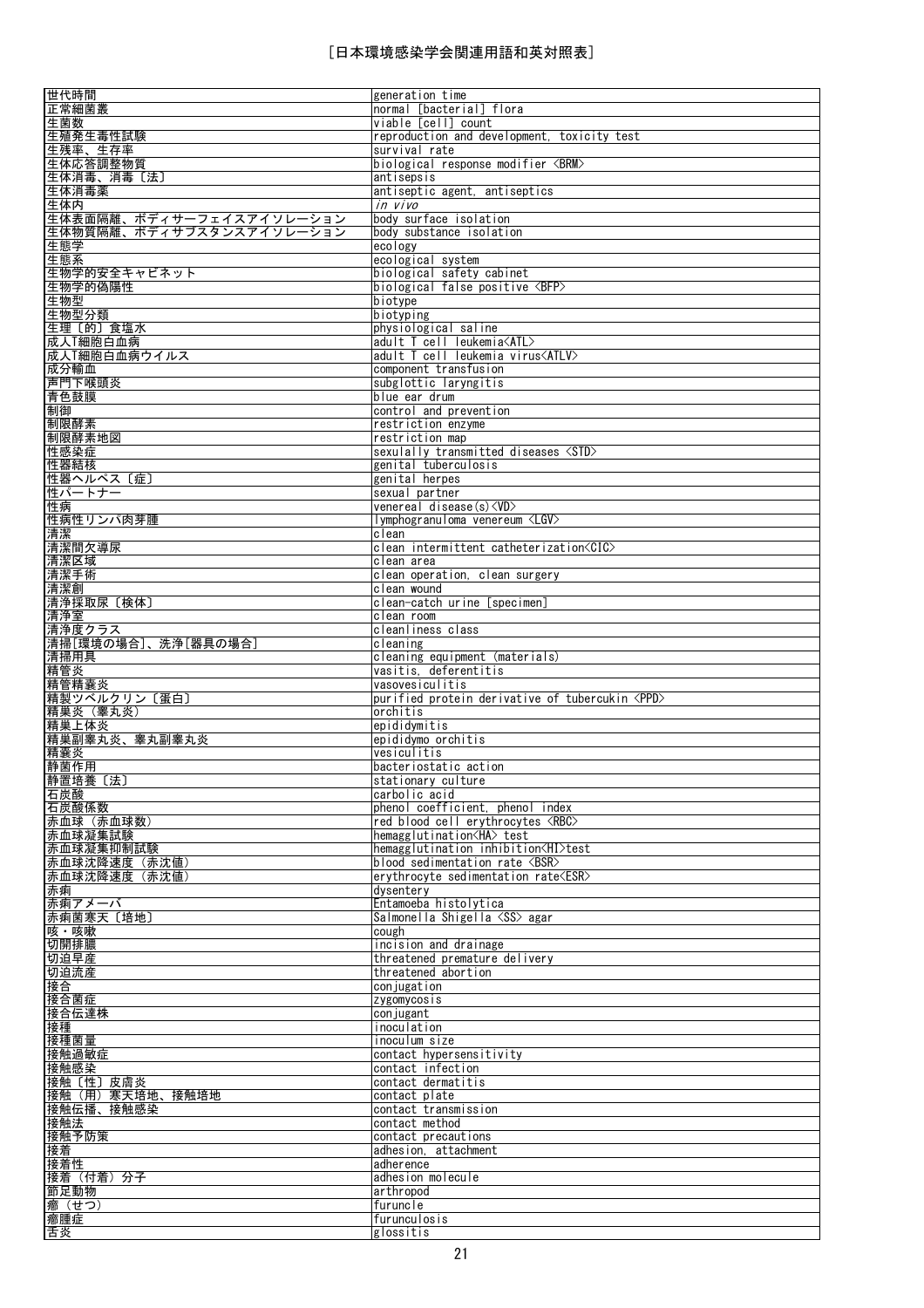| 舌潰瘍                        | ulceration of tongue                                  |
|----------------------------|-------------------------------------------------------|
| 舌膿瘍                        | abscess of tongue                                     |
| 舌〔根〕扁桃炎                    | lingual tonsillitis                                   |
| 絶対(偏性)嫌気性菌                 | obligatory anaerobe                                   |
|                            |                                                       |
| 仙痛                         | colicky pain                                          |
| 先天性感染 (胎内感染)               | congenital infection                                  |
| 先天性(原発性)硬化性胆管炎             | primary sclerosing cholangitis                        |
|                            |                                                       |
| 先天性耳瘻孔化膿症                  | purulence of congenital infection                     |
| 先天性トキソプラズマ症                | congenital toxoplasmosis                              |
| 先天性風疹症候群                   | congenital rubella syndrome <crs></crs>               |
|                            |                                                       |
| 先天性梅毒                      | congenital syphilis                                   |
| 先天性(原発性)免疫不全症候群            | primary immunodeficiency syndrome                     |
| 尖圭コンジローマ                   | condyloma acuminatum $(p/$ condylomata acuminata)     |
|                            |                                                       |
|                            | chromosome                                            |
| 染色体<br>染色体異常               | chromosome abnormality                                |
| 洗眼液                        | eye lotion                                            |
|                            |                                                       |
| 洗浄機構                       | washout mechanism                                     |
| 洗浄剤、清掃用薬剤                  | detergent                                             |
| 洗濯室                        | laundry room                                          |
|                            |                                                       |
| 洗面器                        | washbasin, washbowl                                   |
| 浅(表)在性真菌症                  | superficial mycosis                                   |
| 浅 (表) 在性白癬                 | tinea superficials                                    |
|                            |                                                       |
| 穿孔                         | puncture, perforation                                 |
| 穿孔性虫垂炎<br>穿孔性腹膜炎           | perforated appendicitis                               |
|                            | perforative peritonitis                               |
| 穿刺                         | puncture, paracentesis                                |
|                            |                                                       |
| 穿刺培養                       | stab culture                                          |
| 靊                          | penetration                                           |
| 穿通性胸部外傷                    | penetrating chest injury                              |
|                            |                                                       |
| 穿通性頭部外傷                    | penetrating head injury                               |
| <del>穿通性腹部外傷</del><br>潜伏感染 | penetrating abdominal injury                          |
|                            | latent infection                                      |
|                            |                                                       |
| 潜伏期                        | incubation $(p/- -pi)$                                |
| 潜伏期保菌者                     | incubation carrier                                    |
| 線維素溶解酵素                    | fibrinolysin                                          |
|                            |                                                       |
| 線毛                         | fimbria                                               |
| 線毛運動                       | ciliary movement                                      |
| 選択的除菌                      | selective decontamination                             |
|                            |                                                       |
| 選択毒性                       | selective toxicity                                    |
| 選択培地                       | selective medium                                      |
| 全眼球炎                       | panophthalmitis                                       |
|                            |                                                       |
| 全身感染〔症〕                    | systemic infection                                    |
| 全身倦怠感                      | general malaise (fatigue)                             |
| 全身シャワー浴                    | whole-body bathing                                    |
|                            |                                                       |
|                            |                                                       |
| 全身症状                       | general symptom                                       |
|                            | general condition                                     |
| 全身状態                       |                                                       |
| 全身性炎症反応性症候群                | systemic inflammatory response syndrome <sirs></sirs> |
|                            | systemic lupus erythematosus <sle></sle>              |
|                            | systemic administration                               |
| 全身性紅斑性狼瘡<br>全身性真菌症         |                                                       |
| 全身投与                       | systemic administration                               |
| 前室                         | anteroom                                              |
| 前庭〔器〕障害                    | vestibular disturbance                                |
|                            |                                                       |
| 前庭神経炎                      | vestibular neuritis                                   |
|                            | frontal sinusitis                                     |
| 前頭洞炎<br>前鼻炎                | dry anterior rhinitis                                 |
|                            | hypopyon                                              |
| 前房蓄膿                       |                                                       |
| 前立腺圧出液                     | expressed prostatic secretion <eps></eps>             |
| 前立腺液                       | prostatic fluid                                       |
| 前立腺炎                       | prostatitis                                           |
|                            |                                                       |
| 前立腺炎症候群                    | prostatitis syndrome                                  |
| 前立腺症(プロスタトーシス)             | prostatosis                                           |
| 前立腺精囊炎                     | prostatovesiculitis                                   |
|                            | prostatodynia                                         |
| 前立腺痛                       |                                                       |
| 前立腺膿瘍                      | prostatic abscess                                     |
| 前臨床試験                      | preclinical study                                     |
|                            |                                                       |
|                            |                                                       |
|                            |                                                       |
| そ<br>ソークワクチン               | Salk's (Salk) vaccine                                 |
| ソーンワルト病                    | Thornwaldt disease                                    |
|                            |                                                       |
| ゾーニング、区域分け                 | zoning                                                |
| 阻害                         | inhibition                                            |
| 阻害因子                       | inhibitor                                             |
|                            |                                                       |
| 50%阻害濃度                    | 50% inhibitory concentration <ic50></ic50>            |
| 阻止円                        | inhibition ring                                       |
|                            | inhibition zone                                       |
| 阻止帯                        |                                                       |
|                            | tissue penetration                                    |
|                            | histocompatibility                                    |
|                            | tissue culture                                        |
| 組織移行<br>組織適合性<br>組織培養      | tissue concentration                                  |
| 組織内濃度                      |                                                       |
| 鼠径リンパ肉芽腫症 (第四性病)           | lymphogranuloma inguinale (venereum)                  |
| 鼠咬症スピリウム                   | Spirillum minus                                       |
|                            | Mycobacterium lepraemurium                            |
| 鼠癩菌                        |                                                       |
| 爪 [周] 囲炎<br>爪白癬            | paronychia<br>tinea unguium                           |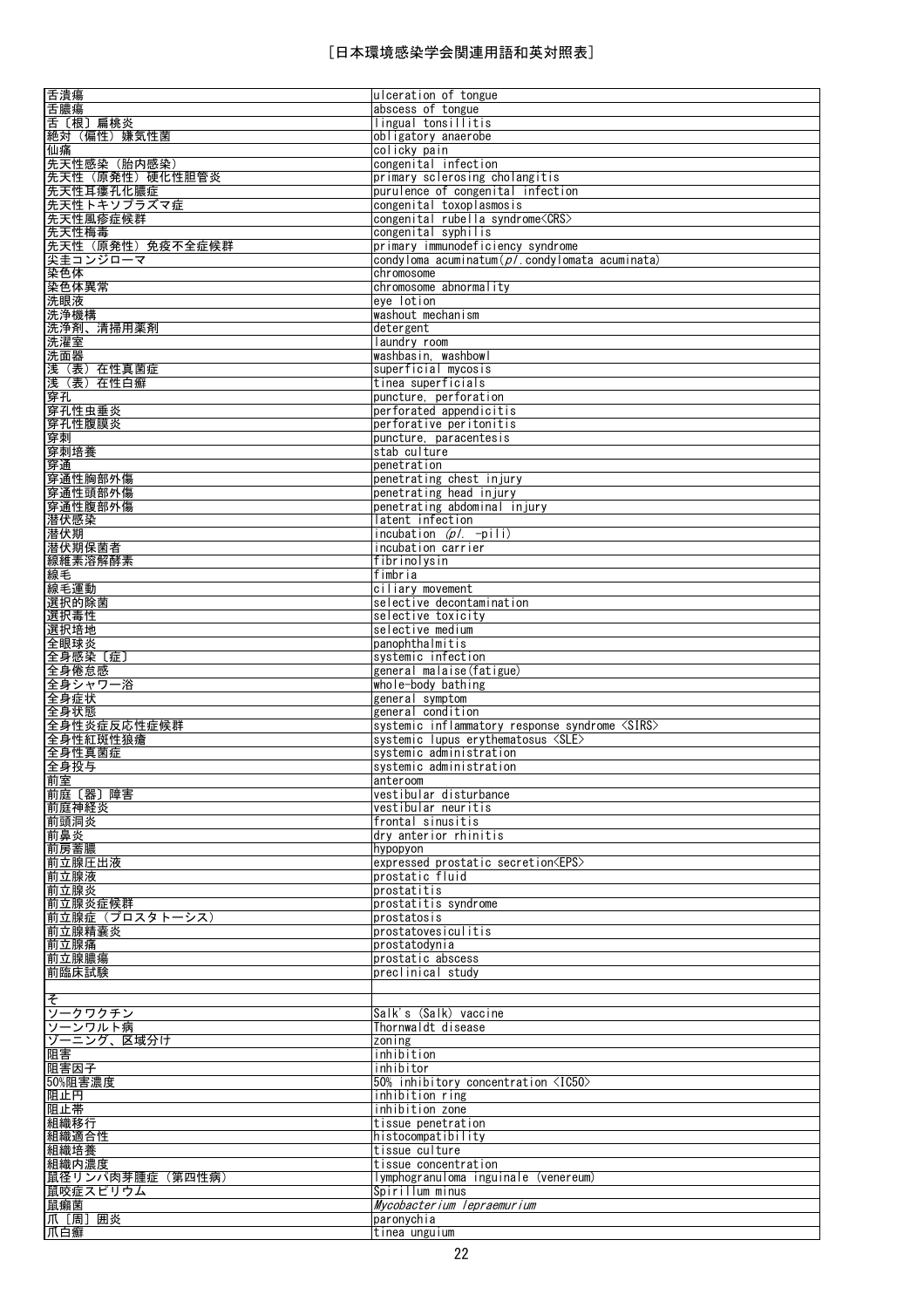| 双球菌                                 | $diplococcus(p/- -cocc)$                          |
|-------------------------------------|---------------------------------------------------|
| 早期診断                                | early diagnosis                                   |
|                                     |                                                   |
| 早期破水                                | early rupture of the membrane                     |
| 走化因子                                | chemotactic factor                                |
| 走化性                                 | chemotaxis                                        |
| 走査型電子顕微鏡                            | scanning electron microscope <sem></sem>          |
| 相加効果                                | additive effect                                   |
| 相加作用                                | additive action                                   |
|                                     |                                                   |
| 相関                                  | correlation                                       |
| 相関係数                                | correlation coefficient                           |
| 相互作用                                | interaction                                       |
| 相乗効果                                | synergistic effect                                |
|                                     |                                                   |
| 相乗作用 (協力作用)                         | synergy, synergism                                |
| 相同性                                 | homology                                          |
| 創感染                                 | wound infection                                   |
| 創傷被覆材                               | wound dressing                                    |
| 創滲出液                                | wound exudate                                     |
| 創被覆材、ドレッシング                         | dressing                                          |
|                                     |                                                   |
| 創分類、手術創分類                           | wound classification                              |
| 層流                                  | laminar air flow(LAF)                             |
| 総クリアランス                             | CI total                                          |
| 総胆管結石症                              | choledocholithiasis (common bile duct calculi)    |
| 叢・フローラ                              | flora                                             |
|                                     |                                                   |
| 造血器疾患                               | disease of hematopoietic organ                    |
| 造血機能障害                              | hematopoietic disorder                            |
| 象皮病                                 | elephantiasis                                     |
| (感染) 増悪                             | excerbation                                       |
| 増菌培地                                | enrichment medium                                 |
|                                     |                                                   |
| 増菌培養                                | enrichment culture                                |
| 増殖                                  | growth                                            |
| 增殖因子                                | growth factor                                     |
| 増殖曲線                                | growth curve                                      |
| 増殖率                                 | growth rate                                       |
|                                     |                                                   |
| 臓器移植                                | organ transplantation                             |
| 臓器親和性                               | organotropic, organotropism                       |
| 足菌腫                                 | fungus foot                                       |
| 足白癬                                 | tinea pedis                                       |
| 即時型アレルギー                            | immediate type allergy                            |
| 即時型過敏症                              | immediate hypersensitivity                        |
|                                     |                                                   |
| 即時型反応                               | immediate [type] reaction                         |
| 続発性免疫不全                             | secondary immune deficiency                       |
|                                     | secondary immune deficiency syndrome              |
| 続発性免疫不全症候群                          |                                                   |
|                                     |                                                   |
| 属名                                  | generic name                                      |
|                                     |                                                   |
| た                                   |                                                   |
| タイコ酸                                | teichoic acid                                     |
| ターゲッティング療法                          | targeting [chemo] therapy                         |
| タンク培養                               | tank culture, tank fermentation]                  |
|                                     |                                                   |
| ダグラス窩穿刺                             | Douglas puncture                                  |
| ダグラス窩膿瘍                             | Douglas abscess                                   |
|                                     | damper                                            |
| 多価抗血清                               | polyvalent antiserum                              |
| ダンパー<br>多価ワクチン                      | polyvalent vaccine                                |
| 多形核好中球                              | polymorphonuclear neutrophil <pmn></pmn>          |
|                                     | polymorphonuclear leukocyte                       |
| 多[形]核白血球                            |                                                   |
| 多形紅斑                                | ervthema multiforme                               |
|                                     | erythema multiform type drug eruption             |
| 多形紅斑様薬疹<br>多剤耐性                     | multiple drug resistance                          |
|                                     | multiple combination                              |
|                                     | multiple infection                                |
|                                     |                                                   |
| 多剤併用<br>多重 (重複) 感染<br>多臓器障害         | multiple organ dysfunction syndrome <mods></mods> |
|                                     | $multiple$ oragan failure $\langle MOF \rangle$   |
|                                     | multiple sweat gland abscess                      |
| 多臓器不全<br>多発性汗腺膿瘍<br>多変量解析           | multivariate analysis                             |
| 多包性エキノコックス (多包条虫)                   | Echinococcus multilocularis                       |
| 唾液管炎                                | sialiductitis                                     |
|                                     |                                                   |
| 唾液腺炎                                | sialoadenitis                                     |
| 唾液腺症                                | sialoadenosis                                     |
| 代謝                                  | metabolism                                        |
|                                     | antimetabolite                                    |
| 代謝経路                                | metabolic pathway                                 |
| 代謝拮抗薬 [剤]                           | metabolite                                        |
| 代謝産物                                |                                                   |
| 体位ドレナージ                             | postural drainage                                 |
| 〔体〕液性免疫                             | humoral immunity                                  |
| 体内動態(化学療法剤の)                        | fate of chemotherapeutics                         |
|                                     | tinea corporis                                    |
|                                     |                                                   |
|                                     | symptomatic therapy, symptomatic treatment        |
|                                     | targeted (focused) surveillance                   |
| 体部白癬<br>対症療法<br>対象限定サーベイランス<br>対照薬剤 | reference drug                                    |
| 対数増殖期                               | logarithmic phase                                 |
| 帯状疱疹                                | herpes zoster                                     |
|                                     | discharge cleaning                                |
| 退院時清掃                               |                                                   |
| 胎児<br>胎児感染                          | fetus<br>fetal infection                          |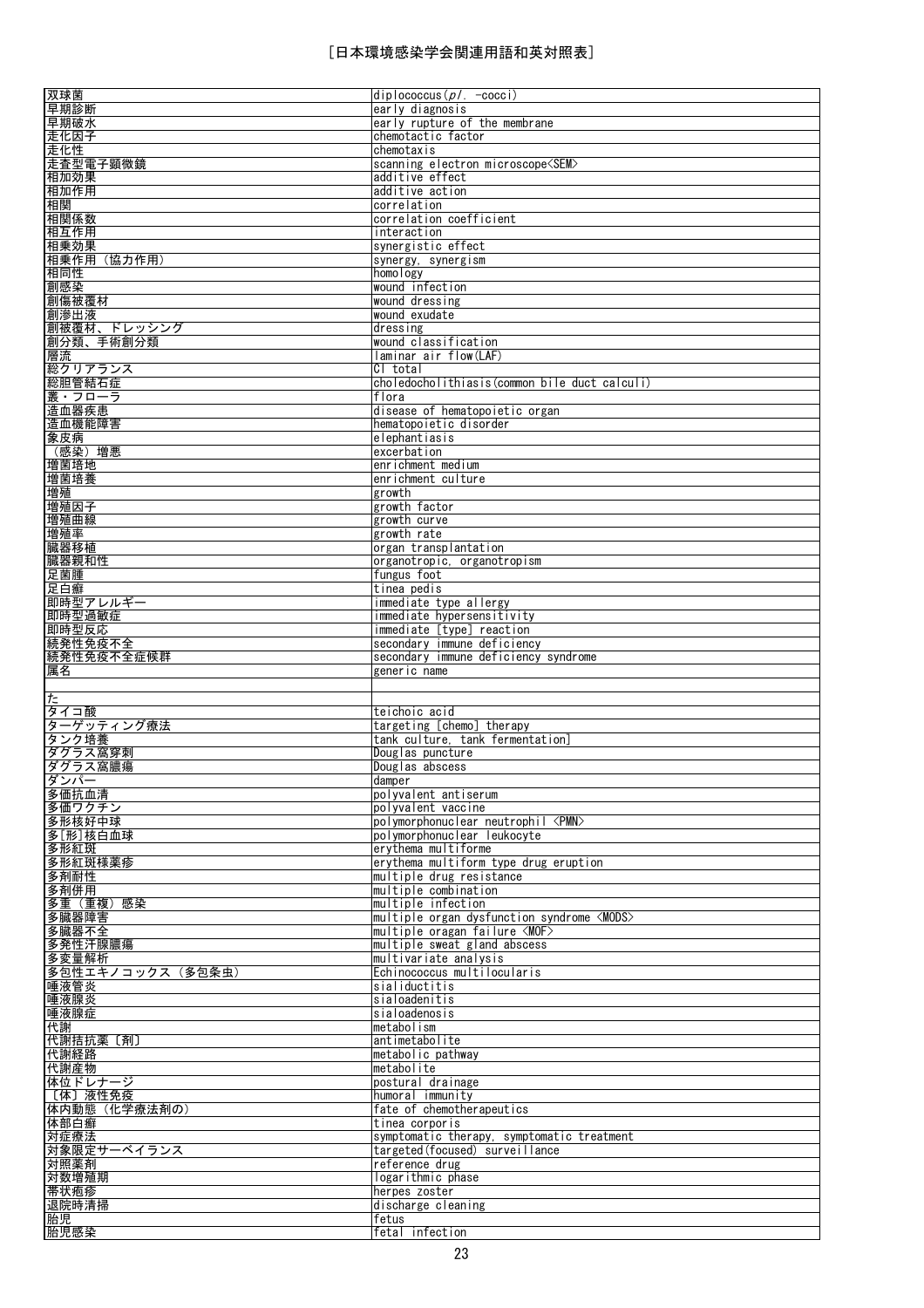| 胎盤通過〔性〕                  |                                                                    |
|--------------------------|--------------------------------------------------------------------|
| 耐塩〔性〕菌                   | halotolerant bacterium(p/.-ria)                                    |
| 耐気性試験                    | aerotolerance test                                                 |
| 耐性                       | resistance, tolerance                                              |
| 耐性因子                     | resistance factor                                                  |
| 耐性獲得機序                   | acquisition system of resistance                                   |
|                          |                                                                    |
| 耐性株                      | resistance strain                                                  |
| 耐性菌                      | resistant bacterium ( <i>pl.</i> -ria)                             |
| 耐性伝達因子 (R因子)             | resistance transfer factor <r factor=""></r>                       |
| 耐性パターン                   | resistance pattern                                                 |
| 耐性プラスミド                  | resistance plasmid <r plasmid=""></r>                              |
| 耐熱性                      | thermostable                                                       |
| 耐熱性毒素                    | thermostable toxin                                                 |
| 大食細胞 (マクロファージ)           |                                                                    |
|                          | macrophage $\langle M\phi\rangle$                                  |
| 大腸炎                      | colitis                                                            |
| 大腸菌                      | Escherichia coli                                                   |
| 大腸菌群                     | coliform bacteria                                                  |
| 大腸菌ファージ                  | coliphage                                                          |
| 大葉性肺炎                    | lobar dose pneumoniae                                              |
| 大量投与                     | high dose administration                                           |
| 第1相臨床試験                  | phase I clinical study                                             |
|                          |                                                                    |
| 第2相臨床試験                  | phase II clinical study                                            |
| 第3相臨床試験                  | phase III clinical study                                           |
| 第4相臨床試験                  | phase IV clinical study                                            |
| 第四性病 (鼠径リンパ肉芽腫症)         | lymphogranuloma inguinale (venereum)                               |
| 脱線維素血〔液〕                 | defibrinated blood                                                 |
| 脱毛                       | alopecia                                                           |
| 脱抑制型変異                   | derepressed mutant                                                 |
| 丹毒                       | erysipelas                                                         |
| 担癌動物                     |                                                                    |
|                          | tumor bearing animal                                               |
| 単回使用器材                   | single use devices                                                 |
| 単回療法                     | single-dose therapy                                                |
| 単純性感染〔症〕                 | uncomplicated infection                                            |
| 単純性腎盂腎炎                  | uncomplicated pyelonephritis                                       |
| 単純性膀胱炎                   | uncomplicated cystitis                                             |
| 単純疱疹                     | herpes simplex                                                     |
| 単純疱疹(ヘルペス)ウイルス           | herpes simplex virus <hsv></hsv>                                   |
| 単数菌感染〔症〕                 | monomicrobial infection                                            |
|                          |                                                                    |
| 単染色〔法〕                   | simple staining                                                    |
| 単独投与                     | single administration                                              |
| 単独菌感染〔症〕                 | monomicrobial infection                                            |
| 単包性エキノコックス               | Echinococcus granulosus                                            |
| 単離                       | isolation                                                          |
| 炭酸ガス培養〔法〕                | capneic incubation                                                 |
| 炭酸ガス培養器                  | CO2 incubator                                                      |
|                          | anthrax                                                            |
|                          |                                                                    |
|                          |                                                                    |
| 炭疽<br>炭疽菌                | Bacillus anthracis                                                 |
| 胆管炎                      | cholangitis                                                        |
|                          | pericholangitis                                                    |
|                          | cholangio-venous reflux                                            |
| 胆管周囲炎<br>胆管静脈逆流現象<br>胆汁酸 | bile acid                                                          |
| 胆汁性腹膜炎                   | bile peritonitis                                                   |
| 胆汁排泄                     | biliary excretion                                                  |
| 胆石                       | gall stone                                                         |
|                          | cholecystolithiasis(cholelithiasis)                                |
| 胆石症<br>胆道炎               | cholangitis                                                        |
| 胆道感染[症]                  |                                                                    |
|                          | biliary tract infection                                            |
| 胆道ドレナージ                  | biliary drainage                                                   |
| 胆囊炎                      | cholecystitis                                                      |
|                          | pericholecystitis                                                  |
| 胆囊周囲炎<br>胆囊周囲膿瘍          | pericholecystic abscess                                            |
|                          | gallbladder bile                                                   |
| 胆囊蓄膿                     | empyema of gallbladder                                             |
| 胆囊胆汁<br>蛋白合成阻害           | protein synthesis inhibition                                       |
| 蛋白合成阻害剤                  | protein synthesis inhibitor                                        |
| 蛋白尿                      | proteinuria                                                        |
|                          |                                                                    |
| 蛋白分解酵素                   | proteinase, protease                                               |
|                          |                                                                    |
| ち                        |                                                                    |
| チアノーゼ                    | cyanosis                                                           |
| チェッカーボード法                | checkerboard titration method                                      |
|                          | thioglycollate medium                                              |
| チオ硫酸、クエン酸、胆汁酸ショ糖培地       | thiosulfate, citrate bile salts sucrose agar <tcbs agar=""></tcbs> |
| チトクローム                   | cytochrome                                                         |
| (腸)チフス                   | enteric fever                                                      |
| チオグリコレート酸塩培地<br>(腸)チフス菌  | Salmonella typhi                                                   |
| チミジンキナーゼ                 | thymidine kinase                                                   |
|                          |                                                                    |
| チモテ菌                     | Mycobacterium phlei                                                |
| チェディアック・東症候群             | Chediak-Higashi syndrome                                           |
| チョコレート寒天培地               | chocolate agar medium                                              |
| チール・ニールセン染色〔法〕           | Ziehl-Neelsen stain [ing]                                          |
| 地域的、地域的流行の、風土病           | endemic                                                            |
| 弛張熱<br>知覚異常              | remittent fever<br>paresthesia                                     |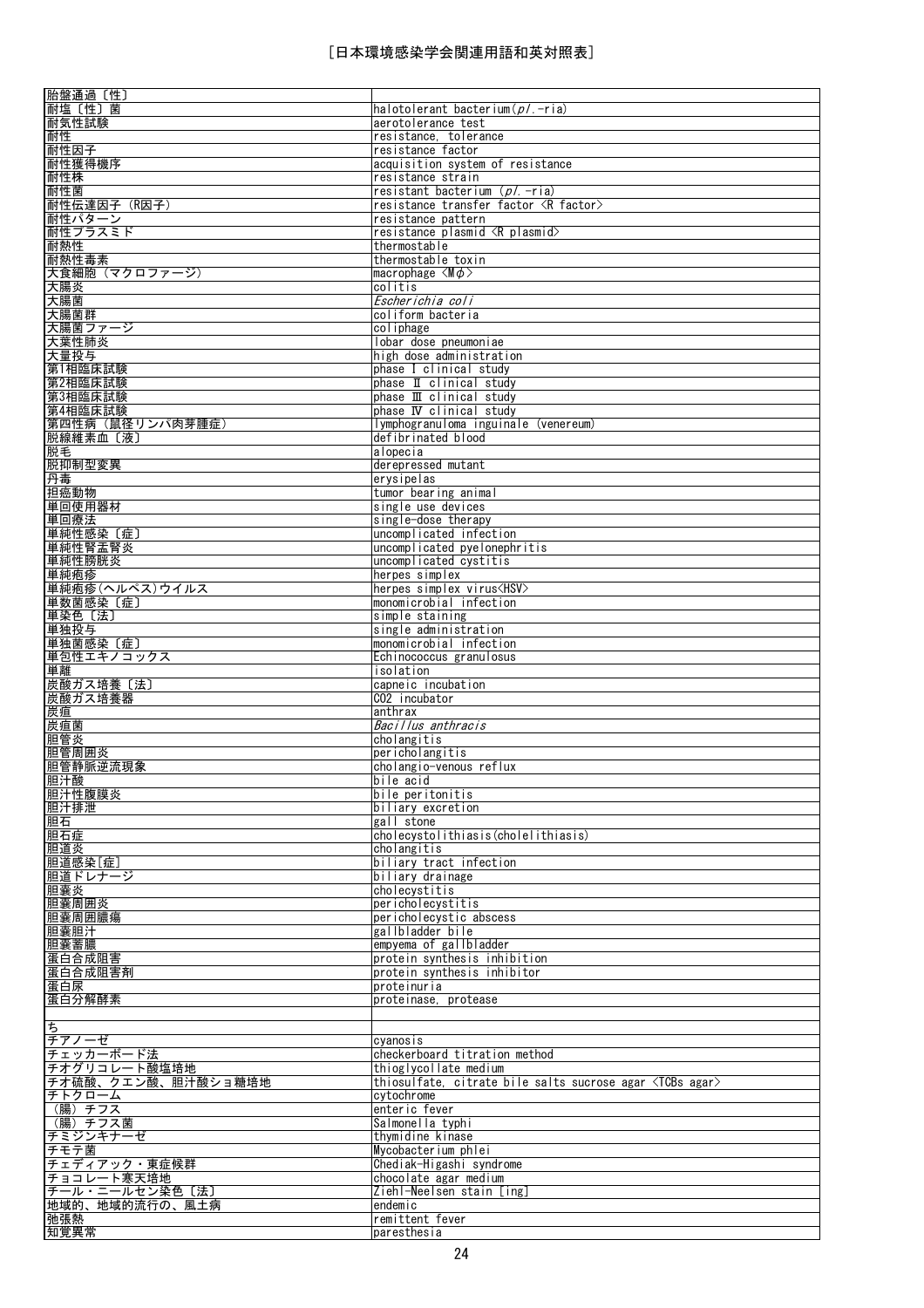| 治験<br>治療                                   | clinical trial<br>treatment                                                         |
|--------------------------------------------|-------------------------------------------------------------------------------------|
| 治療効果                                       | therapeutic effect                                                                  |
| 治療薬                                        | therapeutic agent                                                                   |
| 治療薬物モニタリング                                 | therapeutic drug monitoring                                                         |
| 治療〔用〕抗血清<br>致死率                            | therapeutic antiserum<br>fatality rate                                              |
| 智歯周囲炎                                      | pericoronitis                                                                       |
| 遅延型アレルギー                                   | delayed type allergy                                                                |
| 遅延型過敏症                                     | delayed hypersensitivity                                                            |
| 遅延型皮膚反応                                    | cutaneous reaction of the delayed type                                              |
| 遅発性感染<br>蓄積効果                              | late infection<br>cumulative effect                                                 |
| 蓄膿〔症〕、膿胸(化膿性胸膜炎)                           | empyema                                                                             |
| 蓄膿性虫垂炎                                     | appendicitis empyematosa                                                            |
| 膣炎                                         | vaginitis, colpitis                                                                 |
| 膣カンジダ症                                     | vaginal candidiasis                                                                 |
| 膣症<br>膣錠                                   | vaginosis<br>vaginal tablet                                                         |
| 膣帯下                                        | vaginal discharge                                                                   |
| 膣断端炎                                       | vaginal cuff infection                                                              |
| 膣トリコモナス症                                   | vaginal trichomoniasis                                                              |
| 膣内細菌叢                                      | vaginal flora                                                                       |
| 中央供給部、滅菌供給部門、中央材料部 (中材)<br>中央滅菌供給部、中央滅菌材料部 | central supply<br>central sterile and supply department                             |
| 中温菌                                        | mesophile                                                                           |
| 中間尿                                        | midstream urine                                                                     |
| 中耳炎                                        | otitis media, middle otitis                                                         |
| 中心静脈カテーテル、中心カテーテル                          | central catheter                                                                    |
| 中心ライン関連血流感染<br>中水準消毒薬                      | CLABSI : central line-associated bloodstream infection<br>intermediate disinfection |
| 中枢神経系                                      | central nervous system <cns></cns>                                                  |
| 中枢神経系感染 〔症〕                                | central nervous system infection                                                    |
| 中枢神経症状                                     | signs of the central nervous system                                                 |
| 中毒性巨大結腸症<br>中和抗体                           | toxic megacolon<br>neutralizing antibody                                            |
| 中和試験                                       | neutralization test                                                                 |
| 虫垂炎                                        | appendicitis                                                                        |
| 虫垂 [炎] 性膿瘍                                 | appendiceal abscess                                                                 |
| 虫垂周囲膿瘍                                     | periappendiceal abscess                                                             |
| 注射<br>注射器                                  | injection<br>injector                                                               |
| 注入                                         | infusion                                                                            |
| 注入器材関連血流感染、注入剤関連血流感染                       | infusate-related bloodstream infection                                              |
| 著効                                         | excellent                                                                           |
| 長期投与<br>重〔複〕感染                             | prolonged administration<br>superinfection                                          |
| 腸炎                                         | enteritis                                                                           |
| 腸炎菌 (ゲルトネル菌)                               | Salmonella enteritidis                                                              |
| 腸炎ビブリオ                                     | Vibrio parahaemolyticus                                                             |
| 腸肝循環<br>腸管感染症                              | enterohepatic circulation<br>intestinal infection                                   |
| 腸管吸収                                       | intestinal absorption                                                               |
| 腸管憩室症                                      | diverticular disease of intestine                                                   |
| 腸管出血性大腸菌                                   | enterohemorrhagic <i>Escherichia coli</i> <ehec></ehec>                             |
| 腸管侵入性大腸菌                                   | enteroinvasive Escherichia coli <eiec></eiec>                                       |
| 腸管毒 (エンテロトキシン)<br>腸管付着性大腸菌                 | enterotoxin<br>enteroadherent Escherichia coli <eaec></eaec>                        |
| 腸球菌                                        | enterococcus $(p/$ . -cci)                                                          |
| 腸結核 〔症〕                                    | intestinal tuberculosis                                                             |
| 腸内細菌                                       | enterobacterium, enteric bacterium $(p/-$ ria)                                      |
| 腸内細菌科<br>腸内〔細〕菌叢                           | Enterobacter i aceae<br>intestinal bacterial flora                                  |
| 腸閉塞(イレウス)                                  | ileus                                                                               |
| 腸溶顆粒〔剤〕                                    | enteric granule                                                                     |
| 聴器毒性、聴覚毒性                                  | audiotoxicity                                                                       |
| 聴性脳幹反応<br>聴力障害                             | auditory brainstem response <abr><br/>hearing disorder</abr>                        |
| 超清浄空気                                      | ultraclean air                                                                      |
| 超清浄病棟、超クリーン病棟                              | ultraclean ward                                                                     |
| 直接クームス試験                                   | direct Coombs test                                                                  |
| 直接蛍光抗体法                                    | direct immunofluorescent antibody test                                              |
| 直接検査<br>直接接触感染                             | direct examination<br>direct-contact transmission                                   |
| 沈降破傷風トキソイド                                 | adsorbed tetanus toxoid                                                             |
| 沈降反応                                       | precipitation reaction                                                              |
|                                            |                                                                                     |
| b<br>ツベルクリン反応                              | tuberculin reaction                                                                 |
| 椎間板炎                                       | discitis                                                                            |
| 通過菌叢、一過性菌叢、通過細菌                            | transient flora                                                                     |
| 通性嫌気性菌                                     | facultative anaerobe                                                                |
| 痛覚鈍麻<br>恙虫病                                | hypalg [es] ia<br>tsutsugamushi disease, scrub typhus                               |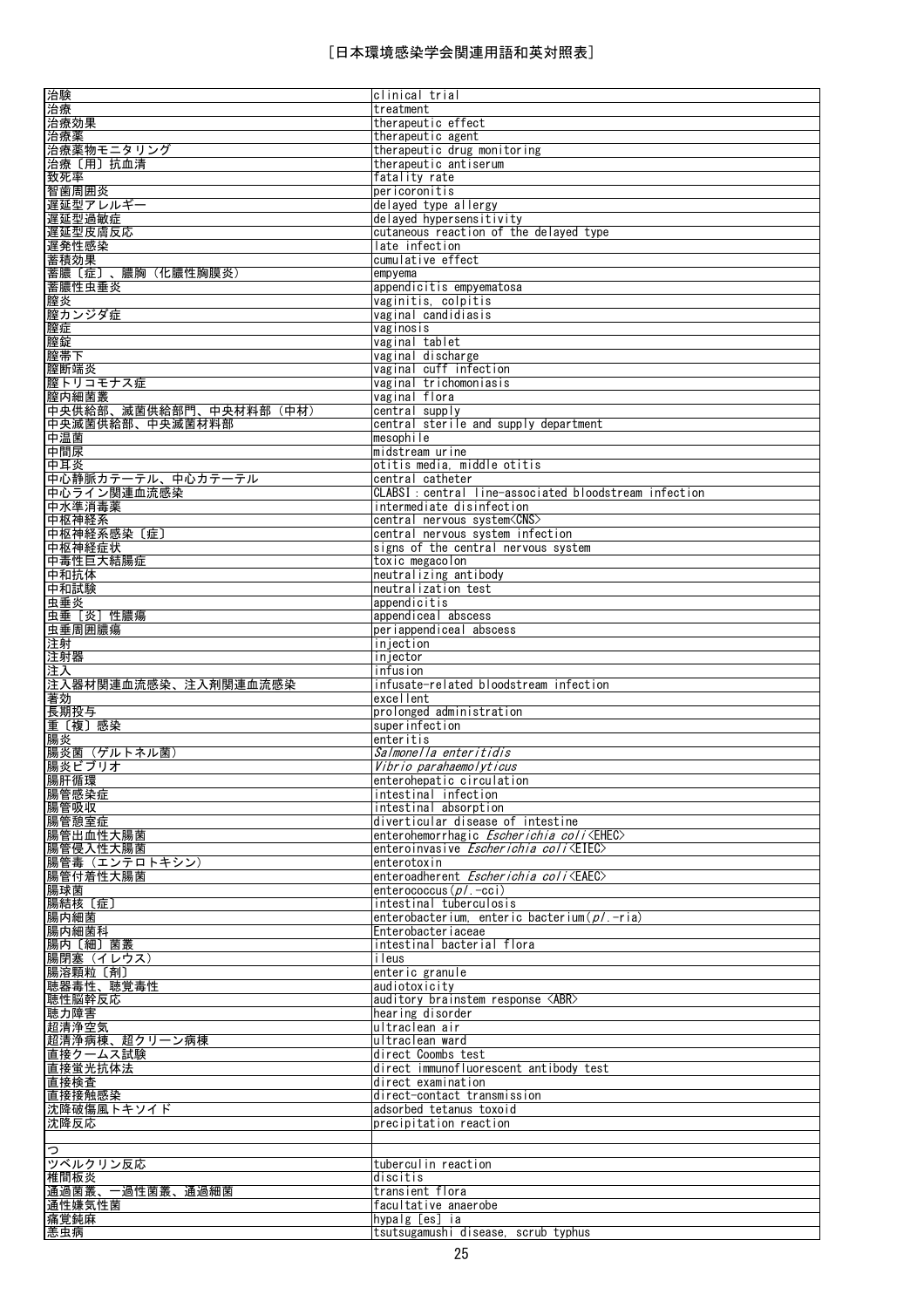| 恙虫病リケッチア                                                                                                                             | Rickettsia tsutsugamushi                                                     |
|--------------------------------------------------------------------------------------------------------------------------------------|------------------------------------------------------------------------------|
| $\overline{\tau}$                                                                                                                    |                                                                              |
| D型肝炎                                                                                                                                 | hepatitis D                                                                  |
| - <del>- -------</del><br>D値<br>DNA合成阻害                                                                                              | D (decimal reduction) value                                                  |
|                                                                                                                                      | inhibition of DNA synthesis                                                  |
| DNA合成阻害剤<br>DNAジャイレース                                                                                                                | DNA synthesis inhibitor<br>DNA gyrase                                        |
| DNAプローブ                                                                                                                              | DNA probe                                                                    |
| DPTワクチン(百日咳、ジフテリア、破傷風)                                                                                                               | diphtheria pertussis and tetanus vaccine                                     |
| TCBS培地                                                                                                                               | thiosulfate citrate bile salt-sucrose medium                                 |
| TPHAテスト                                                                                                                              | Treonema pallidum hemaggluti nation test <tpha test=""></tpha>               |
| TPN、高カロリー輸液、完全静脈栄養                                                                                                                   | total parenteral nutrition                                                   |
| テイコイン酸(タイコ酸)                                                                                                                         | teichoic acid                                                                |
| テノン嚢炎                                                                                                                                | tenonitis                                                                    |
| ディジョージ症候群<br>ディスク法                                                                                                                   | Di George syndrome                                                           |
|                                                                                                                                      | disc(disk) method                                                            |
| ディスポーザブル、使い捨て<br>ディック試験                                                                                                              | disposable                                                                   |
| ディック毒素                                                                                                                               | Dick test<br>Dick toxin                                                      |
| ディフィシル菌                                                                                                                              | Clostridum difficile                                                         |
| デオキシリボ核酸                                                                                                                             | deoxyribonucleic acid <dna></dna>                                            |
| デオキシリボヌクレアーゼ                                                                                                                         | deoxyribonuclease <dnase></dnase>                                            |
| デキサメサゾン                                                                                                                              | dexamethasone                                                                |
| デメチルクロルテトラサイクリン <br> デング出血熱                                                                                                          | demethylchlortetracycline <dmctc></dmctc>                                    |
|                                                                                                                                      | dengue hemorrhagic fever                                                     |
|                                                                                                                                      | dengue fever                                                                 |
|                                                                                                                                      | dengue fever virus                                                           |
|                                                                                                                                      | hand foot and mouth disease                                                  |
| テング<br>デングが熱しているので、<br>子子足の病<br>手子足の病の消毒<br>子足にはとんど触れない部位<br>子足の部の腹膜接触部位<br>子の高部度接触部位<br>コロロの部の<br>出血の部の<br>出血の部の<br>出血のの意味<br>およいない | hand washing (handwashing)<br>antiseptic handwash                            |
|                                                                                                                                      | minimal hand contact                                                         |
|                                                                                                                                      | frequent hand contact                                                        |
|                                                                                                                                      | exit-site infection                                                          |
| 低温殺菌、パスツリゼーション                                                                                                                       | pasteurization                                                               |
| 低温殺菌器                                                                                                                                | pasteurizer                                                                  |
| 低温滅菌、冷滅菌                                                                                                                             | cold sterilization                                                           |
| 低ガンマグロブリン血症                                                                                                                          | hypogammaglobulinemia                                                        |
| 低血圧〔症〕                                                                                                                               | hypotension                                                                  |
| 低出生体重児                                                                                                                               | low birth weight baby                                                        |
| 低水準消毒<br>低蛋白血症                                                                                                                       | low level disinfection<br>hypoproteinemia                                    |
| 抵抗力減弱患者、免疫低下患者                                                                                                                       | immunosuppressed patient                                                     |
| 抵抗力減弱患者、免疫低下患者、免疫不全患者、易感染                                                                                                            | immunocompromised patient                                                    |
| 患者                                                                                                                                   |                                                                              |
| 抵抗力減弱宿主、免疫低下宿主、免疫不全者、易感染宿                                                                                                            | immunocompromised host                                                       |
| 主<br>定着<br>定着因子                                                                                                                      |                                                                              |
|                                                                                                                                      | colonization                                                                 |
|                                                                                                                                      | colonization factor                                                          |
| ————————————————————<br>定量培養                                                                                                         | colonization factor antigen <cfa><br/>quantitative culture</cfa>             |
|                                                                                                                                      | shaving                                                                      |
| <u>と当拍受</u><br><u>剃毛<br/>天然培地</u>                                                                                                    | natural medium                                                               |
|                                                                                                                                      | penphygus                                                                    |
| 天疱瘡<br>点眼薬                                                                                                                           | eye drops                                                                    |
| 点耳液<br>点滴                                                                                                                            | ear drop [medication]                                                        |
|                                                                                                                                      | $dr$ ip infusion $\langle DI \rangle$                                        |
| 点滴静注                                                                                                                                 | intrvenous drip infusion                                                     |
| 転写法 (レプリカ法)                                                                                                                          | replica method                                                               |
| 伝染性、伝染力<br>伝染性 (流行性) 下痢症                                                                                                             | communicability<br>epidemic diarrhea                                         |
| 伝染性疾患                                                                                                                                | transmissible disease                                                        |
| 伝染性単核 (球)症                                                                                                                           | infectious monohucleosis                                                     |
| 伝染性軟属腫                                                                                                                               | molluscum contagiosum                                                        |
|                                                                                                                                      | molluscum contagiosum virus                                                  |
| 伝染性軟属腫ウイルス<br>伝染性膿痂疹                                                                                                                 | impetigo contagiosa                                                          |
| 伝染病                                                                                                                                  | communicable disease                                                         |
| 伝染病原体                                                                                                                                | contagion (contagium)                                                        |
| 伝染力<br>伝達因子                                                                                                                          | communicability<br>transfer factor                                           |
|                                                                                                                                      | transmissible plasmid                                                        |
| 伝達性プラスミド<br>伝播                                                                                                                       | transmission                                                                 |
| 電子顕微鏡                                                                                                                                | electron microscope                                                          |
| 電子線滅菌                                                                                                                                | electron beam sterilization                                                  |
| 癜風                                                                                                                                   | pityriasis versicolor                                                        |
| 癜風菌                                                                                                                                  | malassezia furfur                                                            |
|                                                                                                                                      |                                                                              |
| と                                                                                                                                    |                                                                              |
| トガウイルス                                                                                                                               | togavirus                                                                    |
| トキシックショック症候群<br>トキシックショック様症候群                                                                                                        | toxic shock syndrome <tss><br/>toxic shock like syndrome <tsls></tsls></tss> |
| トキソイド                                                                                                                                | toxoid                                                                       |
| トキソプラズマ                                                                                                                              | Toxoplasma                                                                   |
| トキソプラズマ症                                                                                                                             | toxoplasmosis                                                                |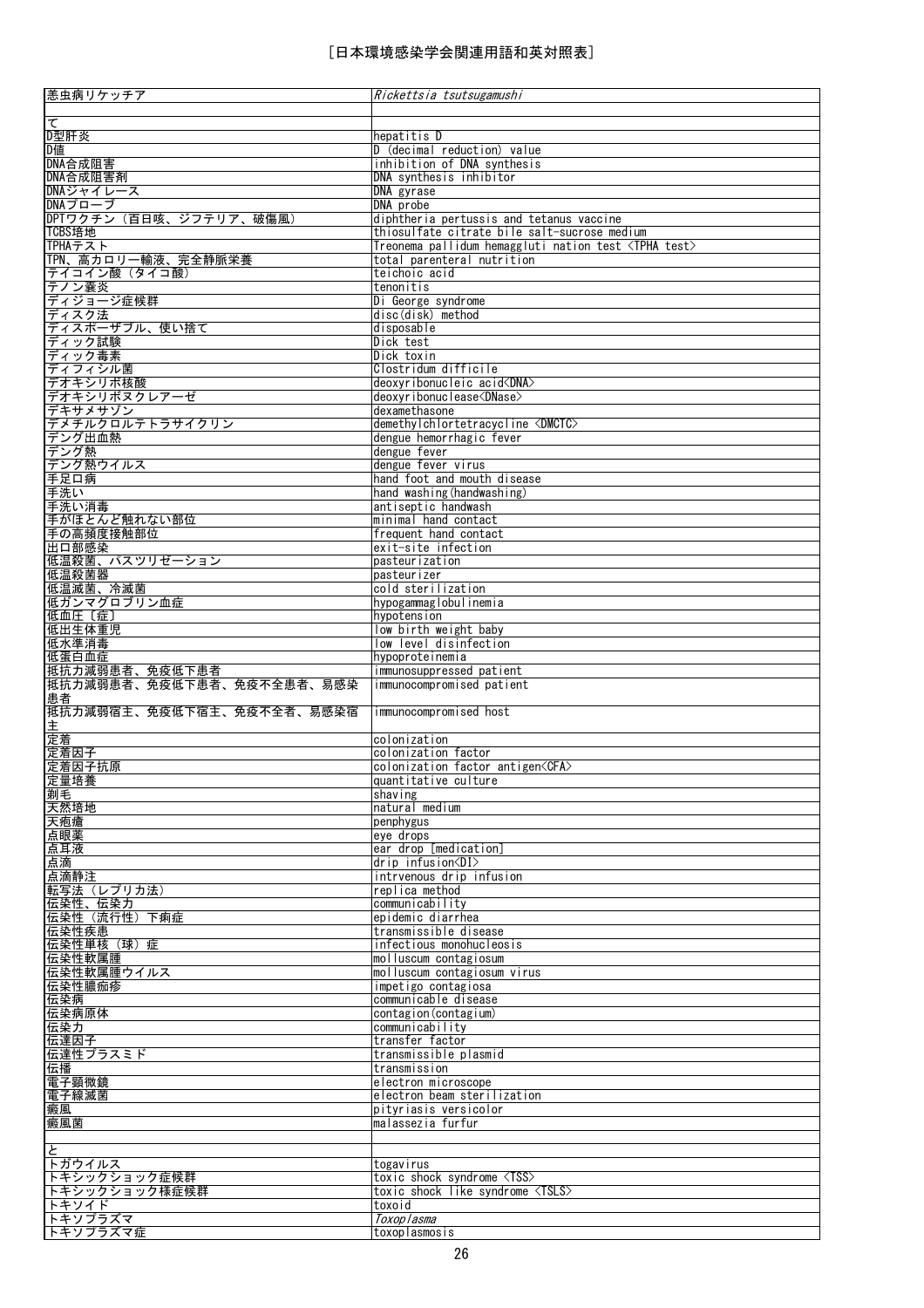| トラコーマ                      | trachoma                                             |
|----------------------------|------------------------------------------------------|
| トラコーマクラミジア                 | chlamydia trachomatis                                |
|                            |                                                      |
| トランスグリコシダーゼ                | transglycosidase                                     |
| トランスフェリン                   | transferin                                           |
| トランスペプチダーゼ                 | transpeptidase                                       |
| トランスポゾン                    | transposon                                           |
| トリ〔型〕結核菌                   | Mycobacterium avium                                  |
| トリコマイシン                    | tricomycin <trm></trm>                               |
| トリコモナス                     |                                                      |
|                            | Trichomonas                                          |
| トリコモナス症                    | tricomoniasis                                        |
| トリパノソーマ                    | Trypanosoma                                          |
| トリパノソーマ症                   | trypanosomiasis                                      |
| トレポネーマ属                    | Treponema                                            |
| ドキシサイクリン                   | doxycycline <doxy></doxy>                            |
|                            |                                                      |
| ドラッグ・デリバリー・システム (薬物送達システム) | drug delivery system <dds></dds>                     |
|                            |                                                      |
| ドレーン、排水管                   | drain                                                |
| ドレナージ                      | drainage                                             |
| 塗抹 [標本]                    | smear [preparation]                                  |
| 土壌感染                       | soil-borne infection                                 |
| 投与                         | administration                                       |
| 投与計画                       | dosage regimen (schedule)                            |
| 投与経路                       | route of administration                              |
|                            |                                                      |
| 投与法                        | medication method                                    |
| 投与量                        | dose, dosage                                         |
| 東洋毛様線虫                     | trichostrongylus orientalis                          |
| 凍結乾燥                       | freeze-drving                                        |
| 凍結保存法                      | freeze storage                                       |
| 凍結ミクロオートラジオグラフィー法          | freezing microautoradiography                        |
| 湯傷                         | scald                                                |
|                            |                                                      |
| 透過型電子顕微鏡                   | transmission electron microscope <tem></tem>         |
| 透過孔(ポーリン)                  | porin channnel                                       |
| 透過性                        | permeability                                         |
| 透析                         | dialysis                                             |
| 痘瘡                         | variola                                              |
| 痘瘡ウイルス                     | variola virus                                        |
| 頭痛                         | headache                                             |
| 頭部白癬                       | tinea capitis, tinea tonsurans                       |
|                            |                                                      |
| 糖蛋白                        | glycoprotein                                         |
| 糖尿病                        | diabetes [mellitus] <dm></dm>                        |
| 糖尿病性壊疽                     | diabetic gangrene                                    |
| 同化                         | assimilation                                         |
| 同性愛                        | homosexuality                                        |
| 同調培養〔法〕                    | synchronous cultivation                              |
| 同定                         | identification                                       |
| 動悸                         | palpitation                                          |
|                            |                                                      |
| 動注療法                       | arterial infusion therapy                            |
| 動脈内投与                      | intra-arterial administration                        |
| 特異性炎〔症〕                    | specific inflammation                                |
| 特異性膣炎                      | specific vaginitis                                   |
| 特異体質                       | <u>idiosyncrasy</u>                                  |
| 毒性                         | toxicity                                             |
| 毒性試験                       | toxicity test                                        |
| 毒素                         | toxin                                                |
|                            |                                                      |
| 毒素·抗毒素反応                   | toxin-antitoxin reaction                             |
| 毒素血症                       | toxemia                                              |
| 毒素原性大腸菌                    | enterotoxigenic <i>Escherichi coli</i> <etec></etec> |
| 毒素産生性                      | toxigenicity                                         |
| 毒力                         | virulence                                            |
| 突然変異                       | mutation                                             |
| 突然変異菌 (株)                  | mutant                                               |
| 突然変異誘発物質                   | mutagen                                              |
| 突発性発疹                      | exanthema subitum                                    |
| 届出伝染病                      | notifiable diseases                                  |
|                            |                                                      |
| 貪食作用                       | phagocytosis                                         |
| 貪食細胞 (食細胞)                 | phagocyte                                            |
|                            |                                                      |
| な                          |                                                      |
| ナイセリア属                     | Neisseria                                            |
| ナチュラルキラー細胞                 | natural killer cell <nk cell=""></nk>                |
| ナリジスク酸                     | nalidixic acid <na></na>                             |
| ナリジスク酸セトリマイド寒天             | nalidixic acid cetrimide agar <nac agar=""></nac>    |
| 内因性感染、内因性感染症               | endogenous infection                                 |
|                            |                                                      |
| 内因性真菌症                     | endogenous mycosis                                   |
| 内視鏡下手術                     | endoscopic surgery                                   |
| 内視鏡的逆行性胆道ドレナージ             | endoscopic retrograde biliary drainage <erbd></erbd> |
| 内耳炎                        | labyrinthitis                                        |
| 内性器感染〔症〕                   | internal genital infection                           |
| 〔菌体〕内毒素 (エンドトキシン)          | endotoxin                                            |
| 内服剤                        | internal use agent                                   |
| 内麦粒腫                       | internal hordeolum                                   |
| 流し                         | sink                                                 |
| 生ごみ                        | swill disposal                                       |
|                            |                                                      |
| 生〔菌〕ワクチン                   | live vaccine                                         |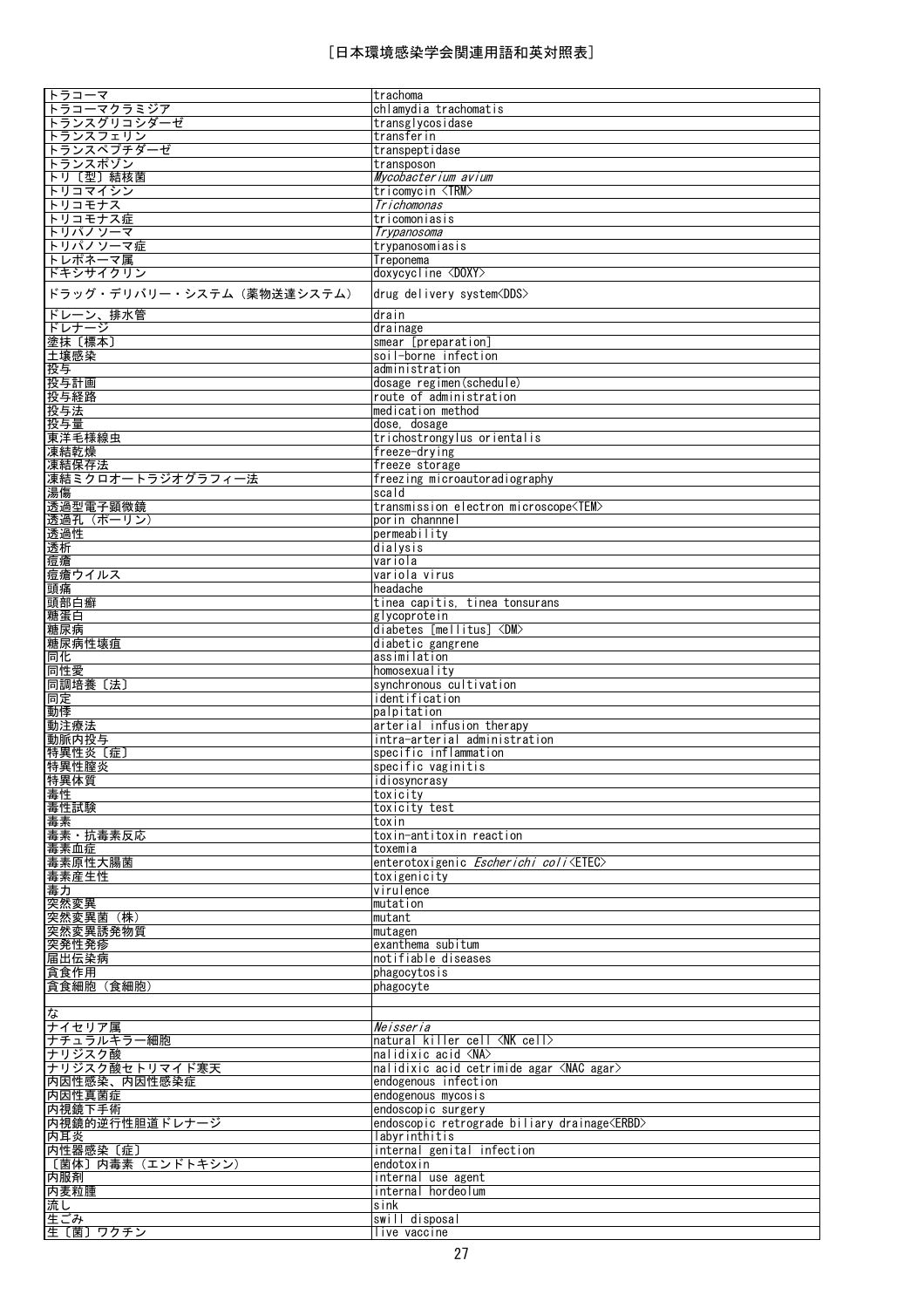| 軟膏                                                                                                          | ointment                                                                     |
|-------------------------------------------------------------------------------------------------------------|------------------------------------------------------------------------------|
| 軟性下疳                                                                                                        | chancroid                                                                    |
| 軟性下疳菌                                                                                                       | Haemophilus ducreyi                                                          |
| 軟属腫                                                                                                         | contagiosum<br>soft tissue infection                                         |
| 軟部組織感染症<br>難治性感染〔症〕                                                                                         | refractory infection                                                         |
|                                                                                                             | deafness, hypacusia, hypacusis, hearing impairment(loss), auditory           |
| 難聴                                                                                                          | disturbance                                                                  |
|                                                                                                             |                                                                              |
| に                                                                                                           |                                                                              |
| 二キビダニ (毛包虫)                                                                                                 | Demodex folliculorum                                                         |
| ニトロセフィン<br>ニトロフラゾン                                                                                          | nitrocefin                                                                   |
|                                                                                                             | nitrofurazone <nf></nf>                                                      |
| ニトロブルーテトラゾリウム試験                                                                                             | nitroblue tetrazolium test <nbt></nbt>                                       |
| <u>ニューキノロン系薬〔剤〕</u><br>二形性真菌                                                                                | new quinolones<br>dimorphic fungi                                            |
|                                                                                                             | secondary infection                                                          |
|                                                                                                             | BSI : secondary bloodstream infection                                        |
|                                                                                                             | double ring                                                                  |
| ー形性展開<br>二次感的血流感染<br>二 <u>二次的血流感染<br/>二重環境<br/>二重量帯の功法、2パケツ法<br/>二重量音検試験〔法〕<br/>三重音標試験〔法〕<br/>三重音標試験〔法〕</u> | double zone                                                                  |
|                                                                                                             | double-backet system                                                         |
|                                                                                                             | double-bag technique                                                         |
|                                                                                                             | double blind study [test]                                                    |
| 日本紅斑熱                                                                                                       | Japanese spotted fever                                                       |
| 日本住血吸虫                                                                                                      | Schistosoma japonicum                                                        |
| 日本住血吸虫症<br>日本脳炎                                                                                             | oriental schistosomiasis, schistosomiasis iaponicum<br>Japanese encephalitis |
| 日本脳炎ウイルス                                                                                                    | Japanese encephalitis virus                                                  |
| 日本脳炎ワクチン                                                                                                    | Japanese encephalitis vaccine                                                |
| 日常清掃                                                                                                        | usual cleaning                                                               |
| 肉芽腫症                                                                                                        | granulomatous disease                                                        |
| 肉芽腫性口唇炎                                                                                                     | chelitis granulomatosa                                                       |
| 肉眼的観察                                                                                                       | macroscopy                                                                   |
| 肉眼的検査                                                                                                       | macroscopic examination                                                      |
| 肉眼的診断                                                                                                       | macroscopic diagnosis                                                        |
| 肉眼的に汚染した手指                                                                                                  | visibly soiled hands                                                         |
| 入院患者<br>乳酸桿菌属                                                                                               | inpatient<br>Lactobasillus                                                   |
| 乳酸菌                                                                                                         | lactic acid bacterium (p/ -ria)                                              |
| 乳児下痢症                                                                                                       | infantile diarrhea                                                           |
| 乳児死亡率                                                                                                       | infant mortality rate                                                        |
| 乳児ボツリヌス症                                                                                                    | infant botulism                                                              |
| 乳腺炎                                                                                                         | Imastitis                                                                    |
| 乳頭炎                                                                                                         | papillitis                                                                   |
| 乳様突起炎                                                                                                       | mastoiditis                                                                  |
| <u> 尿検査(検尿)</u>                                                                                             | urinalysis<br>$\mu$ inary thread(s), gonorrheal thread(s)                    |
| 尿糸(淋糸)<br>尿細管壊死                                                                                             | tubular necrosis                                                             |
| 尿中回収〔率〕                                                                                                     | urinary recovery [rate]                                                      |
| 尿中濃度                                                                                                        | urinary (urine) concentration, urine level                                   |
| 尿中排泄                                                                                                        | urinary excretion                                                            |
| 尿沈渣                                                                                                         | urinary sediment                                                             |
| 尿道炎                                                                                                         | urethritis                                                                   |
| 尿道炎症候群                                                                                                      | urethritis syndrome                                                          |
| 尿道カテーテル                                                                                                     | urethral catheter                                                            |
| 尿道留置カテーテル<br>尿道症候群                                                                                          | indwelling catheter<br>urethral syndrome                                     |
| 尿道分泌〔物〕                                                                                                     | urethral discharge                                                           |
| 尿道膀胱炎 (膀胱尿道炎)                                                                                               | urethrocystitis                                                              |
| 尿培養                                                                                                         | urinary culture                                                              |
| 尿瓶                                                                                                          | urinal                                                                       |
| 尿路感染                                                                                                        | urinary tract infection                                                      |
| 尿路性器結核〔症〕                                                                                                   | genitourinary tuberculosis                                                   |
| 尿路由来敗血症                                                                                                     | urosepsis                                                                    |
|                                                                                                             |                                                                              |
| ぬ<br>ヌードマウス                                                                                                 | nude mouse                                                                   |
|                                                                                                             |                                                                              |
| ね                                                                                                           |                                                                              |
| 不ガティブ染色〔法〕                                                                                                  | negative stain [ing]                                                         |
| ネコひっかき病                                                                                                     | cat scratch disease                                                          |
| ネズミチフス菌                                                                                                     | Salmonella typhimurium                                                       |
| ネチルマイシン                                                                                                     | netilmicin <ntl></ntl>                                                       |
| ネブライザー                                                                                                      | nebul izer                                                                   |
| 熱傷<br>熱傷感染〔症〕                                                                                               | burn<br>burn infection                                                       |
| 熱傷創感染〔症〕                                                                                                    | burn wound infection                                                         |
| 熱ショック性蛋白                                                                                                    | heat shock protein                                                           |
| 熱水消毒                                                                                                        | hot water disinfection                                                       |
| 熱帯熱マラリア                                                                                                     | malignant tertian malaria                                                    |
| 熱帯熱マラリア原虫                                                                                                   | Plasmodium falciparum                                                        |
| 熱帯リーシュマニア                                                                                                   | Leishumania tropica                                                          |
| 粘液性下痢                                                                                                       | mucous diarrhea                                                              |
| 粘液便                                                                                                         | mucous stool                                                                 |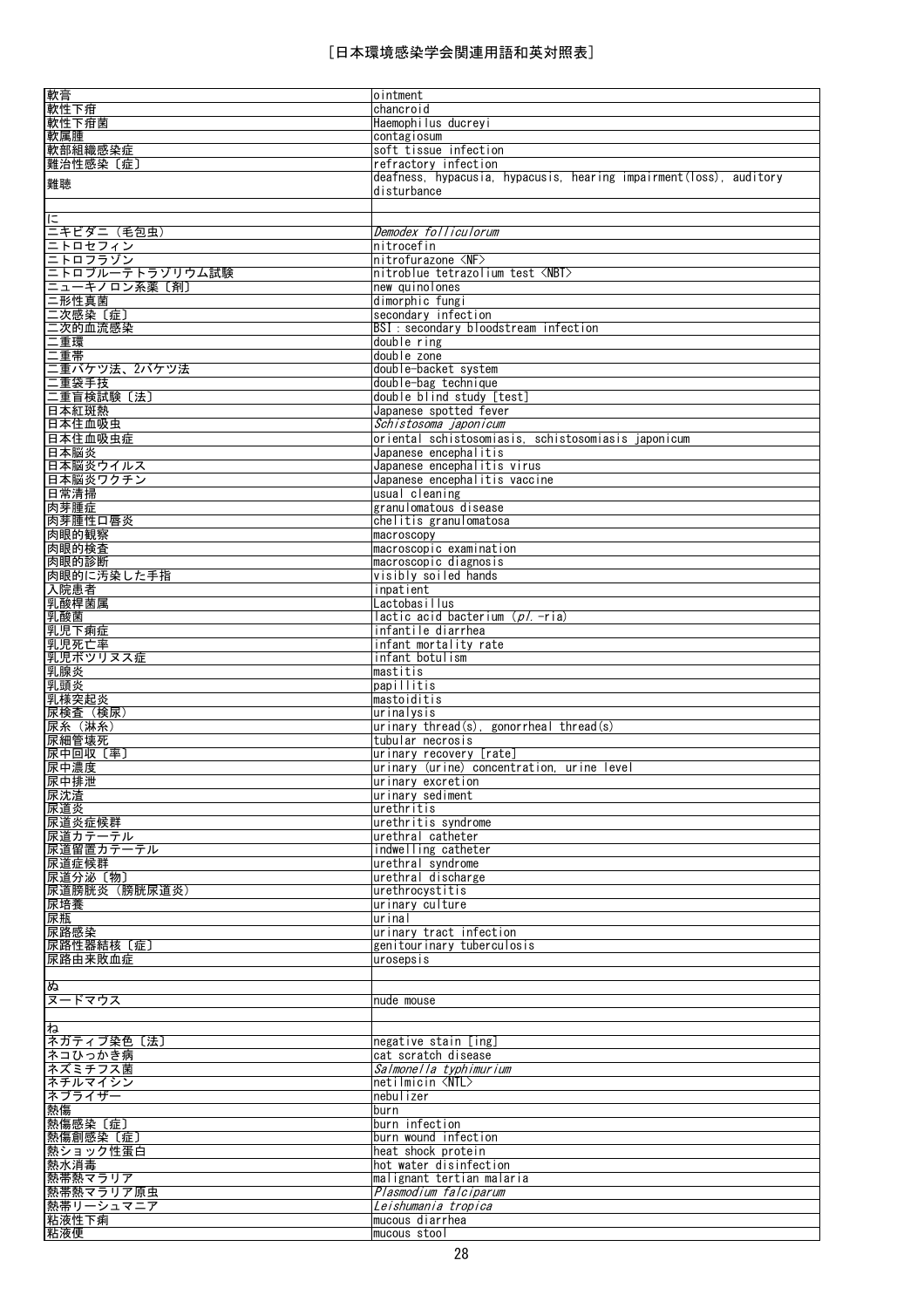| 粘血便                                                                                         | mucous and bloody stool                                                    |
|---------------------------------------------------------------------------------------------|----------------------------------------------------------------------------|
|                                                                                             |                                                                            |
| $\overline{\mathcal{D}}$                                                                    |                                                                            |
| <del>ジトバイオート</del><br>ノンクリティカル、非侵襲的                                                         | gnotobiote                                                                 |
|                                                                                             | noncritical                                                                |
| 延べ患者日数                                                                                      | patient days                                                               |
| 延べ医療器具使用日数                                                                                  | device days                                                                |
| 能動免疫                                                                                        | active immunity                                                            |
| 能動全身性アナフィラキシー                                                                               | active systemic anaphilaxis <asa></asa>                                    |
| 脳炎                                                                                          | encephalitis                                                               |
| 脳寄生虫症                                                                                       | cerebral parasitosis                                                       |
| 脳室炎                                                                                         | ventriculitis                                                              |
| 脳室ドレナージ                                                                                     | ventricular drainage                                                       |
| 脳心臓浸出液寒天[培地]                                                                                | brain-heart infusion <bhi> agar</bhi>                                      |
| 〔脳脊〕髄液                                                                                      | cerebrospinal fluid <csf></csf>                                            |
| 脳脊髄膜炎<br>脳膿瘍                                                                                | cerebrospinal meningitis, cerebral meningitis                              |
|                                                                                             | brain abscess, cerebral abscess                                            |
| 濃度                                                                                          | concentration, density                                                     |
| 膿痂疹                                                                                         | impetigo                                                                   |
|                                                                                             | thoracic empyema, empyema, pyothorax, purulent pleurisy                    |
|                                                                                             | pus                                                                        |
|                                                                                             | pyonephrosis                                                               |
|                                                                                             | purulent discharge                                                         |
| <u>[藤膿膿腫(汁)<br/>[膿膿腫(汁)<br/>[膿腫(汁)<br/>[臓臓臓炎   点<br/> 膿膿腫   点<br/> 悪膿腫   点<br/> 悪膿腫   点</u> | ecthyma                                                                    |
|                                                                                             | pyuria                                                                     |
| 膿粘血便                                                                                        | mucous and bloody stool                                                    |
| 膿囊胞                                                                                         | pyocele                                                                    |
| 膿皮症                                                                                         | pyoderma                                                                   |
| 膿瘍                                                                                          | abscess                                                                    |
| 膿瘍形成                                                                                        | abscess formation                                                          |
| <u>《囊線虫症</u><br>囊線虫症<br><u>囊胞性気管支拡張症</u>                                                    | strongyloidiasis                                                           |
|                                                                                             | cysticercosis                                                              |
|                                                                                             | saccular bronchiectasis                                                    |
| 囊胞性肺線維症                                                                                     | cystic fibrosis                                                            |
|                                                                                             |                                                                            |
| ば                                                                                           |                                                                            |
| ハイリスク                                                                                       | high risk                                                                  |
| <u>ハット培地</u><br>ハブ、接続口                                                                      | hypoxanthine-aminopterin-thymidine containing medium <hat medium=""></hat> |
|                                                                                             | hub                                                                        |
| <u>ハーモナイゼーション</u><br>ハンクス平衡塩類溶液                                                             | harmonization                                                              |
|                                                                                             | Hank's balanced salt solution <hbss></hbss>                                |
|                                                                                             | Hansen's disease                                                           |
|                                                                                             | Hand-Shuller-Christian disease                                             |
| バイオアッセイ (生物学的検定法)                                                                           | bioassay                                                                   |
| バイオアベラビリティ (生物学的利用性)                                                                        | bioavailability                                                            |
| <u>バイオクリーン[和製英語]、無菌</u><br>バイオクリーンシステム                                                      | bioclean                                                                   |
|                                                                                             | bioclean system                                                            |
| バイオクリーン手術室[和製英語]                                                                            | bioclean operating room (BCOR)                                             |
| バイオクリーン病室、生物学的クリーンルーム                                                                       | biological clean room                                                      |
| <u>バイオクリーン病室[和製英語]</u><br>バイオクリーンルーム (無菌室)                                                  | bioclean patient room                                                      |
| バイオバーデン                                                                                     | bioclean room<br>bioburden                                                 |
| バイオハザード (生物災害)                                                                              | biohazard                                                                  |
| バイオハザードマーク、感染性医療廃棄物表示                                                                       | biohazard mark                                                             |
| バイオフィルム                                                                                     | biofilm                                                                    |
| バイオロジカルインジケータ、生物学的インジケータ                                                                    | biological indicator                                                       |
| バクテリオシン                                                                                     | bacteriocin                                                                |
| バクテリオファージ                                                                                   | bacter i ophage                                                            |
| バクテロイデス属                                                                                    | Bacteroides                                                                |
| バクテロイデス胆汁エスクリン寒天[培地]                                                                        | <i>Bacteroides</i> bile esculin agar <bbe agar=""></bbe>                   |
| バシラス属                                                                                       | Bacillus                                                                   |
| バラ疹                                                                                         | rose spot                                                                  |
| バランチジウム症                                                                                    | balantidiasis                                                              |
| バランチジウム属                                                                                    | Balantidium                                                                |
| バリア器材、防護(防御)製品                                                                              | barrier equipment                                                          |
| バリアナーシング、防護的看護                                                                              | barrier nursing                                                            |
| バリア予防策、防護的予防策                                                                               | barrier precaution                                                         |
| バルトネラ症                                                                                      | bartonellosis                                                              |
| バルトネラ属                                                                                      | Bartonella                                                                 |
| バルトリン [腺] 膿瘍                                                                                | Bartholin's abscess                                                        |
| バンコマイシン耐性腸球菌                                                                                | vancomycin-resistant Enterococcus <vre></vre>                              |
| パイロジェン、発熱物質                                                                                 | pyrogen                                                                    |
| パイロジェンテスト、発熱物質試験                                                                            | pyrogen test                                                               |
| パッチテスト                                                                                      | patch test                                                                 |
| パーティクルカウンタ、空中塵埃測定器、空中浮遊微粒                                                                   | particle counter                                                           |
|                                                                                             |                                                                            |
| <mark>子測定器</mark><br>パポバウイルス                                                                | papovavirus                                                                |
| パラインフルエンザウイルス                                                                               | parainfluenza virus                                                        |
| パラミクソウイルス                                                                                   | paramyxovirus                                                              |
| パルボウイルス                                                                                     | parvovirus                                                                 |
| 波状熱                                                                                         | undulant fever                                                             |
| 破傷風                                                                                         | tetanus                                                                    |
| 破傷風菌                                                                                        | Clostridium tetani                                                         |
| 破傷風トキソイドワクチン                                                                                | tetanus toxoids vaccine                                                    |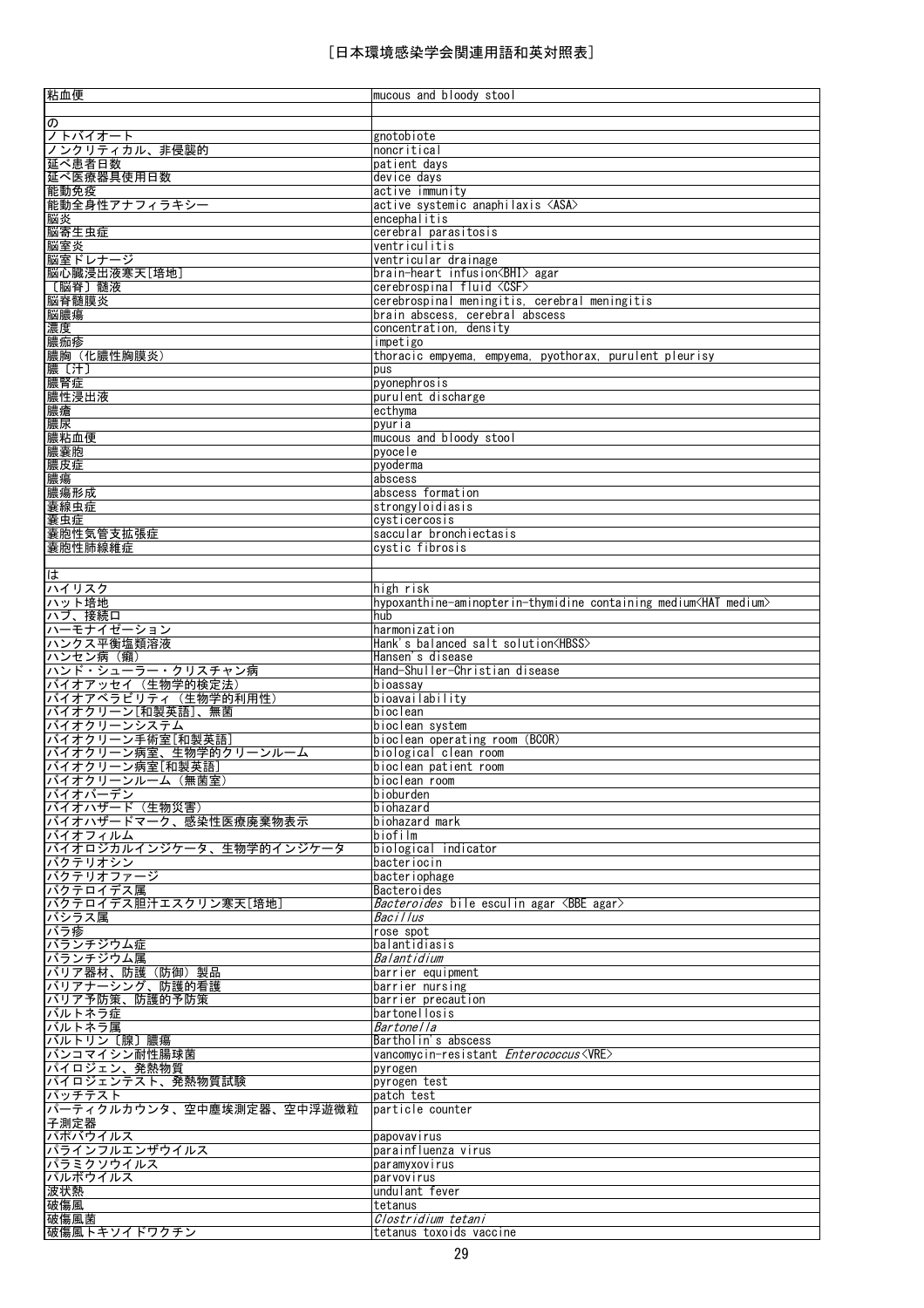| 破傷風毒素                           | tetanus toxin                                                |
|---------------------------------|--------------------------------------------------------------|
| 播種                              | dissemination                                                |
| 播種性カンジダ症                        | disseminated candidiasis                                     |
| 播種性感染                           | disseminated infection                                       |
| 播種性コクシジオイデス症                    | disseminated coccidioidomycosis                              |
|                                 | disseminated intrvascular coagulation <dic> [syndrome]</dic> |
| 播種性血管内凝固〔症候群〕                   |                                                              |
| 馬鼻疽                             | glanders                                                     |
| 肺アスペルギルス症                       | pulmonary aspergillosis                                      |
| 肺カンジダ症                          | pulmonary candidiasis                                        |
| 肺コクシジオイデス症                      | pulmonary coccidioidomycosis                                 |
| 肺壊疽                             | gangrene of lung                                             |
| 肺炎                              | pneumonia                                                    |
| 肺感染症                            | pulmonary infection                                          |
|                                 |                                                              |
| 肺気腫                             | pulmanory emphysema                                          |
| 肺吸虫症                            | paragonimiasis, lung distomatosis                            |
| 肺クリプトコックス症                      | pulmart cryptococcosis                                       |
| 肺結核〔症〕                          | pulmonary tuberculosis                                       |
| 肺真菌症                            | pulmonary mycosis                                            |
| 肺臓炎                             | pneumonitis                                                  |
| 肺膿瘍                             | lung abscess                                                 |
| 肺ジストマ症                          | pulmonary distomiasis                                        |
| 肺胞マクロファージ                       | alveolar macrophage                                          |
| 肺葉性肺炎                           | lobular pneumonia                                            |
|                                 |                                                              |
| 敗血症                             | septicemia (sepsis)                                          |
| 敗血疹                             | septicaemids                                                 |
| 配合禁忌、不適合                        | incompatibility                                              |
| 排出                              | efflux                                                       |
| 排泄                              | elimination, excretion                                       |
| 排尿困難 (排尿痛によるものも含む)              | dysuria                                                      |
| 排尿初期痛                           | initial pain on urination                                    |
| 排尿痛                             | micturition pain                                             |
| 廃棄物処理                           | disposal of refuse, refuse disposal                          |
|                                 |                                                              |
| 廃棄物処理法                          | Waste Disposal and Public Cleaning Law                       |
| 培地                              | culture medium, medium                                       |
| 培養                              | culture, incubation                                          |
| 培養〔法〕                           | cultivation                                                  |
| 梅毒                              | syphilis                                                     |
| 梅毒血清試験                          | serological test for syphrilis <sts></sts>                   |
| 梅毒トレポネーマ                        | Treponema pallidum                                           |
| 媒介昆虫                            | insect vector                                                |
| 媒介体 (者)                         | vector                                                       |
| 履物                              | footwear                                                     |
| 白金耳                             | inoculating loop                                             |
| 白金線                             | inoculating needle                                           |
|                                 | white blood cell <wbc></wbc>                                 |
| 白血球                             |                                                              |
| 白血球減少 〔症〕                       | leukopenia, leukocytopenia                                   |
| 白血球増多〔症〕                        | leukocytosis, hyperleukocytosis                              |
| 白血球毒                            | leukotoxicin, leucocidin                                     |
| 白血病                             | leukemia                                                     |
| 白癬菌                             | Trichophyton                                                 |
| 白癬症                             | tinea, trichophytosis                                        |
| 白癬疹                             | dermatophytid                                                |
| 白糖 - 燐酸 - グルタミン酸培地              | sucrose-phosphate-glutamic acid medium <spg medium=""></spg> |
| 薄層カップ法                          | thin-layer cup method                                        |
| 薄層クロマトグラフィ                      | thin-layer chromatography                                    |
| 薄層ディスク法                         | thin-layer disc method                                       |
| 麦粒腫                             | hordeolum                                                    |
| 曝露                              | exposure                                                     |
| 橋本病                             | Hashimoto's disease                                          |
| 発酵                              | fermentation                                                 |
|                                 | eruption, exanthema                                          |
| 発疹                              |                                                              |
| <u>発疹チフス</u>                    | epidemic typhus, petechial typhus                            |
| 発疹チフスリケッチア                      | Rickettsia prowazeki                                         |
| 発疹熱                             | murine typhus, endemic typhus                                |
| 発疹熱リケッチア                        | Rickettsia typhi                                             |
| 発熱                              | pyrexia, fever                                               |
| 発熱物質                            | pyrogen                                                      |
| 発病率                             | incidence rate                                               |
| <u>抜歯創</u>                      | tooth extractional (extracted) wound                         |
| 鼻ジフテリア                          | nasal diphtheria                                             |
| 鼻茸                              | nasal polyp                                                  |
| 針刺し                             | needlestick                                                  |
| 針刺し事故、針刺し創                      | needlestick injury                                           |
| 反復性感染〔症〕                        |                                                              |
|                                 |                                                              |
|                                 | recurrent infection                                          |
|                                 | repetitive administration                                    |
|                                 | half life $\langle T1/2 \rangle$                             |
|                                 | semisynthetic medium                                         |
| 反復投与<br>半減期<br>半合成培地<br>半流動寒天培地 | semisolid agar medium                                        |
|                                 | diffuse peritonitis                                          |
| 汎発性腹膜炎                          |                                                              |
|                                 |                                                              |
| $\overline{v}$<br>B型肝炎          | hepatitis B                                                  |
| B型肝炎e抗原                         | hepatitis B e antigen <hbeag></hbeag>                        |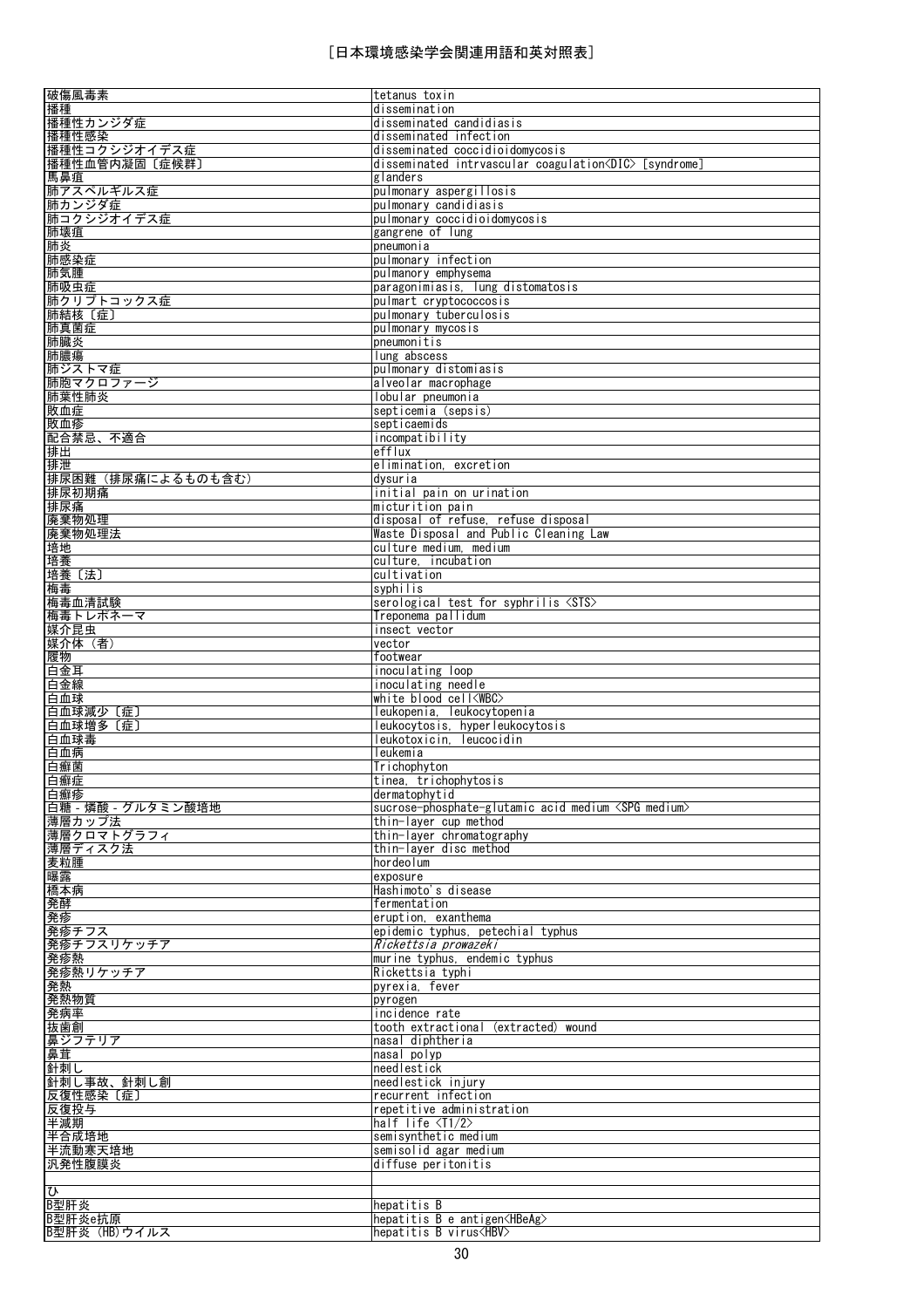| B型肝炎コア抗原                                                 | hepatitis B core antigen <hbcag></hbcag>                    |
|----------------------------------------------------------|-------------------------------------------------------------|
| B型肝炎抗原                                                   | hepatitis B antigen <hbag></hbag>                           |
|                                                          |                                                             |
| B型肝炎表面抗原 <hbs抗原></hbs抗原>                                 | hepatitis B surface antigen <hbsag></hbsag>                 |
| B型肝炎ワクチン                                                 | heoatitis B vaccine                                         |
| B群レンサ球菌                                                  | group B Streptococcus <gbs></gbs>                           |
| BCGワクチン                                                  | BCG vaccine                                                 |
| BTB乳糖寒天 [培地]                                             | bromthymol blue lactose agar <btb agar=""></btb>            |
| BYE寒天[培地]                                                | Barile-Yaguchi-Eveland agar <bye agar=""></bye>             |
| P-K反応                                                    | Prausnitz-Kustner reaction                                  |
|                                                          |                                                             |
| ヒアルロニダーゼ                                                 | hyaluronidase                                               |
| ヒスタミン                                                    | histamine                                                   |
| ヒストプラスマ症                                                 | histoplasmosis                                              |
| ヒトT細胞白血病                                                 | human T cell leukemia <htl></htl>                           |
| ヒトT細胞白血病ウイルス                                             | human T cell leukemia virus <htlv></htlv>                   |
| ヒト免疫不全ウイルス                                               | human immune deficiency virus <hiv></hiv>                   |
|                                                          |                                                             |
| ヒラ細胞                                                     | HeLa cell                                                   |
| ビフィドバクテリウム属                                              | Bifidobacterium                                             |
| ビフォナゾール                                                  | bifonazole                                                  |
| ビブリオ症                                                    | vibriosis                                                   |
| ビブリオ属                                                    | Vibrio                                                      |
| ピコルナウイルス                                                 | picornavirus                                                |
| びまん性汎細気管支炎                                               | diffuse panbronchiolitis <dpb></dpb>                        |
|                                                          |                                                             |
| 日和見感染 (症)                                                | opportunistic infection                                     |
| 日和見病原体                                                   | opportunistic pathogen                                      |
| 比較試験 (研究)                                                | controlled trial (study)                                    |
| 比活性                                                      | specific activity $\langle sp \; act \rangle$               |
| 比重                                                       | specific gravity $\langle sp gr \rangle$                    |
| 皮下投与                                                     | subcutaneous administration                                 |
| 皮下トンネル感染                                                 | tunnel infection                                            |
|                                                          |                                                             |
| 皮下膿瘍                                                     | subcutaneous abscess                                        |
| 皮内接種                                                     | intracutaneous inoculation                                  |
| 皮内注射                                                     | intracutaneous injection                                    |
| 皮内投与                                                     | intracutaneous administration                               |
| 皮内反応                                                     | intracutaneous reaction, intradermal reaction               |
| 皮膚結核                                                     | skin tuberculosis, tuberculosis of the skin                 |
| 皮膚口内炎                                                    | dermatostomatitis                                           |
|                                                          |                                                             |
| 皮膚糸状菌                                                    | dermatophyte                                                |
| 皮膚糸状菌症                                                   | dermatophytosis                                             |
| 皮膚消毒(剤)                                                  | skin antiseptic                                             |
| 皮膚真菌症                                                    | dermatomycosis                                              |
| 皮膚粘膜カンジダ症                                                | mucocutaneous candidiasis                                   |
| 皮膚粘膜リンパ節症候群                                              | mucocutaneous lymphnode syndrome                            |
| 皮膚表面細菌培養法                                                | skin surface culture method                                 |
|                                                          |                                                             |
| 肥胖〔満〕細胞                                                  | mast cell                                                   |
| 非競合的拮抗                                                   | non-competitive antagonism                                  |
| 非クラミジア〔性〕尿道炎                                             | nonchlamydial urethritis                                    |
| 非経口                                                      | parenteral                                                  |
| 非経口投与                                                    | parenteral administration                                   |
| 非経腸                                                      | parenteral                                                  |
| 非細菌性髄膜炎                                                  | nonbacterial meningitis                                     |
| 非細菌性前立腺炎                                                 | nonbacterial prostatitis                                    |
|                                                          |                                                             |
| 非ステロイド性抗炎症薬〔症〕                                           | non-steroid antiinfla mmatory drugs(agents) <nsaid></nsaid> |
| 非定型抗酸〔性〕菌                                                | atypical mycobacterium(pl. -ria)                            |
| 非定型抗酸菌感染症                                                | atypical mycobacterial infection                            |
| 非定型抗酸菌症                                                  | atypical mycobacteriosis                                    |
| 非定型 (異型) 肺炎                                              | atypical pneumonia                                          |
| 非伝達性プラスミド                                                | nontransferable plasmid                                     |
| 非特異性膣炎                                                   | nonspecific vaginitis                                       |
| 非発酵菌                                                     | non-fermenting bacterium ( $p$ /.-ria)                      |
| 非病原菌                                                     | nonpathogenic bacterium $(p/-$ -ria)                        |
| 非病原性                                                     | avirulence                                                  |
|                                                          |                                                             |
| 非病原体                                                     | nonpathogen                                                 |
| 非淋菌性尿道炎                                                  | non-gonococcal urethritis <ngu></ngu>                       |
| 飛沫核                                                      | droplet nuclei                                              |
| 飛沫感染                                                     | droplet infection                                           |
| 飛沫伝播、飛沫感染                                                | droplet transmission                                        |
| 飛沫予防策                                                    | droplet precaution                                          |
| 脾膿瘍                                                      |                                                             |
|                                                          |                                                             |
|                                                          | splenic abscess                                             |
| 微好気性菌                                                    | microaerophile                                              |
|                                                          | microorganism contamination                                 |
|                                                          | disperser                                                   |
| 微生物汚染<br>微生物飛散者、ディスパーサ<br>微量液体希釈法                        | broth microdilution method                                  |
|                                                          | nasopharynditis                                             |
|                                                          | rhinitis                                                    |
|                                                          |                                                             |
|                                                          | intranasal instillation                                     |
|                                                          | intranasal administration                                   |
|                                                          | Pseudomonas mallei                                          |
|                                                          | nasal administration                                        |
|                                                          | leprosy of the nose                                         |
| 鼻咽頭炎<br>鼻炎<br>鼻腔内滴下<br>鼻腔内投与<br>鼻疽菌<br>鼻粘膜投与<br>鼻癩<br>鼻漏 | nasal discharge, rhinorrhea                                 |
|                                                          | photo allergy                                               |
| 光アレルギー                                                   | photosensitivity                                            |
| 光過敏性                                                     |                                                             |
| 光毒性<br>百日咳                                               | photo toxicity<br>whooping cough                            |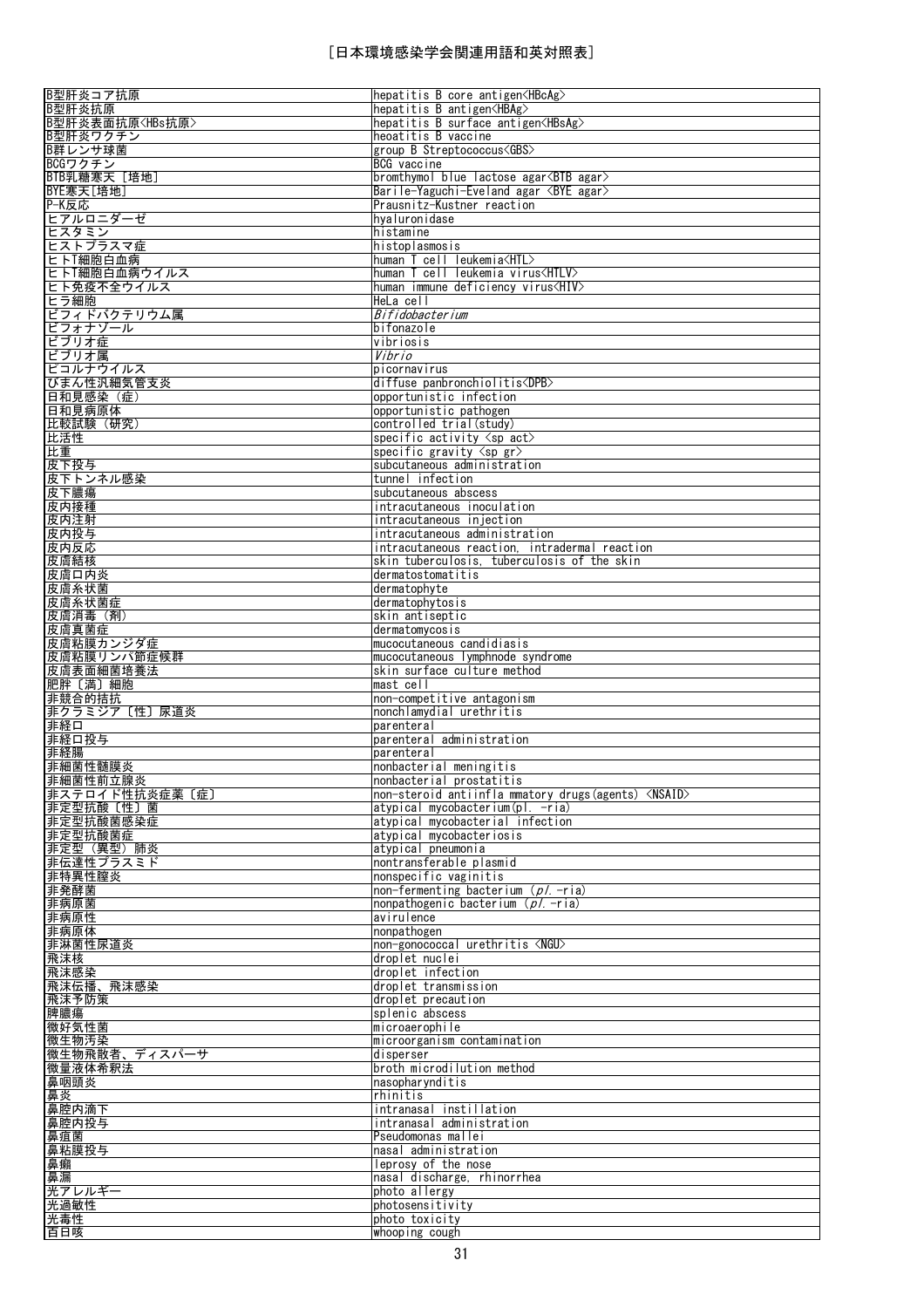| 百日咳ワクチン                    | pertussis vaccine                                                     |
|----------------------------|-----------------------------------------------------------------------|
| 表現型                        | phenotype                                                             |
| 表 (浅) 在性真菌症                | superficial mycosis                                                   |
|                            |                                                                       |
| 表 (浅) 在性白癬                 | tinea superficials                                                    |
| 表皮菌属                       | Epidermophyton                                                        |
| 表皮剥脱毒素                     | exfoliative toxin                                                     |
| 表皮剥離 (脱)                   | exfoliation                                                           |
| 表皮ブドウ球菌                    | Staphylococcus epidermidis                                            |
| 表面活性薬                      | surfactant                                                            |
| 標準菌株                       |                                                                       |
|                            | standard strain                                                       |
| 標準誤差                       | standard error <se></se>                                              |
| 標準偏差                       | standard deviation <sd></sd>                                          |
| 標準的予防措置 (策)                | standard precautions                                                  |
| 瘭疽                         | felon, whitlow                                                        |
| 病院環境                       | hospital environment                                                  |
| 病院感染                       | hospital infection                                                    |
|                            |                                                                       |
| 病院感染、院内感染                  | hospital-acquired infection                                           |
| 病院感染、院内感染                  | nosocomial infection                                                  |
| 病院感染管理実践諮問委員会 (HICPAC)     | Hospital Infection Control Practice Advisory Committee                |
| 病院感染肺炎、院内肺炎                | hospital-acquired pneumonia                                           |
| 病院食                        | hospital diet                                                         |
| 病原性大腸菌                     | enteropathogenic Escherichia coli <epec></epec>                       |
| 病原体                        | pathogen                                                              |
|                            |                                                                       |
| 病巣、照準                      | focus                                                                 |
| 病原微生物                      | pathogenic microorganism                                              |
| 病巣感染                       | focal infection                                                       |
| 病棟清掃                       | cleaning of ward                                                      |
| 貧血                         | anemia                                                                |
| 頻尿                         | frequent micturition (urination), urinary frequency, pollaki [s] uria |
|                            |                                                                       |
|                            |                                                                       |
| 頻尿·排尿痛症候群                  | frequency-dysuria syndrome                                            |
|                            |                                                                       |
| ふ                          |                                                                       |
| ファージ型                      | phage type, phagovar                                                  |
| ファージ型別                     | phage typing                                                          |
| フィッツ・ヒュー・カーチス症候群           | Fitz-Hugh-Curtis syndrome                                             |
| フィブリノーゲン                   | fibrinogen                                                            |
| フィブロネクチン                   | fibrionectin                                                          |
|                            |                                                                       |
| フィラメント                     | filament                                                              |
| フィラリア                      | Filaria                                                               |
| フィラリア症                     | filariasis                                                            |
| フィルデス消化血液                  | Filde's peptic digest of blood                                        |
| フィンガーストリーク法                | finger streak plate method                                            |
| フィンガープリント法                 | finger print plate method                                             |
| フェイスマスク、顔面マスク              |                                                                       |
|                            | face mask                                                             |
| フェロモン                      | pheromone                                                             |
| フォーゲス・プロスカウエル試験            | Voges-Proskauer <vp>test</vp>                                         |
| フサリウム症                     | fusariomycosis                                                        |
| フソバクテリウム属                  | Fusobacterium                                                         |
| フラッシャーディスインフェクタ            | flasherdisinfecter                                                    |
| フラボバクテリウム属                 | Flavobacterium                                                        |
| フランシセラ属                    | Francisella                                                           |
| フランベジア                     | frambesia                                                             |
|                            |                                                                       |
| フルオログラフィー                  | fluorography                                                          |
| フルニエール壊疽                   | Fournier's gangrene                                                   |
| フローサイトメトリー                 | flow cytophotometry                                                   |
| ブイヨン                       | bouillon (broth)                                                      |
| ブドウ球菌性膿痂疹                  | staphylococcal impetigo                                               |
| ブドウ糖非発酵菌                   | glucose non-fermenting bacterium $(p/-$ ria)                          |
| ブドウ糖非発酵グラム陰性桿菌             | glucose non-fermenting gram-negative rod(s) <gnf-gnr></gnf-gnr>       |
| ブラストミセス症                   | blastomycosis                                                         |
| ブラッシング                     | brushing                                                              |
| ブランハメラ                     | Branhame   la                                                         |
|                            |                                                                       |
| ブルセラ症                      | brucellosis                                                           |
| ブルセラ属                      | Brucella                                                              |
| ブレイクポイント                   | break point                                                           |
| プライマリー・エンドポイント             | primary end point                                                     |
| プラーク形成単位                   | plaque-forming units <pfu></pfu>                                      |
| プラスミド                      | plasmide                                                              |
| <u> プラセボ</u>               | placebo                                                               |
| プリオン                       | prion                                                                 |
| プリン代謝拮抗薬〔剤〕                | purine metabolism antagonist                                          |
|                            |                                                                       |
| プール肉芽腫                     | swmming pool granuloma                                                |
| プール性結膜炎 (咽頭結膜熱)            | pharyngoconjunctival fever <pcf>, swimming-bath conjunctivitis</pcf>  |
| プレッツ置換法                    | Proetz's displacement therapy                                         |
| プレドニゾロン                    | prednisolone                                                          |
| プロジギオシン                    |                                                                       |
|                            | prodigiosin                                                           |
|                            |                                                                       |
| プロスタトーシス (前立腺症)            | prostatosis                                                           |
| プロスタトディニア (前立腺痛、慢性前立腺炎症候群) | prostatodynia                                                         |
|                            |                                                                       |
| プロテアーゼ                     | protease                                                              |
| プロテアーゼ阻害薬〔剤〕               | prostease inhibitor                                                   |
| プロトプラスト<br>プロトロンビン時間       | protoplast<br>prothrombin time                                        |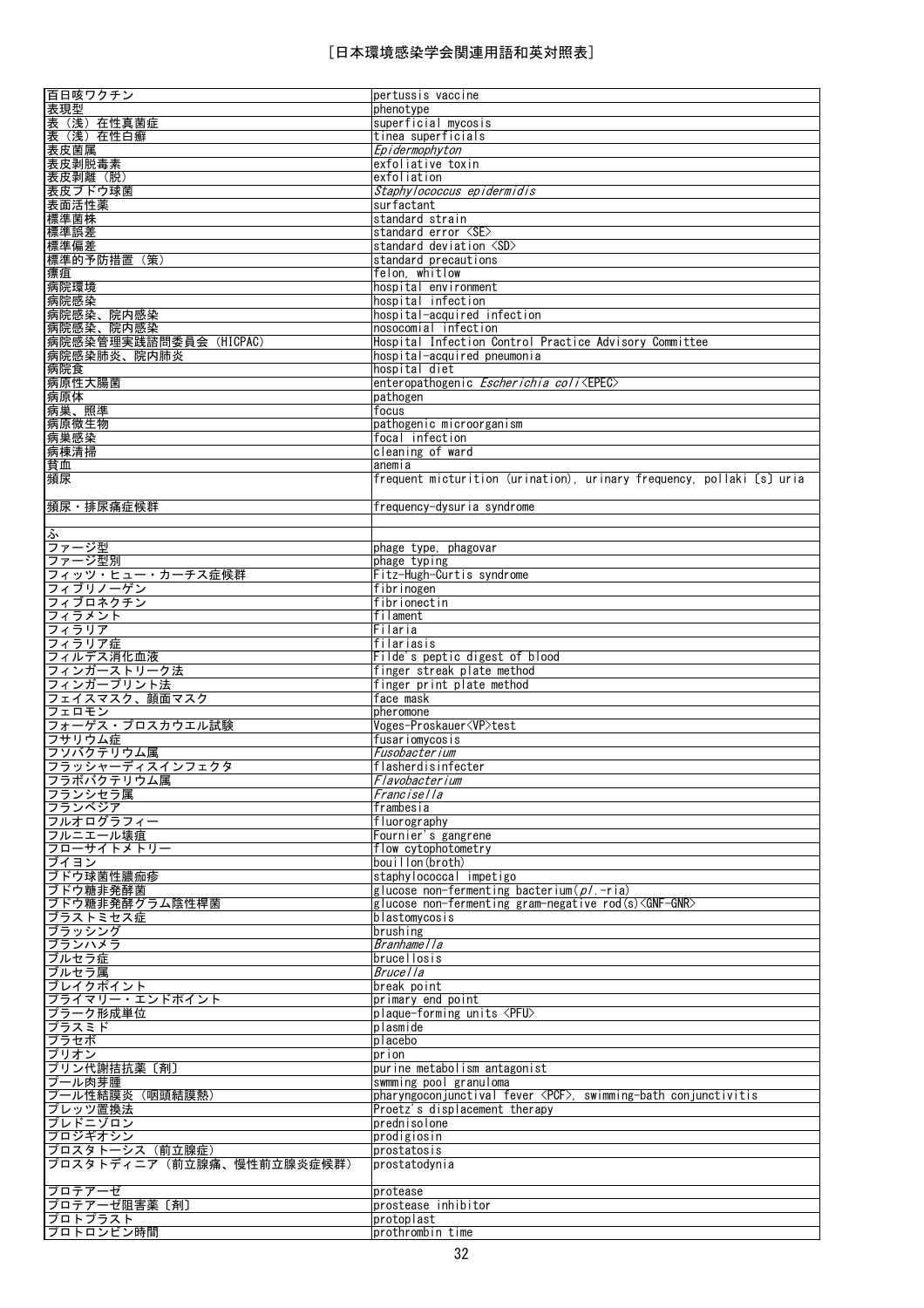| プロドラッグ<br>プロファージ           | prodrug<br>prophage                                                                   |
|----------------------------|---------------------------------------------------------------------------------------|
| プロベネシド                     | probenecid                                                                            |
| 不活化                        | inactivation                                                                          |
| 不活化ワクチン<br>不活性化係数          | inactivated vaccine<br>inactivation factor                                            |
| 不活性化酵素                     | inactivating enzymes                                                                  |
| 不潔/感染手術                    | dirty/infected operation                                                              |
| 不潔区域                       | dirty area                                                                            |
| 不潔創<br>不顕性感染               | dirty wound<br>inapparent infection                                                   |
| 不適合                        | incompatibility                                                                       |
| 不眠〔症〕                      | insomnia, sleeplessness                                                               |
| [原因] 不明熱<br>付着、接着          | fever of unknown (undetermined) origin <fuo><br/>attachment, adhesion</fuo>           |
| 付着(接着)因子                   | adhesin                                                                               |
| 付着(接着)性                    | adherence                                                                             |
| 付着分子                       | adhesin molecule                                                                      |
| 浮腫<br>普通寒天培地               | edema<br>nutrient agar medium                                                         |
| 普通石けん                      | plain soap                                                                            |
| 普遍的予防策                     | universal precaution                                                                  |
| 腐骨<br>腐生菌                  | sequester<br>saprophyte                                                               |
| 孵卵器                        | incubator                                                                             |
| 風疹                         | rubella                                                                               |
| 風疹ウイルス                     | rubella virus                                                                         |
| 風疹ワクチン<br>封入体              | rubella vaccine<br>inclusion body                                                     |
| 封入体〔症〕結膜炎                  | inclusion conjunctivitis                                                              |
| 封入体形成単位                    | inclusion forming unit <ifu></ifu>                                                    |
| 拭き取り採取、スワブ採取<br>拭き取り法、スワブ法 | swab collection<br>swab method                                                        |
| 服用性                        | compliance                                                                            |
| 副咽頭間隙膿瘍                    | parapharyngeal abscess                                                                |
| 副睾丸炎、精巣上体炎<br>副作用          | epididymitis<br>adverse reaction                                                      |
| 副鼻腔炎                       | (paranasal) sinusitis                                                                 |
| 副鼻腔気管支炎                    | sinobronchitis                                                                        |
| 副鼻腔気管支症候群<br>腹腔鏡下手術        | sinobtonchus syndrome<br>laparoscopic surgery                                         |
| 腹腔滲出液                      | peritoneal exudate                                                                    |
| 腹腔滲出細胞                     | peritoneal exudate cell <pec></pec>                                                   |
| 腹腔内感染<br>腹腔内注射             | intraperitoneal infection<br>$interval$ intraperitoneal injection $\langle JP\rangle$ |
| 腹腔内投与                      | intraperitoneal administration                                                        |
| 腹腔内ドレナージ                   | intraperitoneal drainage                                                              |
| 腹腔内膿瘍<br>腹腔内遊離ガス           | intra-abdominal abscess<br>intraabdominal abscess                                     |
| 腹腔マクロファージ                  | peritoneal macrophage                                                                 |
| 腹症                         | abdomen                                                                               |
| 腹水                         | ascites                                                                               |
| 腹部外傷<br>腹部穿刺               | abdominal trauma<br>abdominal paracentesis                                            |
| 腹部膨満                       | abdominal distension                                                                  |
| 腹膜炎                        | peritonitis                                                                           |
| 腹膜刺激症状<br>腹膜透析             | rebound tenderness, Blumberg sign<br>peritoneal dialysis <pd></pd>                    |
| 複雑性感染症                     | complicated infection                                                                 |
| 複雑性腎盂腎炎                    | constrictive pericarditis                                                             |
| 複雑性尿路感染〔症〕<br>複雑性膀胱炎       | complicated urinary tract infection<br>complicated cystitis                           |
| 複数菌感染〔症〕                   | polymicrobial infection                                                               |
| 覆布、ドレープ                    | drape                                                                                 |
| 沸騰水<br>粉瘤                  | boiling water<br>atheroma                                                             |
| 噴霧                         | fogging                                                                               |
| 噴霧療法                       | nebulization                                                                          |
| 糞便検査                       | fecal examination                                                                     |
| 分割投与                       | divided administration<br>larthroconidium                                             |
| 分節型分生子<br>分子量              | molecular weight $\langle$ mol wt $\rangle$                                           |
| 分泌型IgA                     | secretory immunoglobulin $A \leq sIg$ $A$                                             |
| 分離、隔離<br>分離株               | isolation, segregation<br>isolate                                                     |
| 分離培地                       | isolation medium                                                                      |
| 分離培養                       | differential culture, isolation culture                                               |
| $\widehat{\phantom{1}}$    |                                                                                       |
| β-D-グルカン                   | $\beta$ -D-g lucan                                                                    |
| $\beta$ -溶血                | $\beta$ -hemolysis                                                                    |
| β-ラクタマーゼ<br>β-ラクタマーゼ産生菌[株] | $\beta$ -lactamase<br>$\beta$ -lactamase producing bacterium(pl.-ria)                 |
| β-ラクタマーゼ阻害薬                | $\beta$ -lactamase inhibitor                                                          |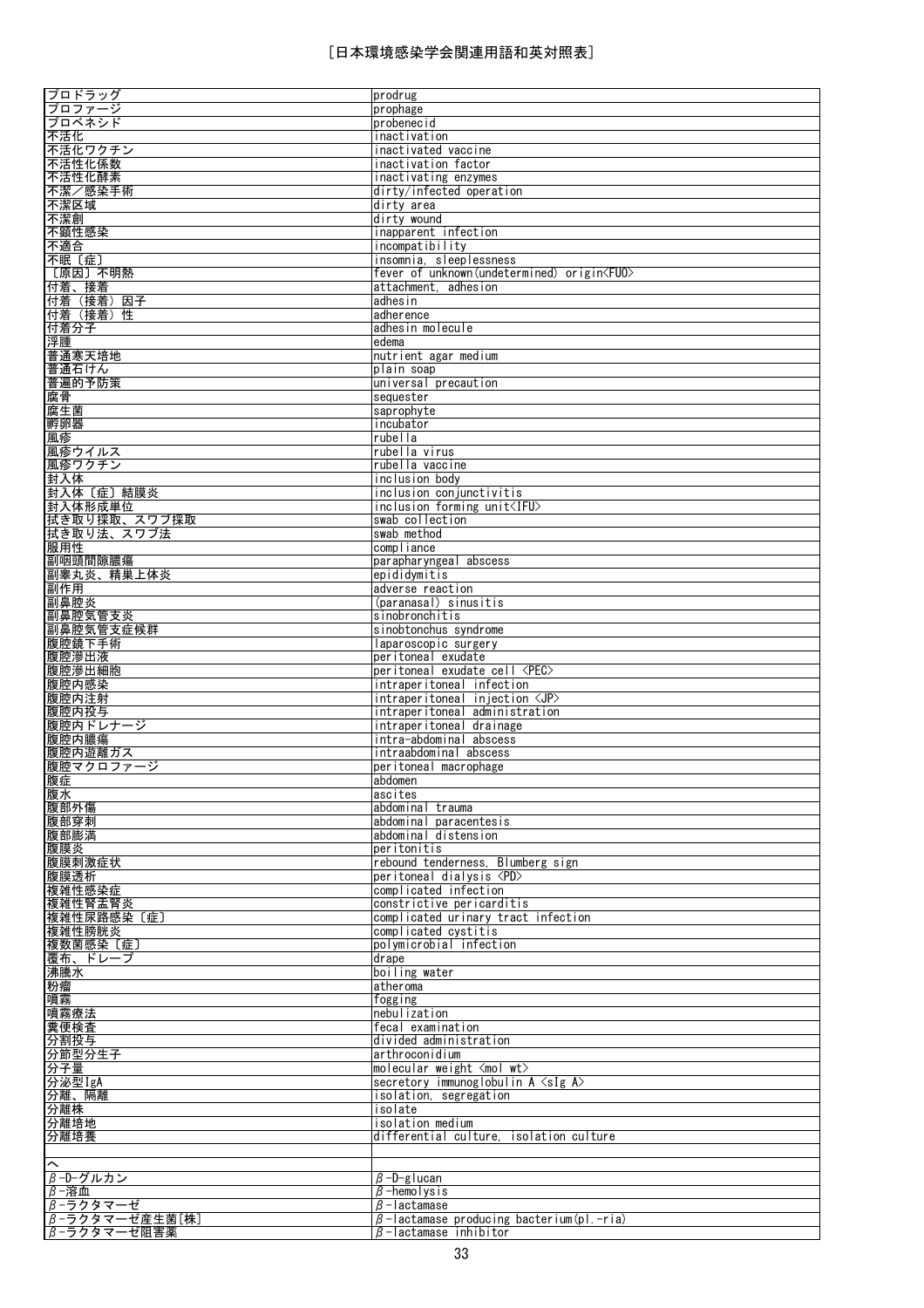| $β - 5$ クタム系薬[剤]           | $\beta$ -lactams                                                    |
|----------------------------|---------------------------------------------------------------------|
| ヘマトキシリン<br>エオジン染色          | hematoxylin [and] eosin <he>stain</he>                              |
| ヘモグロビン量                    | hemoglobin <hb></hb>                                                |
| ヘモフィルス属                    | Haemophilus                                                         |
| ヘルペス脳炎                     | herpes encephalitis                                                 |
| ヘルパンギ〔一〕ナ                  | herpangina                                                          |
| ヘルペスウイルス                   | herpes virus                                                        |
| ヘルペスロ内炎                    | herpetic stomatitis                                                 |
| HEPAフィルタ、超高性能フィルタ、超高性能ろ過空気 | high efficiency particulate air filter                              |
| フィルタ                       |                                                                     |
| ヘパプラスチンテスト                 | hepaplastin test                                                    |
| ヘパリン                       | heparin                                                             |
| ヘールフォルト症候群                 | Heerfordt syndrome                                                  |
| ヘルペス性角結膜炎                  | herpetic keratocon junctivitis                                      |
| ヘルペス性歯肉口内炎                 | herpetic gingivostomatitis                                          |
| ベイスン法                      | basin method                                                        |
| ベイヨネラ属                     | Veillonella                                                         |
| ベッドパン、便器                   | bedpan                                                              |
| ベロ毒素 (志賀毒素様毒素)             | vero toxin                                                          |
| ベロ毒素産生性大腸菌                 |                                                                     |
|                            | vero cytotoxin-producing Escherichia coli <viec></viec>             |
| ペスト菌                       | Yersinia pestis                                                     |
| ペニシリンアレルギー                 | penicillin allergy                                                  |
| ペプトン水                      | peptone water                                                       |
| ペリプラスム                     | periplasm                                                           |
| ペリプラスム間隙                   | periplasmic space                                                   |
| 平均赤血球容積                    | mean corpuscular volume                                             |
| 平板                         | plate                                                               |
| 平板培養                       | plate culture                                                       |
| 併用                         | combination                                                         |
| 併用効果                       | combined effect                                                     |
| 併用療法                       | combination therapy                                                 |
| 閉鎖式気管内吸引チューブ               | closed endotracheal suction tube                                    |
| 閉鎖式持続導尿システム                | closed system of urinary drainage system                            |
| 閉鎖式ドレナージ                   | closed drainage                                                     |
| 閉塞性黄疸                      | obstructive jaundice                                                |
| 閉塞性化膿性胆管炎                  | obstructive suppurative holangitis                                  |
| 閉塞性細気管支炎を伴う器質化             | bronchiolitis obliterans with organizing pneumonia                  |
| 米国疾病管理センター                 | Centers for Disease Control and Prevention <cdc></cdc>              |
| 〔米国〕食品医薬品局                 | Food and Drug Administration <fda></fda>                            |
| 米国臨床検査標準化委員会               | National Committee for Clinical Laboratory Standard <nccls></nccls> |
| 変異                         | variation, mutation                                                 |
|                            |                                                                     |
| 変異菌〔株〕                     | variant, mutant                                                     |
| 変異原                        | mutagenic agent                                                     |
| 変異原性試験                     | mutagenicity (mutation) test                                        |
| 変形菌属                       | Proteus                                                             |
| 変形性関節症                     | arthrophathy deformans                                              |
| <u> 扁桃打ち消し試験法</u>          | annulation test of tonsil                                           |
| 扁桃炎                        | tonsillitis                                                         |
| 扁桃周囲炎                      | peritonsillis                                                       |
| 扁桃周囲膿瘍                     | peritonsillar abscess                                               |
| 扁桃肥大                       | tonsillar hypertrophy                                               |
| 扁桃誘発試験法                    | provocation test of tonsil                                          |
| 扁平コンジローマ                   | condyloma latum                                                     |
| 偏性(絶対)嫌気性菌                 | obligatory anaerobe                                                 |
| 偏性好気性菌                     | obligatory aerobe                                                   |
| 便                          | feces                                                               |
| 便器洗浄機(器)、ベッドパンウォッシャ        | bedpan washer                                                       |
| 便器付き椅子                     | commode                                                             |
| 鞭虫                         | whipworm, <i>Trichuris trichiura</i>                                |
| 鞭虫症                        | trichuriasis                                                        |
| 鞭毛                         | flagellum                                                           |
| 鞭毛抗原 (H抗原)                 | flagella antigen <h antigen=""></h>                                 |
| 鞭毛虫                        | mastigote                                                           |
| 鞭毛虫症                       | flagellosis                                                         |
|                            |                                                                     |
| ほ                          |                                                                     |
| ホメオスターシス                   | homeostasis                                                         |
| ホモジネート                     | homogenate                                                          |
| ボウィー・ディック・テスト              | Bowie-Dick test                                                     |
| ボウエルズ病                     | Boels diseases                                                      |
| ボツリヌス菌                     | Clostidium botulinum                                                |
| ボツリヌス病                     | bothlism                                                            |
| ボルデテラ属                     | <i>Bordetella</i>                                                   |
| ボレリア属                      | Borrelia                                                            |
| ポケット感染                     | pocket infection                                                    |
| ポックスウイルス                   | poxvirus                                                            |
| ポテトデキストロース寒天培地             | potato dextrose agar <pda> medium</pda>                             |
| ポリアクリルアミドゲル電気泳動            | polyacrylamide gel electrophoresis                                  |
| ポリオウイルス                    | poliomyelitis virus                                                 |
| 〔経口〕ポリオ生ワクチン               | oral live poliovirus vaccine                                        |
| ポリクローナル抗体                  | poluclonal antibody                                                 |
| ポリープ状<br>ポリメラーゼ連鎖反応        | fungoid<br>polymerase chain reaction <pcr></pcr>                    |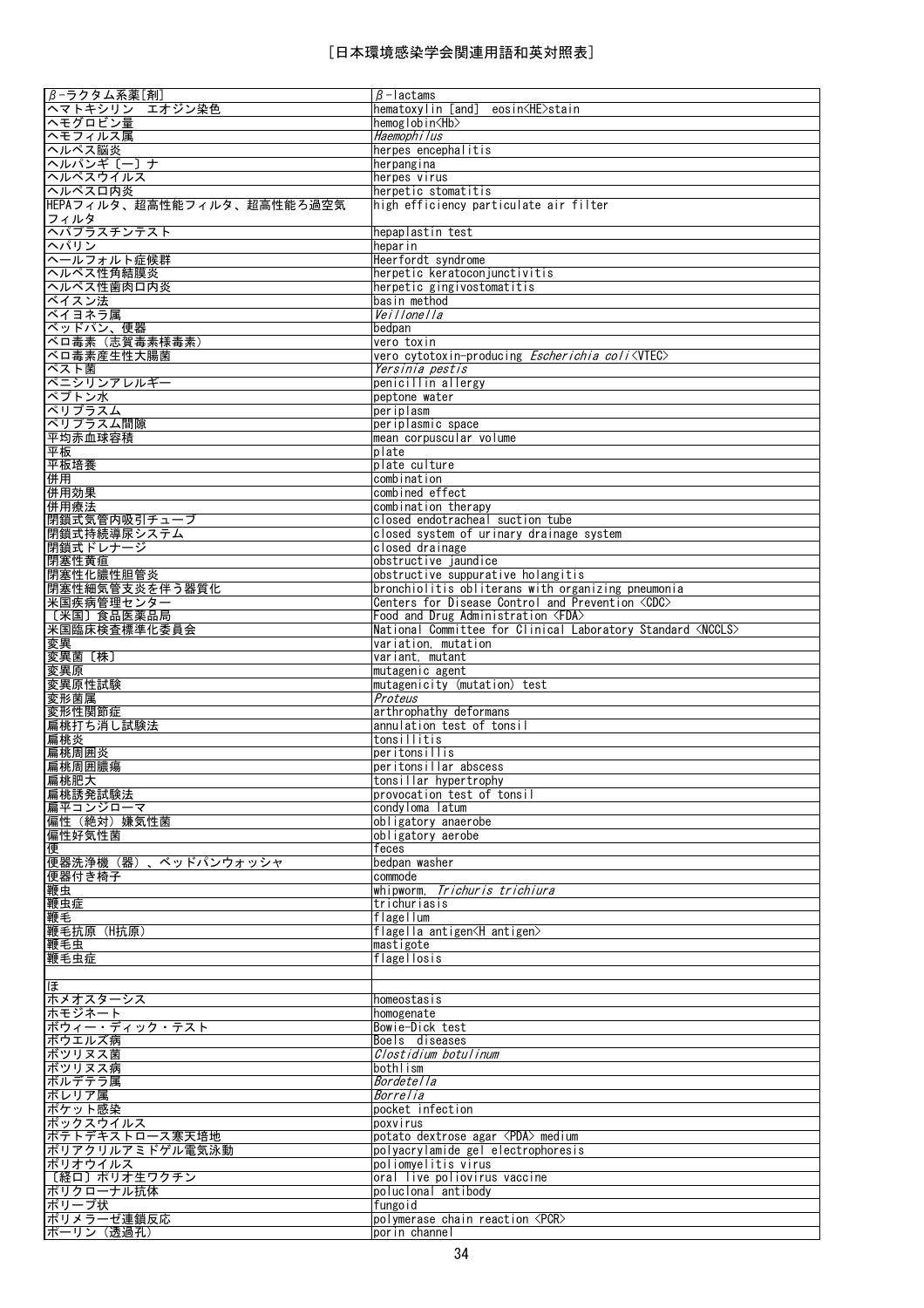| 保菌者、キャリア                                                                                   | carrier                                                   |
|--------------------------------------------------------------------------------------------|-----------------------------------------------------------|
| 保護用眼鏡                                                                                      | eye goggle                                                |
| 保存培養                                                                                       | stock culture                                             |
| 補体                                                                                         | complement                                                |
|                                                                                            |                                                           |
| 補体結合                                                                                       | complement fixation <cf></cf>                             |
| 補体結合試験                                                                                     | complement fixation <cf> test</cf>                        |
| 補体結合反応                                                                                     | complement fixation reaction                              |
| 補体50%溶血単位                                                                                  | 50% hemolytic unit of complement <ch50></ch50>            |
| 母子(児)感染                                                                                    | feto-maternal infection                                   |
| 包括的サーベイランス                                                                                 | hospital-wide (comprehensive) surveillance                |
| 包帯交換                                                                                       | dressing change                                           |
|                                                                                            |                                                           |
| 包虫症                                                                                        | hydatid disease (echinococcosis)                          |
| 法定伝染病                                                                                      | legal communicable disease                                |
| 放射線                                                                                        | radiation                                                 |
| 放射線障害                                                                                      | radiation damage, radiation hazard (injury)               |
| 放射線療法                                                                                      | radiotherapy, irradiation therapy                         |
| 放線菌症、アクチノミセス症                                                                              | actinomycosis                                             |
| 放線菌属、アクチノミセス属                                                                              | Actinomyces                                               |
| 胞子(芽胞)                                                                                     | bacterial spore                                           |
| 蜂巣炎                                                                                        | cellulitis                                                |
| 縫合不全                                                                                       | anastomotic failure, anastomotic leakage                  |
|                                                                                            |                                                           |
| 飽和蒸気                                                                                       | saturated vapor                                           |
| 防腐薬                                                                                        | antiseptic                                                |
| 防護環境[易感染患者を収容する病室]、防御環境                                                                    | protective environment (PE)                               |
| 膀胱炎                                                                                        | cystitis                                                  |
| 膀胱結核                                                                                       | bladder tuberculosis                                      |
| 膀胱穿刺[術]                                                                                    | bladder puncture (punctuation)                            |
| 膀胱洗浄[法]                                                                                    | bladder irrigation                                        |
| 膀胱尿管逆流 〔症〕                                                                                 | vesicoureteral reflux <vur></vur>                         |
| <u>膀胱尿道炎、尿道膀胱炎</u>                                                                         | cystourethritis                                           |
|                                                                                            |                                                           |
| <u> 墨汁法</u>                                                                                | indian ink method                                         |
| 発赤                                                                                         | redness                                                   |
| 発赤拡張                                                                                       | flare                                                     |
| 発赤毒                                                                                        | erythrogenic toxin                                        |
| 発疹                                                                                         | exanthema, eruption                                       |
| 発疹チフス                                                                                      | epidemic typhus                                           |
| 発疹熱                                                                                        | endemic typhus                                            |
|                                                                                            |                                                           |
| ま                                                                                          |                                                           |
| マイクロタイター法                                                                                  | microtiter technique (method)                             |
| マイクロプレート                                                                                   | microplate                                                |
| マイコセル寒天                                                                                    | mycosel agar                                              |
| マイコトキシン                                                                                    | mycotoxin                                                 |
| マイコバクテリウム属                                                                                 | Mycobacterium                                             |
| マイコプラズマ肺炎                                                                                  | mycoplasma pneumonia                                      |
| マイボーム腺炎 (瞼板腺炎)                                                                             | meibomitis, meibomianitis, tarsadenitis                   |
| マクロファージ (大食細胞)                                                                             | macrophage                                                |
| マラリア                                                                                       | malaria                                                   |
| マラリア原虫                                                                                     | Plasmodium                                                |
| マリナム菌                                                                                      | Mycobacterium marinum                                     |
| マルタ熱                                                                                       | Malta fever                                               |
| マルタ熱菌                                                                                      | Brucella melitensis                                       |
| マルネッフェイ型ペニシリウム症                                                                            | penicilliosis marneffei                                   |
| マールブルグウイルス                                                                                 |                                                           |
|                                                                                            | Marburg virus                                             |
| マールブルグ病                                                                                    | Marburg virus disease                                     |
| 麻疹                                                                                         | measles                                                   |
| 麻疹ウイルス                                                                                     | measles virus                                             |
| 麻疹脳炎                                                                                       | measles encephalitis                                      |
| 麻疹肺炎                                                                                       | measles pneumonia                                         |
| 麻疹ワクチン                                                                                     | measles vaccine                                           |
| 麻痺性イレウス (腸閉塞)                                                                              | paralytic ileus                                           |
| 埋没性扁桃                                                                                      | buried tonsil                                             |
| 膜透過性                                                                                       | membrane permeability                                     |
| 末梢神経系                                                                                      | peripheral neuritis                                       |
| 慢性                                                                                         | chronic                                                   |
|                                                                                            |                                                           |
| み                                                                                          |                                                           |
| ミクソウイルス                                                                                    |                                                           |
|                                                                                            | myxovirus                                                 |
|                                                                                            |                                                           |
|                                                                                            | Mikulicz syndrome (disease)<br>broth microdulution method |
|                                                                                            |                                                           |
| ミクリッツ症候群 (病)<br>ミクロブイヨン希釈法<br>ミュラーヒントン液体〔培地〕                                               | Mueller-Hinton broth <mhb></mhb>                          |
| ミュラーヒントン寒天〔培地〕                                                                             | Mueller-Hinton agar <mhb></mhb>                           |
| <u>未熟(性)</u>                                                                               | prematurity                                               |
|                                                                                            | immature infant                                           |
|                                                                                            | tertian malaria                                           |
|                                                                                            | Plasmodium vivax                                          |
|                                                                                            | waterless antiseptic agent                                |
|                                                                                            | waterless handwashing product                             |
|                                                                                            | density                                                   |
| 未熟児<br>三日熱マラリア<br><u> ニロ熱マラリア原虫</u><br>水を必要としない消毒薬(速乾性擦式消毒薬)<br>水を必要としない手洗い用製剤<br>密度<br>耳茸 | ear polyp                                                 |
| 耳鳴                                                                                         | ear noises(ringing)                                       |
| 脈絡網膜炎                                                                                      | chorioretinitis                                           |
| む                                                                                          |                                                           |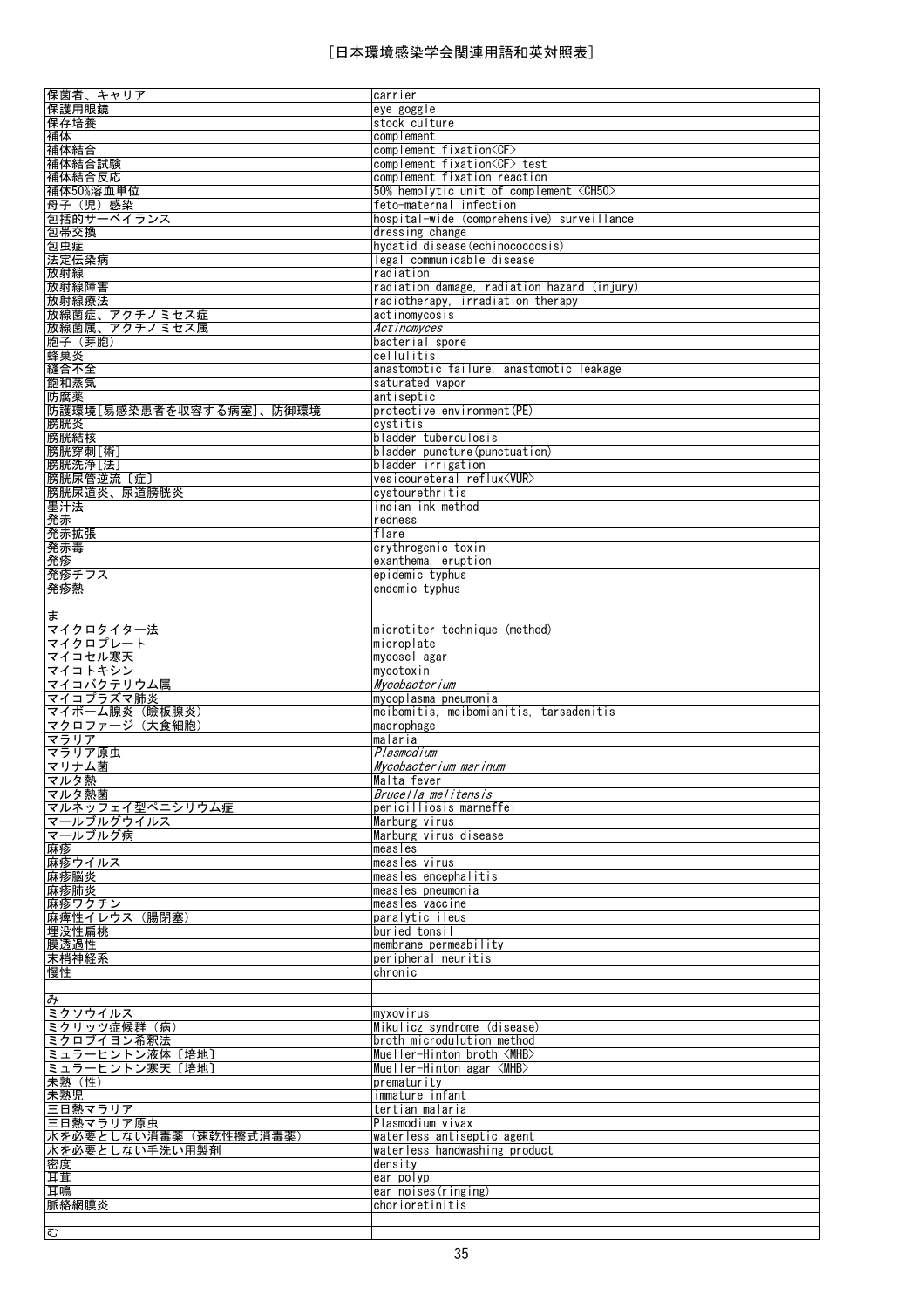| ムコ多糖〔体〕                     | mucopolysaccharide $\langle MPS \rangle$                         |
|-----------------------------|------------------------------------------------------------------|
| ムコ蛋白                        | mucoprotein                                                      |
| ムコペプチド                      | mucopeptide                                                      |
| ムーコル症                       | mucormycosis                                                     |
| ムチン                         | mucin                                                            |
| ムラミン酸                       | muramic acid                                                     |
| ムレイン                        | murein                                                           |
| ムンプス (流行性耳下腺炎)              | mumps                                                            |
| ムンプス髄膜脳炎                    | mumps meningoencephalitis                                        |
| ムンプス精巣炎 (睾丸炎)               | mumps orchitis                                                   |
| ムンプスワクチン                    | mumps vaccine                                                    |
| 無 $\gamma$ グロブリン血症<br>無顆粒球症 | agammaglobulinemia<br>agranulocytosis                            |
| 無顆粒細胞性アンギーナ                 | agranulocytotic angina                                           |
| 無芽胞嫌気性菌                     | non-sporeforming anaerobe                                        |
| 無菌                          | asepsis                                                          |
| 無菌カテーテル法                    | aseptic catheterization                                          |
| 無菌空気                        | sterile air                                                      |
| 無菌試験                        | sterility test                                                   |
| 無菌手術                        | aseptic surgery                                                  |
| 無菌手術室                       | aseptic operating room                                           |
| 無菌性髄膜炎                      | aseptic meningitis                                               |
| 無菌〔性〕膿尿                     | abacterial(aseptic)pyuria                                        |
| <u>無菌性腹膜炎</u>               | aseptic peritonitis                                              |
| 無菌操作                        | aseptic procedure, aseptic technique                             |
| 無菌的、防腐薬                     | antiseptic                                                       |
| 無菌的遮蔽、無菌的被覆                 | aseptic barrier                                                  |
| 無菌動物                        | germ-free animal                                                 |
| 無効                          | poor                                                             |
| 無症候性細菌尿                     | asymptomatic bacteriuria                                         |
| 無症候性細菌尿                     | asymptomatic bacteriuria                                         |
| 無症候性保菌者                     | asymptomatic carrier                                             |
| 無生物表面[環境表面]<br>無石胆囊炎        | inanimate surface<br>acalculous cholecystitis                    |
| 無溶血 (r -溶血)                 | $\gamma$ -hemolysis                                              |
|                             |                                                                  |
| め                           |                                                                  |
| メソソーム                       | mesosome                                                         |
| メタロ酵素                       | metalloenzyme                                                    |
| メタロβ - ラクタマーゼ               | metallo β-lactamase                                              |
| メシチリン                       | methicillin <dmppc></dmppc>                                      |
|                             |                                                                  |
| メシチリン感性黄色ブドウ球菌              | methicillin-resistant <i>Staphylococcus aureus</i> <mrsa></mrsa> |
| メトトレキセート                    | methotrexate <mtx></mtx>                                         |
| メトロニダゾール                    | metronidazole                                                    |
| メラー舌炎                       | Moeller glossitis                                                |
| メリオイドーシス (類鼻疽)              | melioidosis<br>membrane filter                                   |
| メンブランフィルター<br>眩暈 (めまい) 〔症〕  | dizziness, giddiness, vertigo                                    |
| 滅菌                          | sterilization                                                    |
| 滅菌器                         | sterilizer                                                       |
| 滅菌工程                        | sterilization process                                            |
| 滅菌水                         | sterilized water                                                 |
| 滅菌バリデーション                   | sterilization validation                                         |
| 免疫                          | immunity                                                         |
| 免疫〔学的〕診断〔法〕                 | immunodiagnosis                                                  |
| 免疫応答                        | immune response                                                  |
| 免疫化学療法                      | immunochemotherapy<br>immunoglobulin <ig></ig>                   |
| 免疫グロブリン<br>免疫グロブリンA         | immunoglobulin $A < Ig$ A $>$                                    |
| 免疫グロブリンD                    | immunoglobulin D <ig d=""></ig>                                  |
| 免疫グロブリンE                    | immunoglobulin E< Ig E>                                          |
| 免疫グロブリンG                    | immunoglobulin G <ig g=""></ig>                                  |
| 免疫グロブリンM                    | immunoglobulin M≺Ig M>                                           |
| 免疫蛍光法                       | immunofluorescence <if></if>                                     |
| 免疫血清                        | immune serum                                                     |
| 免疫原性                        | immunogenicity                                                   |
| 免疫調節                        | immunomodulation                                                 |
| 免疫調節薬                       | immunomodulators                                                 |
| <u>免疫電気泳動法</u>              | immunoelectrophoresis <iep></iep>                                |
| 免疫反応                        | immunoreaction                                                   |
| 免疫賦活薬〔剤〕<br>免疫不全            | immunopotentiator, immunostimulator [s]<br>immune deficiency     |
| 免疫不全、免疫抑制                   | immunosuppressed                                                 |
| 免疫不全症候群                     | immune deficiency syndrome                                       |
| 免疫麻痺                        | immunological paralysis                                          |
| 免疫抑制                        | <i>immunosuppression</i>                                         |
| 免疫抑制薬〔剤〕                    | immunosuppressant                                                |
| 免疫抑制療法                      | immunosuppressive therapy                                        |
| 免疫予防                        | immunoprophylaxis                                                |
| 免疫療法                        | immunotherapy                                                    |
| 綿状反応                        | flocculation                                                     |
| ŧ<br>モニタリング、疫学調査            |                                                                  |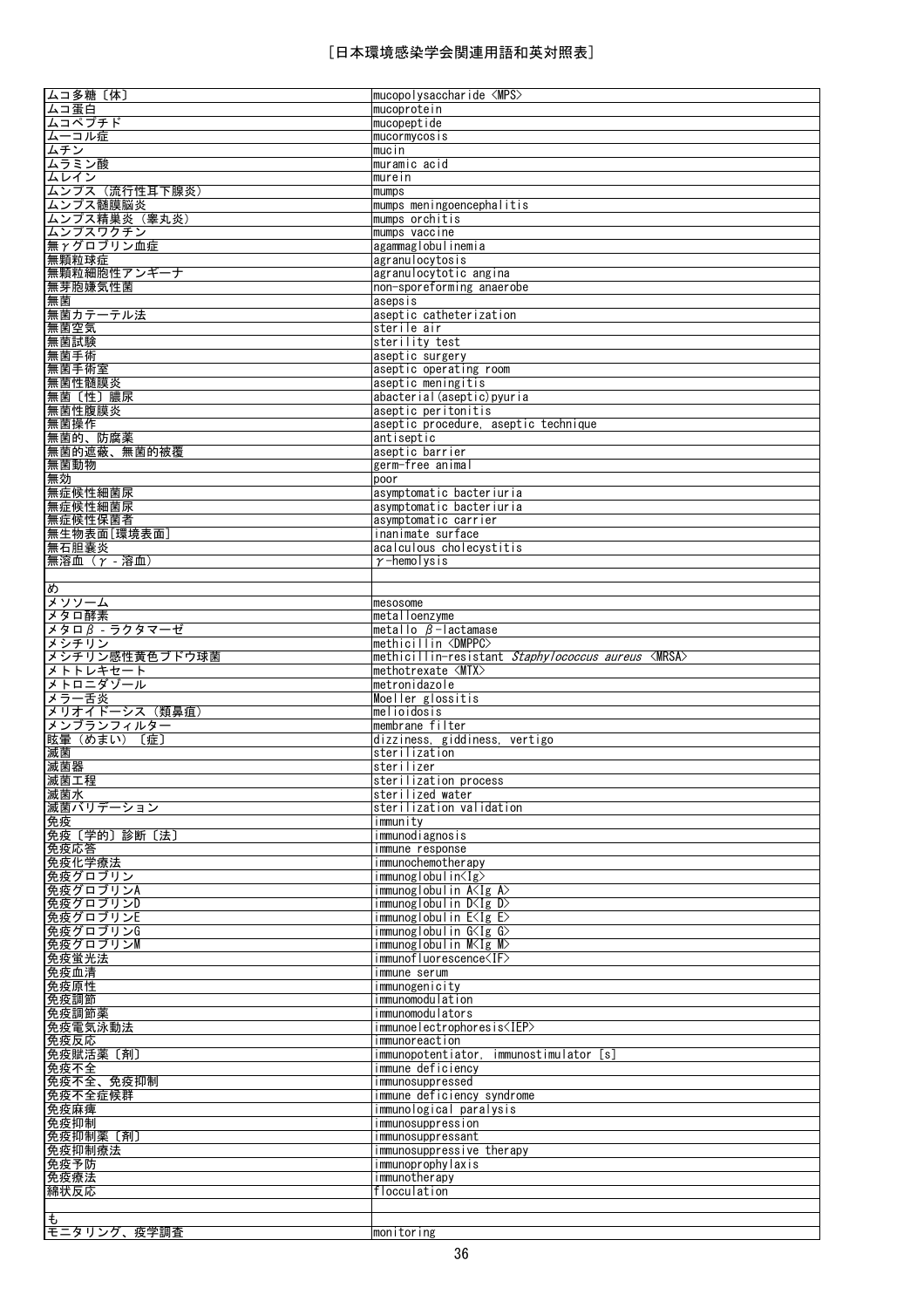| モノカイン             | monokine $\langle MK \rangle$                                   |
|-------------------|-----------------------------------------------------------------|
| モノ(単)クローナル抗体      | monoclonal antibody <mab></mab>                                 |
| モラー・アクセンフェルト菌     | Morax-Axenfeld bacillus, Moraxella lacunata                     |
| モラクセラ属            | <i>Moraxella</i>                                                |
| モルガン菌             | Morganella Morganii                                             |
| 毛髪糸状菌症            | trichomycosis                                                   |
|                   |                                                                 |
| 毛瘡<br>毛巣囊胞 (洞)    | sycosis<br>pilonidal cyst (sinus)                               |
|                   |                                                                 |
| 毛囊炎 (毛包炎)         | folliculitis                                                    |
| 毛包虫 (ニキビダニ)       | Demodex folliculorum                                            |
| 毛様充血              | ciliary injections                                              |
| 網内系 (細網内皮系)       | reticulo-endothelial system <res></res>                         |
| 網脈絡膜炎(脈絡網膜炎)      | retinochoroiditis (chorioretinitis)                             |
| 網膜壊死              | retinal recrosis                                                |
|                   |                                                                 |
| ゃ                 |                                                                 |
| やや有効              | fair                                                            |
| 野兎病               | tularemia                                                       |
| 野兎病菌              | Francisella tularensis                                          |
| 薬剤再評価             | reevaluation of drug efficacy                                   |
| 薬効試験              | drug efficacy test                                              |
| 薬剤感〔受〕性菌          | drug susceptible bacterium $(p)$ . -ria)                        |
| 薬剤感受性試験           | drug susceptibility test, antibacterial susceptibility test [s] |
| 薬剤性大腸炎            | drug associated colitis                                         |
| 薬剤耐性              | drug resistance                                                 |
|                   |                                                                 |
| 薬剤耐性因子            | drug resistance factor                                          |
| 薬剤耐性菌             | drug resistant bacterium( $p/ -$ ria)                           |
| 薬剤耐性プラスミド         | drug resistance plasmid                                         |
| 薬疹                | drug eruption, drug rush                                        |
| 薬動力学              | pharmacodynamics                                                |
| 薬動力学的パラメーター       | pharmacokinetic parameter                                       |
| 薬物アレルギー           | drug allergy                                                    |
| 薬物過敏症             | hypersensitivity to drug                                        |
| 薬物間相互作用           | drug-drug interaction                                           |
| 薬物(剤)性肝炎          | drug induced hepatitis                                          |
| 薬物性口内炎            | stomatitis medicamentosa                                        |
| 薬物性肺炎             | drug-induced pneumonitis                                        |
| 薬物性鼻炎             | drug induced rhinitis                                           |
| 薬物性皮膚炎            | dermatitis medicamentosa                                        |
| 薬物動態学 (薬物速度論)     | pharmacokinetics                                                |
| 薬物熱               | drug [induced] fever                                            |
| 薬物濃度曲線下面積         | area under the curve $\langle \text{AUC} \rangle$               |
| 薬理作用              | pharmacological action                                          |
| 薬理試験              | pharmacological test                                            |
|                   |                                                                 |
| ЮÞ                |                                                                 |
| ULPAフィルタ          | ultra low penetration air filter                                |
| ユーバクテリウム属         | Eubacterium                                                     |
| 輸血後肝炎             | posttransfusion hepatitis                                       |
| 輸送培地              | transport medium                                                |
| 輸入感染症             | afferent infectious disease                                     |
| 輸入真菌症             | imported mycosis                                                |
| 癒着性中耳炎            | adhesive otitis media                                           |
|                   | significant difference                                          |
| 有意差               | sporeforming anaerobe                                           |
| 有芽胞嫌気性菌           |                                                                 |
| 有効                | effective, good effect                                          |
| 有効性               | efficacy                                                        |
| 有効率               | effective rate                                                  |
| 50%有効量            | 50% effective dose <ed50></ed50>                                |
| 有効量<br>有病率        | effective dose                                                  |
|                   | morbidity prevalence rate                                       |
| 疣贅                | vegatation, verruca, wart                                       |
| 遊走                | migration, swarming                                             |
| 誘導                | induction                                                       |
| 誘導期               | lag phase                                                       |
| 誘発試験              | provocative test                                                |
| 床清掃               | cleaning of floor                                               |
|                   |                                                                 |
| <u>よ</u>          |                                                                 |
| ヨーネ菌              | Mycobacteirum paratuberculosis                                  |
| 予見的研究、前向き調査、前向き研究 | prospective study                                               |
| 予定(待期)手術          | elective operation                                              |
| 予防医学              | preventive medicine                                             |
| 予防隔離、逆隔離          | protective isolation                                            |
| 予防策               | precaution                                                      |
| 予防接種、ワクチン注射       | vaccination                                                     |
| 予防的化学療法           | chemoprophylaxis                                                |
| 予防的化学療法           | prophylactic chemotherapy                                       |
| 予防投与              | prophylactic administration                                     |
| 予防内服、<br>予防投与     | prophylactic medication                                         |
| 用具                | equipment                                                       |
| 用手洗浄、手洗浄          | manual cleaning                                                 |
| 用量設定試験            | dose finding trial                                              |
| 幼若動物毒性試験          | juvenile animal toxicity test                                   |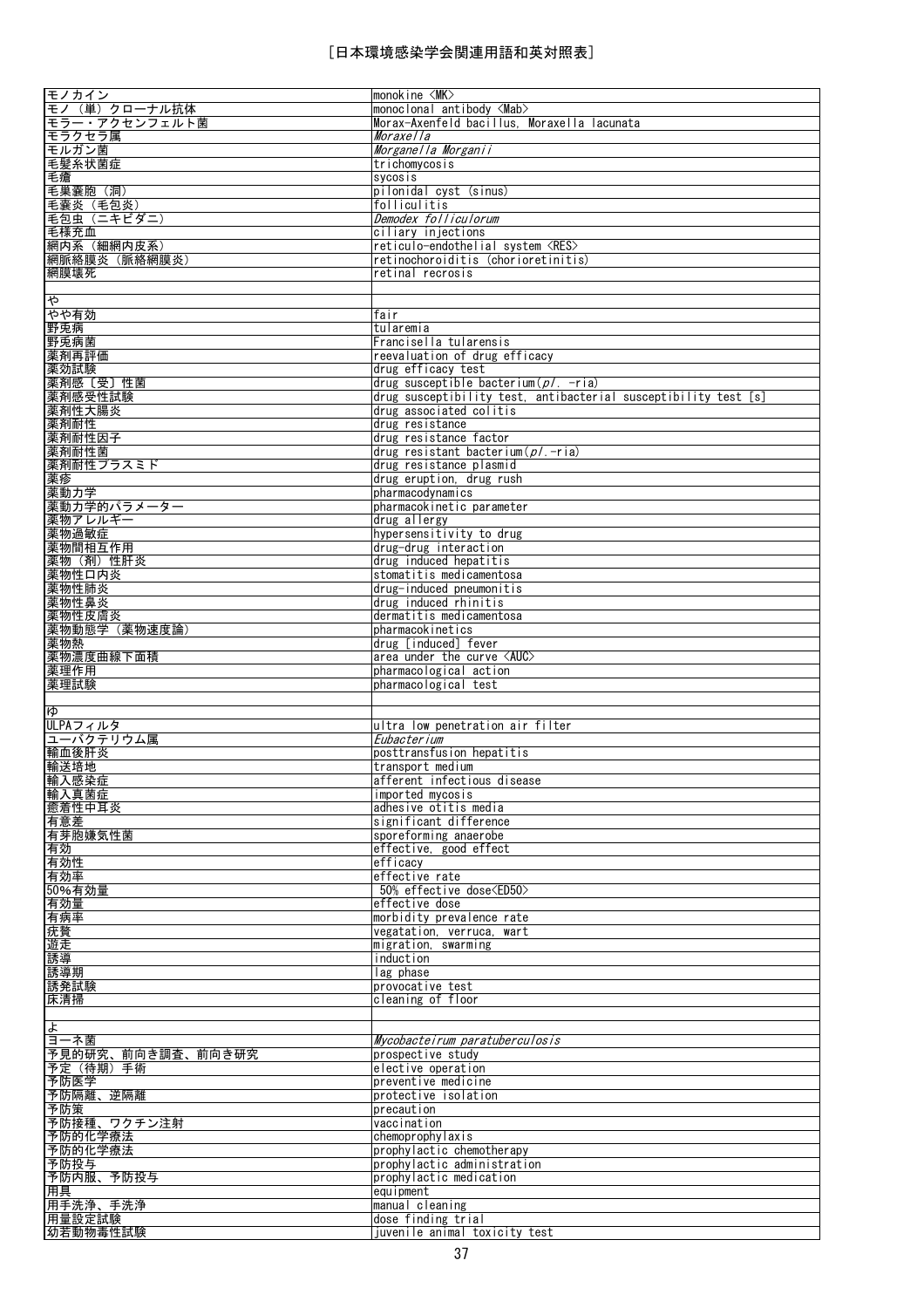| 溶菌                 | bactereriolysis                          |
|--------------------|------------------------------------------|
| 溶菌酵素               | lytic enzyme                             |
| 溶血                 | hemolysis                                |
| 溶血性尿毒症症候群          | hemolytic uremic syndrome <hus></hus>    |
| 溶血性貧血              | hemolytic anemia                         |
| 溶血性レンサ球菌           | hemolytic streptococcus ( $p/$ . -cocci) |
| 溶血毒                | hemolysin                                |
| 容量                 | volume <vol></vol>                       |
| 葉酸代謝〕拮抗薬〔剤〕        | folate metabolism antagonist             |
| 葉酸拮抗薬〔剤〕           | antifolates                              |
| 腰椎穿刺               | lumbar puncture                          |
| 腰部髄液ドレナージ          | lumbar drainage                          |
| 癰 (よう)             | carbuncle                                |
| 陽圧室                | pressurized room                         |
| 四日熱マラリア原虫          | Plasmodium malariae                      |
|                    |                                          |
| ら                  |                                          |
|                    |                                          |
| ライター症候群            | Reiter syndrome                          |
| ライノウイルス            | rhinovirus                               |
| ライム病               | Lyme disease                             |
| ライム病ボレリア           | Bolleria burgdorferi                     |
| ラクトバシラス属           | Lactobacillus                            |
| ラクトフェノールコットンブルー液   | lactophenol cotton blue fluid            |
| ラクトフェリン            | lactoferrin                              |
| ラッサウイルス            | Lassa virus                              |
| ラッサ熱               | Lassa fever                              |
| ラブドウイルス            | rhabdovirus                              |
| ラミブジン              | lamivudine                               |
| ランブル鞭毛虫            | Giardia lamblia                          |
| ランブル鞭毛虫症           | giardiasis                               |
| <u>癩(ハンセン病)</u>    | leprosy. Hansen's disease                |
| 癩菌                 | Mycobecterium leprae                     |
| 落下菌測定法             | setting plate sampling                   |
| 卵黄寒天培地             | egg-yolk agar medium                     |
| 卵黄反応               | egg-yolk reaction                        |
| 卵管炎                | salpingitis                              |
| 卵管卵巣膿瘍             | tuboovarian abscess                      |
| 卵管留膿腫 (症)          | pyopalpinx                               |
| 卵巣炎                | oophoritis                               |
| 卵巣膿瘍               | ovarian abscess                          |
| 卵白アルブミン            | ovalbumin < OVA>                         |
|                    |                                          |
|                    |                                          |
|                    |                                          |
| り                  |                                          |
| リウマチ性心内膜炎          | rheumatic endocarditis                   |
| リウマチ性心膜炎           | rheumatic pericarditis                   |
| リウマチ熱              | rheumatic fever                          |
| リキャップ              | recap (resheath)                         |
| リキャップ法             | resheathing technique                    |
| リケッチア              | Rickettsia                               |
| リケッチア症             | rickettsiosis                            |
| リザーバ、病原巣、保菌宿主、保虫宿主 | reservoir(reservor)                      |
| リーシュマニア            | Leishmania                               |
| リーシュマニア症           | Leishmaniasis                            |
| リスクアセスメント          | risk assessment                          |
| リスク管理              | risk management                          |
| リスター型              | Lister form <l-form></l-form>            |
| リステリア症             | listeriosis                              |
| リステリア属             | Listeria                                 |
| リストセチン             | ristocetin                               |
|                    | lysosome                                 |
| リゾスタフィン            | lysostaphin                              |
| リゾチーム              | lysozyme                                 |
| リッター新生児剥脱性皮膚炎      | dermatitis exfoliative neonatorum Ritter |
| リトナビル              | Ritonavir                                |
| リノスポリジウム症          | <i>rhinosporidiosis</i>                  |
| リピドA               | lipid A                                  |
| リボソーム              | ribosome                                 |
| リソソーム<br>リポソーム     | liposome                                 |
| リポ多糖体              | lipopolysaccharide <lps></lps>           |
| リムルス試験             | limulus test                             |
| リンクナース、連携看護師       | link nurse                               |
| リンケ (ラインケ) 浮腫      | Reinke edema                             |
| リン酸化〔反応〕           | lincomvcin <lcm></lcm>                   |
| リン酸化酵素             | phosphotransferase                       |
| リン酸緩衝生理食塩水         | phosphate buffered saline                |
| リンパ管炎              | lymphangitis                             |
| リンパ球               | lymphocyte                               |
| リンパ球刺激試験           | Iymphocyte stimulation test <lst></lst>  |
| リンパ節幼若化反応          | lymphocyte transformation                |
| リンパ節               | lymph node                               |
| リンパ節炎              | lymphadenitis                            |
| リンフォカイン            | Iymphokine                               |
| 利用、同化、資化<br>罹患     | assimilation<br>morbidity                |